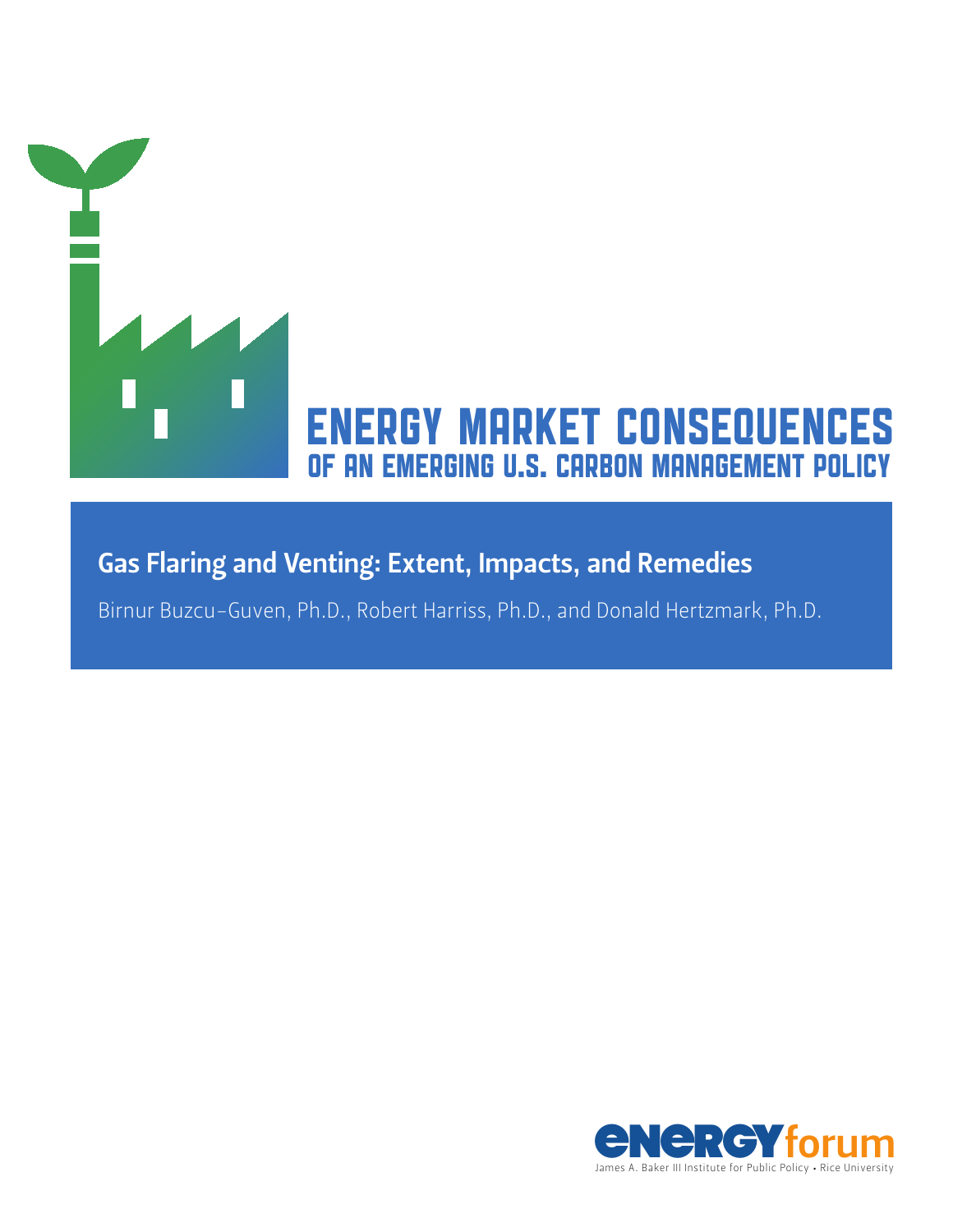

### *JAMES A. BAKER III INSTITUTE FOR PUBLIC POLICY RICE UNIVERSITY*

# *GAS FLARING AND VENTING: EXTENT, IMPACTS, AND REMEDIES*

*By* 

### *BIRNUR BUZCU-GUVEN, PH.D.*

*RESEARCH SCIENTIST HOUSTON ADVANCED RESEARCH CENTER AND POSTDOCTORAL RESEARCH ASSOCIATE JAMES A. BAKER III INSTITUTE FOR PUBLIC POLICY RICE UNIVERSITY*

#### *ROBERT HARRISS, PH.D. PRESIDENT AND CEO*

*HOUSTON ADVANCED RESEARCH CENTER*

### *DONALD HERTZMARK, PH.D.*

*CONSULTANT*

### *PREPARED BY THE ENERGY FORUM OF THE*

*JAMES A. BAKER III INSTITUTE FOR PUBLIC POLICY* 

### *AS PART OF THE STUDY*

*"ENERGY MARKET CONSEQUENCES OF AN EMERGING* 

*U.S. CARBON MANAGEMENT POLICY"* 

*SEPTEMBER 2010*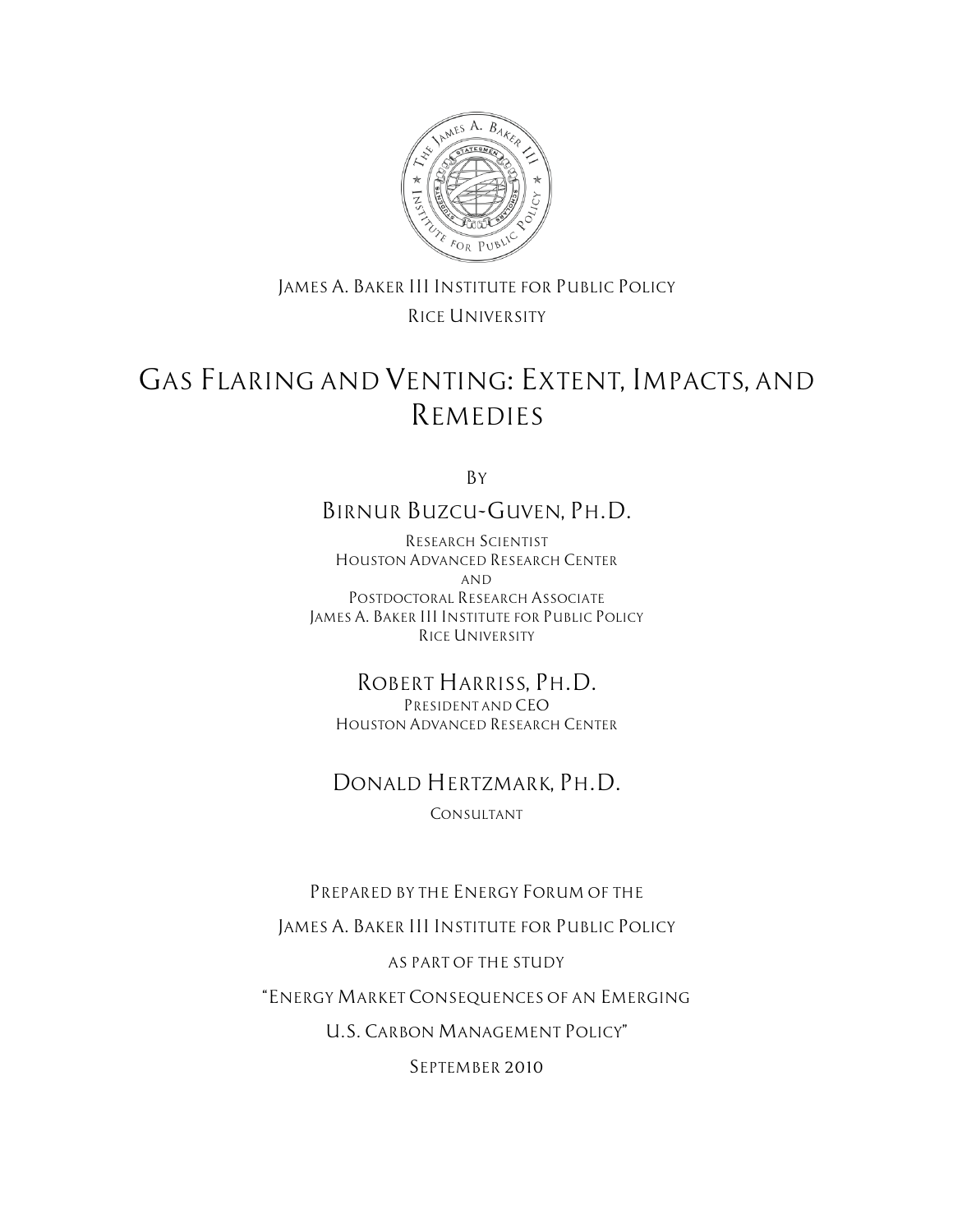*THESE PAPERS WERE WRITTEN BY A RESEARCHER (OR RESEARCHERS) WHO PARTICIPATED IN THIS BAKER INSTITUTE STUDY. WHEREVER FEASIBLE, THESE PAPERS ARE REVIEWED BY OUTSIDE EXPERTS BEFORE THEY ARE RELEASED. HOWEVER, THE RESEARCH AND THE VIEWS*  EXPRESSED WITHIN ARE THOSE OF THE INDIVIDUAL RESEARCHER(S) AND DO NOT *NECESSARILY REPRESENT THE VIEWS OF THE JAMES A. BAKER III INSTITUTE FOR PUBLIC POLICY OR THE STUDY SPONSORS.* 

*© 2010 BY THE JAMES A. BAKER III INSTITUTE FOR PUBLIC POLICY OF RICE UNIVERSITY THIS MATERIAL MAY BE QUOTED OR REPRODUCED WITHOUT PRIOR PERMISSION, PROVIDED APPROPRIATE CREDIT IS GIVEN TO THE AUTHOR AND THE JAMES A. BAKER III INSTITUTE FOR PUBLIC POLICY.*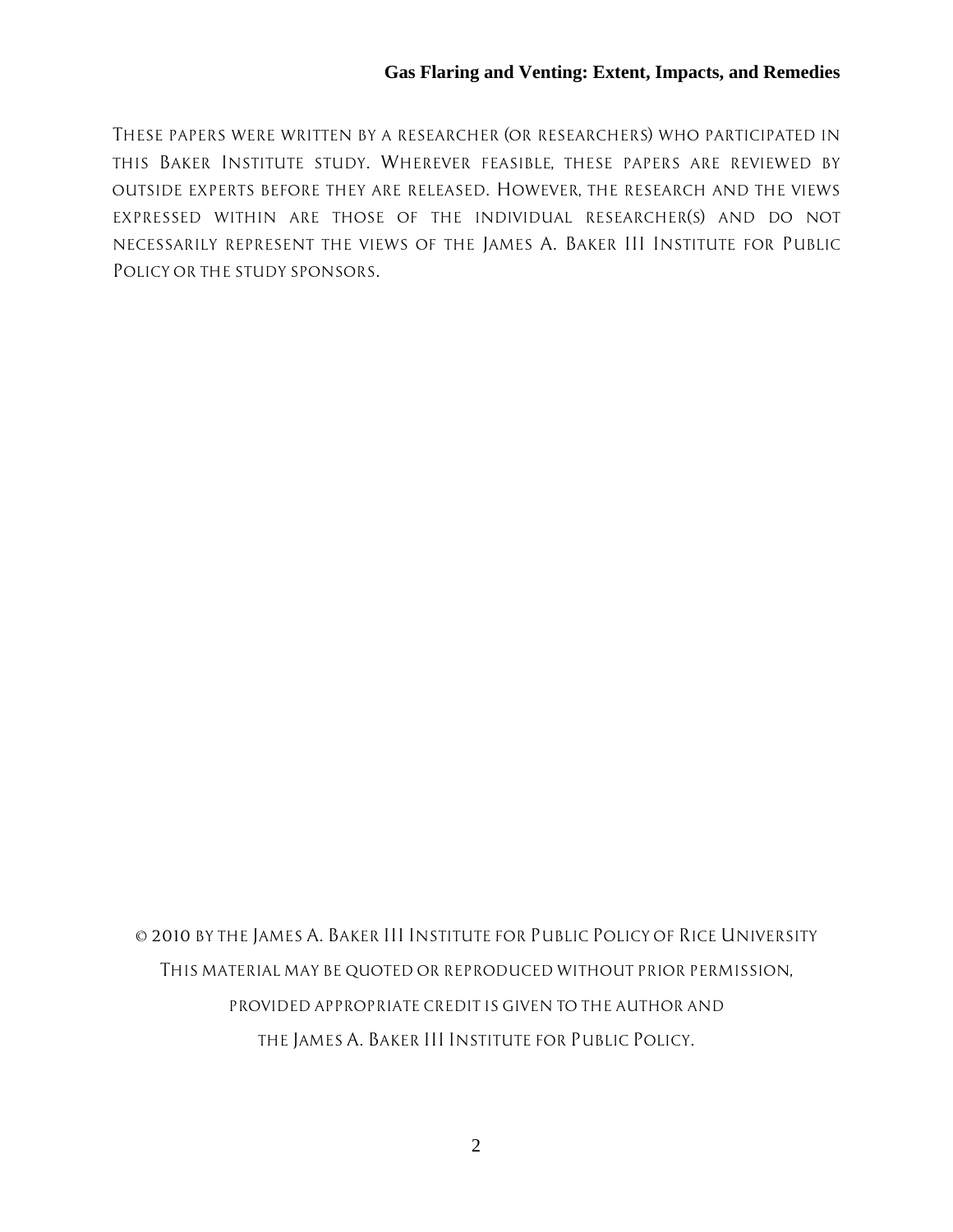### *ACKNOWLEDGMENTS*

The Energy Forum of the James A. Baker III Institute for Public Policy would like to thank ConocoPhillips for their generous support of this research project. The Baker Institute also thanks the Institute for Energy Economics, Japan, and the sponsors of the Baker Institute Energy Forum for their generous support of this study. The Energy Forum further acknowledges contribution by study researchers and writers.

### *ENERGY FORUM MEMBERS*

*ACCENTURE AFREN RESOURCES, USA AIR LIQUIDE U.S.A. LLC THE HONORABLE & MRS. HUSHANG ANSARY APACHE CORPORATION BAKER BOTTS L.L.P. BAKER HUGHES INCORPORATED BP CALIFORNIA ENERGY COMMISSION CHEVRON CORPORATION CONOCOPHILLIPS DELOITTE DUKE ENERGY INTERNATIONAL ENERGY FUTURE HOLDINGS CORPORATION EXXON MOBIL CORPORATION GDF SUEZ ENERGY NA HESS CORPORATION HORIZON WIND ENERGY THE INSTITUTE OF ENERGY ECONOMICS, JAPAN (IEEJ) KINDER MORGAN KOCH SUPPLY AND TRADING KUWAIT PETROLEUM CORPORATION MARATHON OIL CORPORATION MORGAN STANLEY PIONEER NATURAL RESOURCES USA INC. SCHLUMBERGER SHELL OIL COMPANY SHELL EXPLORATION & PRODUCTION CO. SIMMONS & COMPANY INTERNATIONAL TOTAL E&P NEW VENTURES, INC. TOTAL E&P USA, INC. TUDOR, PICKERING, HOLT & CO. LLC VAALCO ENERGY VANCO ENERGY COMPANY WALLACE S. WILSON*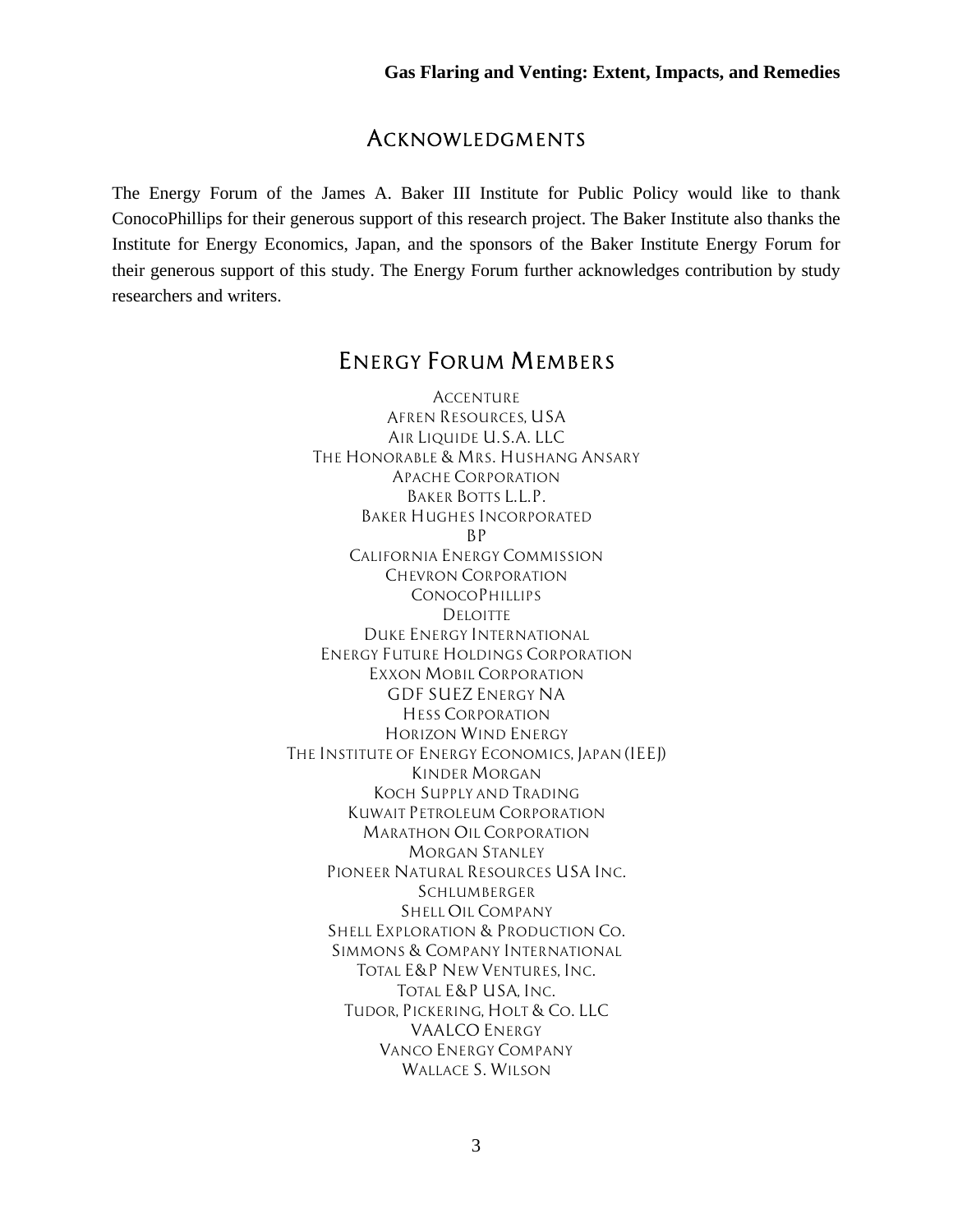## *ABOUT THE STUDY: ENERGY MARKET CONSEQUENCES OF AN EMERGING U.S. CARBON MANAGEMENT POLICY*

Emerging energy and climate policies in the United States are accelerating the pace of technological changes and prompting calls for alternative energy and stricter energy efficiency measures. These trends raise questions about the future demand for fossil fuels, such that some energy-producing nations are reluctant to invest heavily in the expansion of production capacity. The abundance of shale gas resources in North America could allow the United States to utilize more gas in its energy mix as a means of enhancing energy security and reducing  $CO<sub>2</sub>$  emissions. However, this will only occur if U.S. policies promote and allow the benefits provided by natural gas to be realized. To examine these issues and changing trends in the U.S. energy and climate policy, the Baker Institute organized a major study investigating the North American and global oil and natural gas market consequences of emerging U.S. policies to regulate greenhouse gas emissions, as well as the potential role of alternative energy in the U.S. economy.

### *STUDY AUTHORS*

*JOE BARNES BIRNUR BUZCU-GUVEN SOUMYA CHATTOPADHYAY JAMES COAN JAREER ELASS MAHMOUD A. EL-GAMAL CAROL GRAHAM ROBERT HARRISS DONALD HERTZMARK PETER R. HARTLEY AMY MYERS JAFFE DAVID R. MARES KENNETH B. MEDLOCK III BIN SHUI TED TEMZELIDES XINYA ZHANG*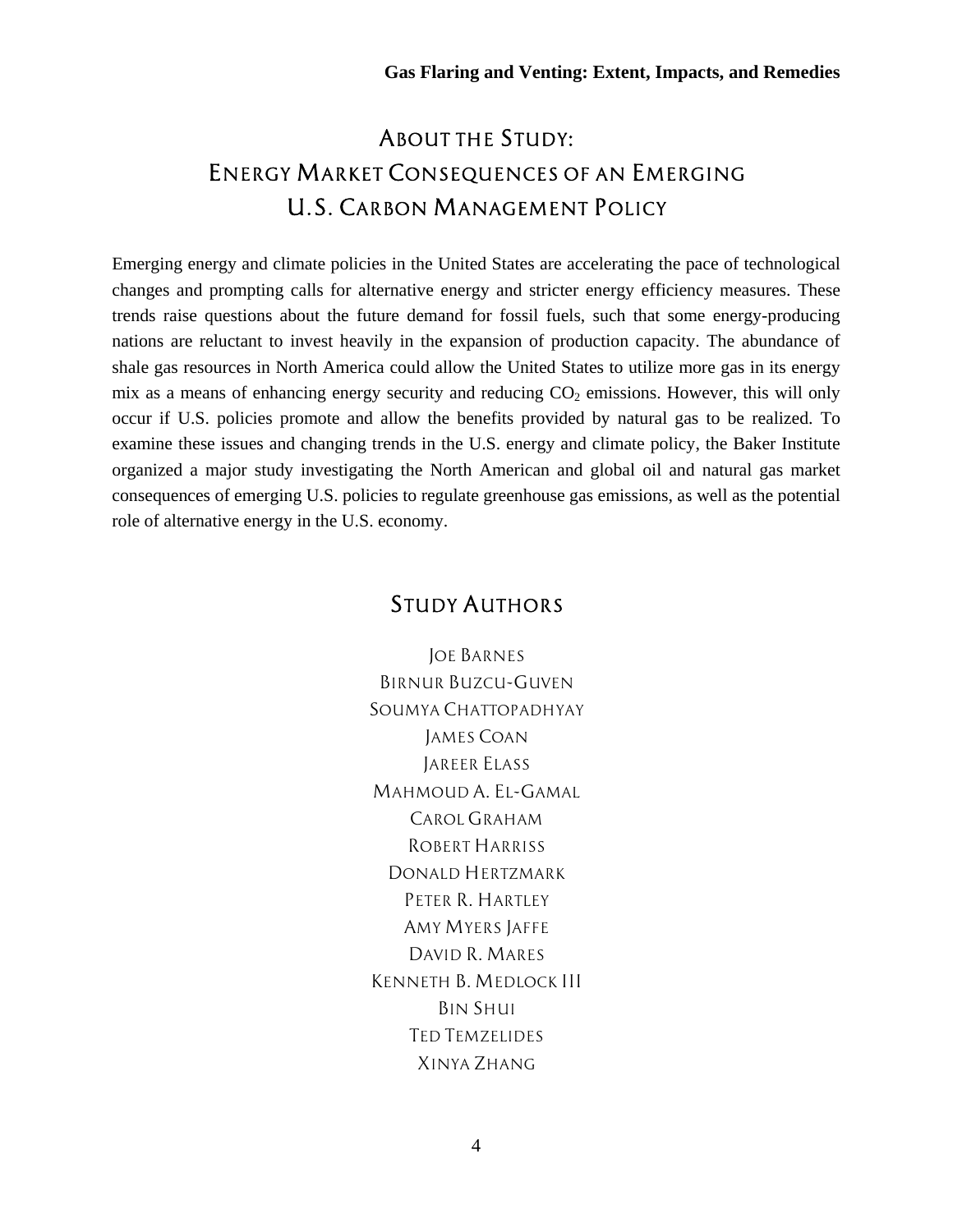## *ABOUT THE ENERGY FORUM AT THE JAMES A. BAKER III INSTITUTE FOR PUBLIC POLICY*

The Baker Institute Energy Forum is a multifaceted center that promotes original, forward-looking discussion and research on the energy-related challenges facing our society in the 21st century. The mission of the Energy Forum is to promote the development of informed and realistic public policy choices in the energy area by educating policymakers and the public about important trends—both regional and global—that shape the nature of global energy markets and influence the quantity and security of vital supplies needed to fuel world economic growth and prosperity.

The forum is one of several major foreign policy programs at the James A. Baker III Institute for Public Policy of Rice University. The mission of the Baker Institute is to help bridge the gap between the theory and practice of public policy by drawing together experts from academia, government, the media, business, and nongovernmental organizations. By involving both policymakers and scholars, the institute seeks to improve the debate on selected public policy issues and make a difference in the formulation, implementation, and evaluation of public policy.

### *JAMES A. BAKER III INSTITUTE FOR PUBLIC POLICY RICE UNIVERSITY – MS 40 P.O. BOX 1892 HOUSTON, TX 77251–1892 USA*

### *HTTP://WWW.BAKERINSTITUTE.ORG BIPP@RICE.EDU*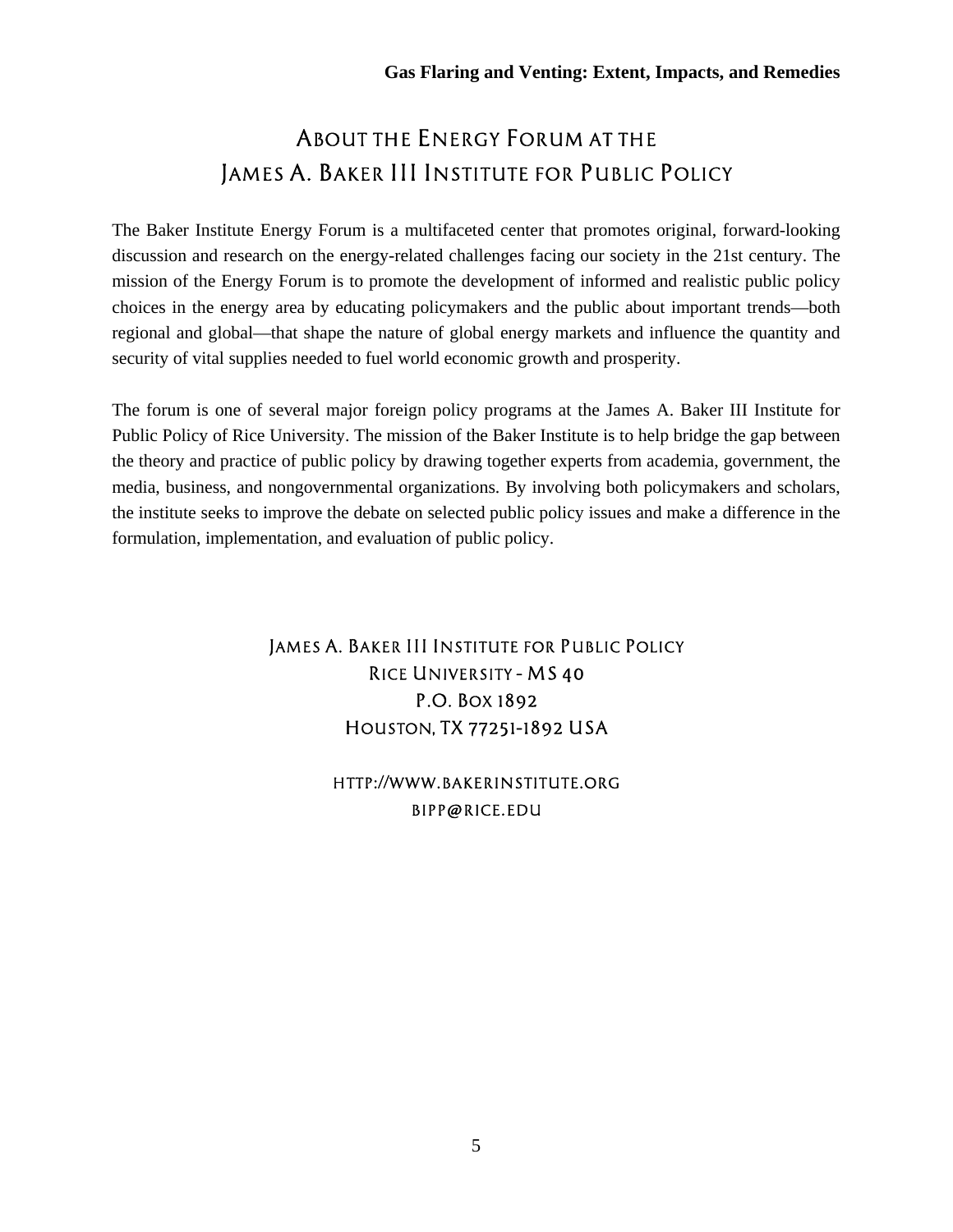### *ABOUT THE AUTHORS*

### *BIRNUR BUZCU-GUVEN, PH.D.*

*RESEARCH SCIENTIST HOUSTON ADVANCED RESEARCH CENTER AND POSTDOCTORAL RESEARCH ASSOCIATE JAMES A. BAKER III INSTITUTE FOR PUBLIC POLICY RICE UNIVERSITY* 

Birnur Guven is a research scientist at the Houston Advanced Research Center (HARC) and a postdoctoral research associate at the James A. Baker III Institute for Public Policy. Previously, she worked as a research associate at Rice University and an assistant professor of environmental engineering at Michigan State University. Guven's current research focuses on hurricane risk assessment, source attribution of air toxics in the Houston area, and global gas flaring and venting. She also worked on several air quality research projects prior to joining HARC and the Baker Institute, and her work has been published in various refereed journals. Guven received her B.S. in mathematics from Bogazici University in Turkey and her M.S. and Ph.D. in environmental engineering from Rice University.

#### *ROBERT HARRISS, PH.D.*

*PRESIDENT AND CEO HOUSTON ADVANCED RESEARCH CENTER*

Robert Harriss is president and chief executive officer of the Houston Advanced Research Center (HARC). His professional interests focus on sustainability science, engineering, education, and policy. He was formerly senior scientist and director of the Institute for the Study of Society and the Environment at the National Center for Atmospheric Research in Boulder, CO. Prior positions included a Harvard University postdoctoral fellowship and faculty appointments at McMaster University (Canada), Florida State University, University of New Hampshire, Texas A&M University, and the University of Colorado. He also served 10 years as a senior scientist in the ocean and atmospheric sciences at the NASA Langley Research Center and three years as science director for the Mission to Planet Earth program at NASA headquarters in Washington, D.C. Dr. Harriss obtained a B.S. in Geology from Florida State University and a Ph.D. in Geochemistry from Rice University.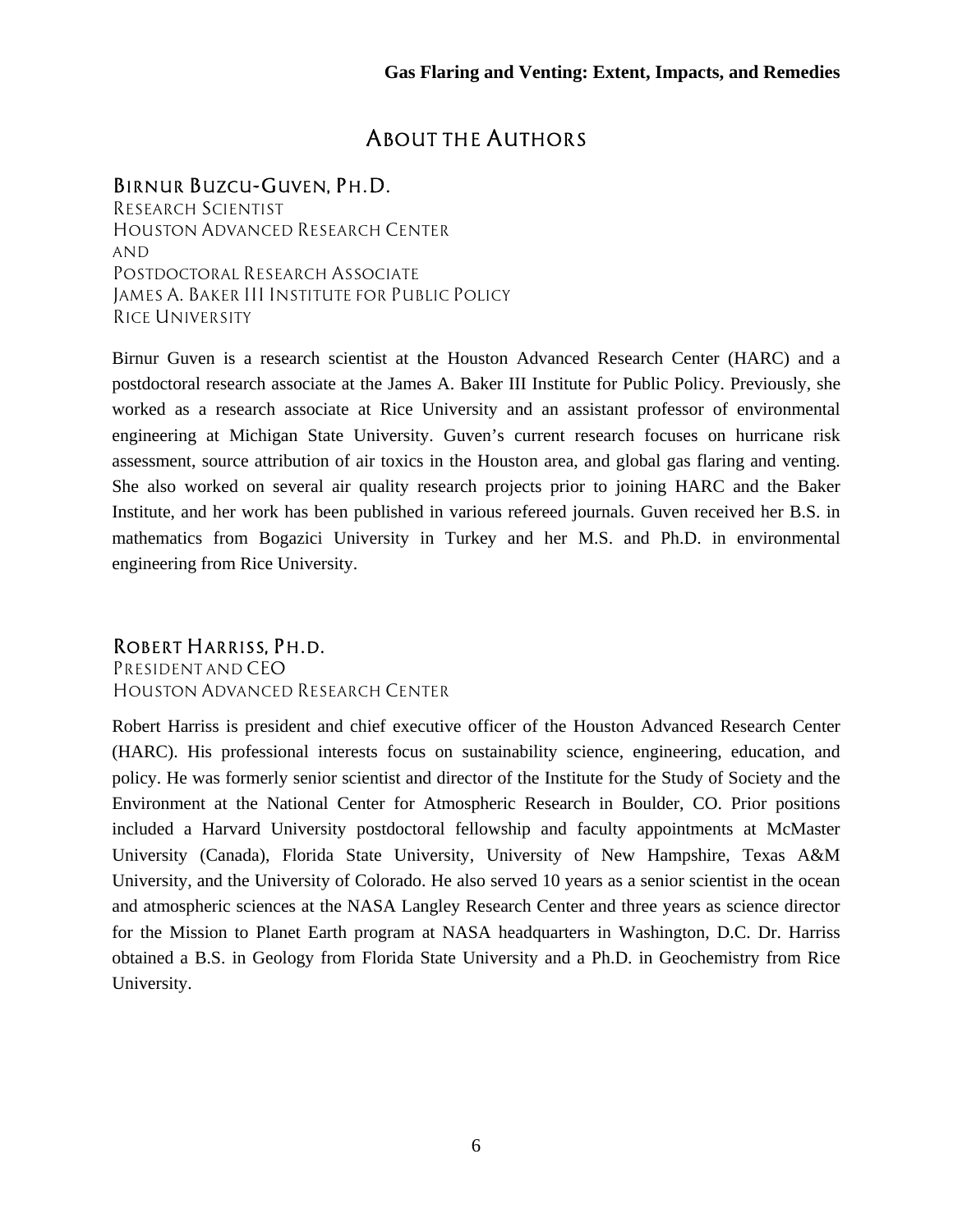### *DONALD HERTZMARK*

*CONSULTANT*

Donald I. Hertzmark is an international energy specialist with more than 25 years of experience in oil and gas economics and analysis. He has served as an adjunct professor of economics at the University of Colorado and Georgetown University, teaching courses on the economics of oil, energy, and natural resources, and is currently a professorial lecturer at the Paul H. Nitze School of Advanced International Studies at Johns Hopkins University. Dr. Hertzmark has served as an adviser to governments, private companies, state enterprises, and international organizations in over 90 countries worldwide to assess markets and projects, provide counsel for energy sector restructuring, design and evaluate energy programs and projects, identify sources of financing, and price energy products. He has taught short courses on energy project development, energy economics, and project investment evaluation to the staffs of the World Bank, Asian Development Bank, and African Development Bank. Dr. Hertzmark holds a Ph.D. in natural resource economics.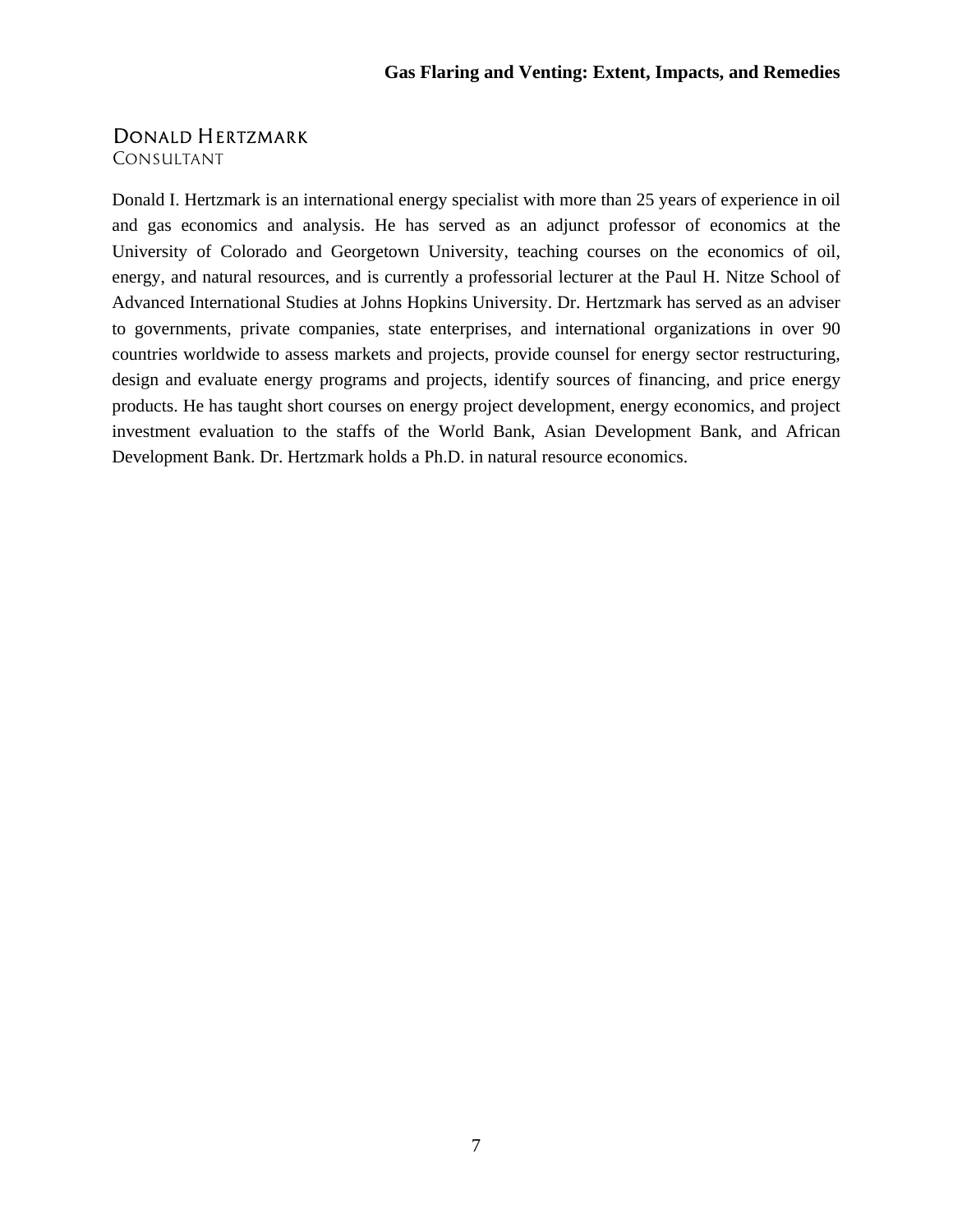#### **Introduction**

Associated natural gas is a byproduct of the oil extraction process and is often considered more of a nuisance than an economic resource. In order to get rid of this waste gas, some of it is burned on reaching the surface with a process called flaring, and some of it is directly released into the atmosphere without burning through venting. The potential significance of the associated gas wasted to flaring and venting has recently started to be realized by most countries. Associated gas is very similar in composition to commercial natural gas and is a cleaner source of energy than other fossil fuels. As a feedstock, it has value in the petrochemical and fertilizer industries and as a commercial fuel. The extent of the economic value of the wasted gas to flaring and venting can be approximated by its export value to the U.S. and European markets, which is estimated to be \$20 billion (based on the U.S. gas price of \$4 per million Btu) (Gerner et al., 2004).

Since methane is the major component of associated gas, direct venting of gas releases a significant amount of methane into the atmosphere. Flaring of associated gas, on the other hand, mainly emits carbon dioxide  $(CO_2)$ . The National Oceanic and Atmospheric Administration (NOAA) estimates that between 1994-2008, the total amount of global gas flared was  $2.4x10^{12}$  $m<sup>3</sup>$ , which corresponds to 70% of total U.S. greenhouse emissions in 2007 (Elvidge et al., 2009a).

A number of institutions are implicated worldwide in the flaring of associated natural gas. The primary players are the oil resource owners, the producing companies, and the local industries that use associated gas or other fuels for heat and power. The World Bank started a publicprivate partnership initiative called Global Gas Flaring Reduction (GGFR) in 2002 with the purpose of reducing gas flaring and venting worldwide. The current partners of the GGFR are the countries of Algeria, Angola, Azerbaijan, Cameroon, Chad, Ecuador, Equatorial Guinea, Gabon, Indonesia, Iraq, Kazakhstan, the Russian Federation, Mexico, Nigeria, Qatar, the United Arab Emirates (UAE), and Uzbekistan; 18 oil companies including BP, Shell Oil, Chevron, ConocoPhillips, ExxonMobil, Total, and others; donor countries including the United States,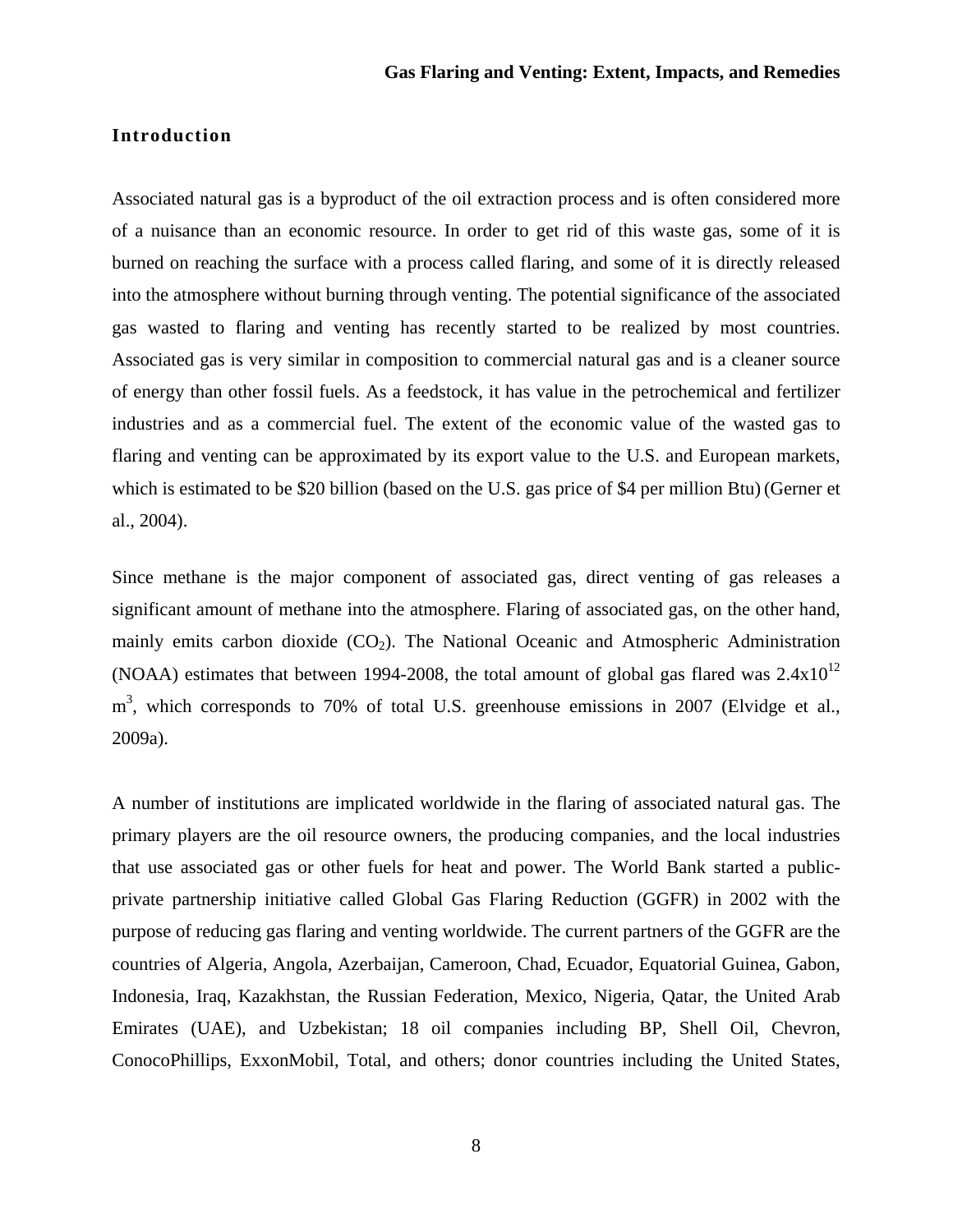United Kingdom, France, Norway, and Canada; and organizations such as the European Union (EU), the Organization of the Petroleum Exporting Countries (OPEC), and the World Bank.

The mission of the GGFR is to address the issue of gas flaring by promoting strong cooperation among the primary players and encouraging regulatory frameworks and gas transmission infrastructure investments. This approach has demonstrated some success in commercial initiatives for using associated gas in certain selected end uses, including electric power generation. However, a demand-pull approach has not generally been successful at the upstream end of the gas value chain, since it does not deal with the fundamental underpricing error that is normally responsible for gas flaring. As such, improvements in sector efficiency have focused on better transmission and distribution of existing associated gas supplies, rather than providing incentives for increasing those supplies (i.e., reducing gas flaring and venting). Recent initiatives to price associated gas at more market-related levels in such major flaring nations as Russia, Nigeria, and Indonesia show positive signs, though it will take time for significant improvements to become clear (GGFR, 2006). This review will assess whether and to what extent such an approach has resulted in (i) efficient use of the gas; (ii) appropriate incentives throughout the gas value chain to supply gas at a price that clears the market; (iii) environmental impacts that are more benign than the use of potential alternative fuels; and (iv) appropriate incentives to reduce the venting and flaring of associated natural gas.

Section 2 of this paper will review self-reported and satellite-estimated countrywide flaring data and the nature of the gas flaring and venting problem—extent, locations, and parties involved, economic and environmental impacts of the gas flared, and an assessment of the reasons for flaring and venting in major oil basins. Section 3 will review approaches to estimating emissions and efforts to mitigate the emissions; identify potential options for reducing gas flaring and venting; and estimate the relative cost-effectiveness of those measures and assess their feasibility. Section 4 explores the best practices from several countries to identify rational approaches that could be implemented in places with the highest flaring and venting volumes. Finally, Section 5 addresses the policy aspects of reducing gas flaring and venting. What tools have been used? What other means may be available? What institutions may provide assistance and financing to reduce flaring and venting?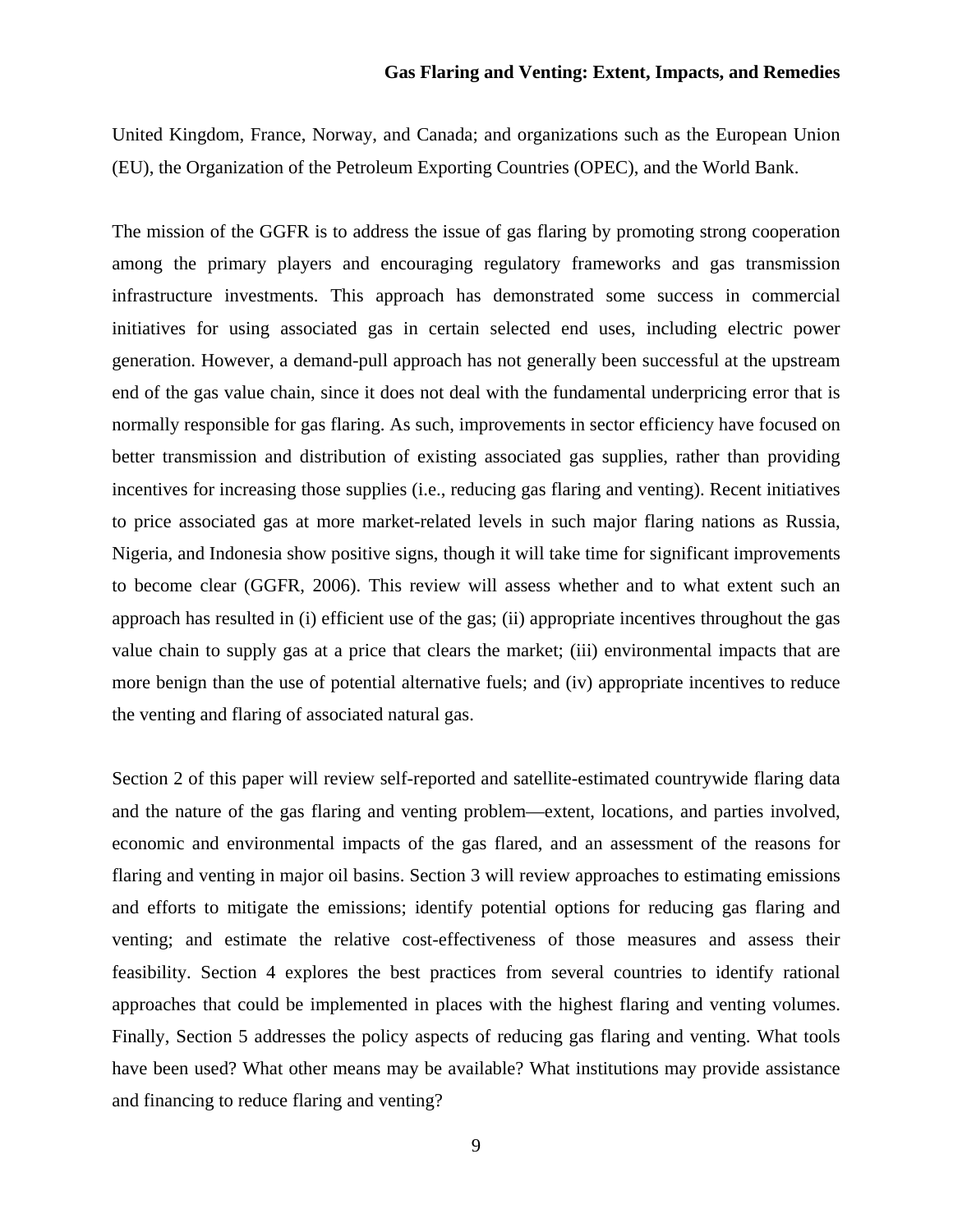#### **1. Gas flaring and venting—A worldwide problem**

### *1.1 The role of flaring and venting of associated natural gas as a source of greenhouse gas and air pollution*

Associated gas is the raw natural gas that emerges from oil wells and is commonly a mixture of methane and other hydrocarbons—mainly ethane, propane, butanes, and pentanes. Associated gas also contains water vapor, hydrogen sulfide  $(H_2S)$ , carbon dioxide  $(CO_2)$ , helium, nitrogen, and other minor compounds. Since methane is the major component of associated gas, direct venting of gas releases a significant amount of methane into the atmosphere along with  $H_2S$  and volatile organic compounds (VOC). The amount of these contaminants depends on the chemical composition of the associated gas, which typically shows significant site-to-site variations. Flaring of associated gas, on the other hand, mainly emits  $CO<sub>2</sub>$  and carbon monoxide (CO) along with a variety of air pollutants, such as VOCs (which include carcinogens and air toxics), nitrogen oxides  $(NO_x)$ , sulfur dioxide  $(SO_2)$ , toxic heavy metals, and black carbon soot. The flaring process is often inefficient, resulting in a mix of constituents that range between vented natural gas and the ideal emissions from burning the gas.

Emissions of potentially toxic air pollutants are highly dependent on the combustion efficiency of the flaring system. The performance of combustion is largely impacted by the energy density of the flare gas stream, design of the flare system, composition of flare gas, and environmental conditions such as ambient temperature, wind speed, and wind direction (Kostiuk et al., 2004). Kostiuk et al. found that the flaring of propane-rich gas produced measurable amounts of soot emissions and many polycyclic aromatic hydrocarbons (PAH) attached to soot particles, including naphthalene, acenaphthalene, fluorene, phenanthrene, fluoranthene, and pyrene. An Alberta Research Council (ARC) study (Strosher, 2000) found more than 150 VOC and PAH species in the plumes of flare products in Alberta oil fields. The amounts emitted were higher for gas streams with a greater content of liquid hydrocarbons, which had combustion efficiencies as low as 62%. The most abundant compounds detected in flare emissions in all conditions tested were benzene, styrene, ethyl benzene, toluene, xylenes, acenaphthalene, biphenyl, and fluorene.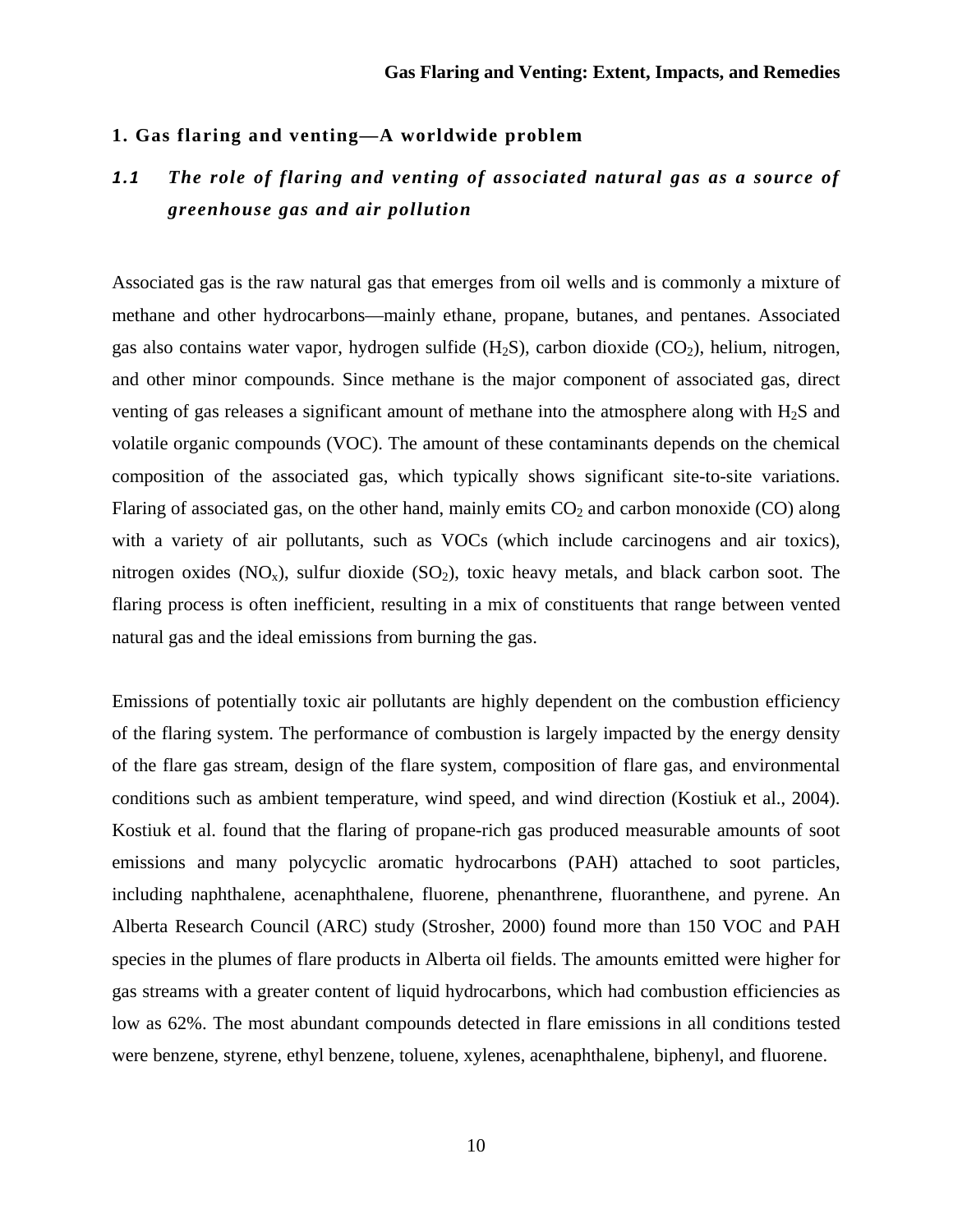Although most high-flaring oil fields are in remote locations, industrialization at these locations often attracts small local communities in the vicinity of these fields. The air pollution associated with gas flaring and venting poses a significant health risk for local communities and for people who work in these oil fields. A 2005 report by the Environmental Rights Action (ERA) and the Climate Justice Programme (CJP) quantified the impact of toxic air pollutants, including benzene and dioxins, emitted by gas flaring in the Niger Delta. The researchers estimated that gas flaring at 17 onshore flow stations in Nigeria's Bayelsa State is likely to cause 49 premature deaths, respiratory illnesses in 5,000 children, 120,000 asthma attacks, and eight additional cases of cancer each year (ERA and CJP, 2005). These conservative estimates would be amplified if other locations of gas flaring outside Bayelsa State were considered, and other toxic pollutants emitted by gas flaring and venting were included.

Estimates of the roles of various gases in climate change are highly variable. Water vapor is estimated by the Intergovernmental Panel on Climate Change (IPCC) to account for 36%–66% of total greenhouse gas emissions. Of the remaining greenhouse gases, the three principal ones are  $CO<sub>2</sub>$ ,  $CH<sub>4</sub>$ , and nitrous oxide (N<sub>2</sub>O). More exotic compounds, including halomethanes, account for less than 1% of greenhouse gases, though their impact may still be significant. Black carbon particulates in the atmosphere or deposited on soils and ice also enhance global warming. The impact of a particular greenhouse gas is measured by its radiative forcing coefficient and its estimated lifetime in the atmosphere. IPCC conventions normalize  $CO<sub>2</sub>$  to a value of 1. On a scale of 100 years, the global warming potential of methane is indexed at 25 times above  $CO<sub>2</sub>$  on the IPCC scale;  $N_2O$  is 298, and tetraflouromethane compounds are estimated to have 3830-14,800 times the global warming potential of  $CO<sub>2</sub>$ . Thus, directing resources toward reducing venting vis-à-vis high efficiency flaring is crucial.

#### *1.2 Natural gas: Current demand and expected growth*

World natural gas production in 2009 was approximately 2,987 billion cubic meters (bcm) and consumption was 2,940 bcm.<sup>1</sup> Projections from the International Energy Agency (IEA) show an

<sup>1</sup> *BP Statistical Review of World Energy*, 2010.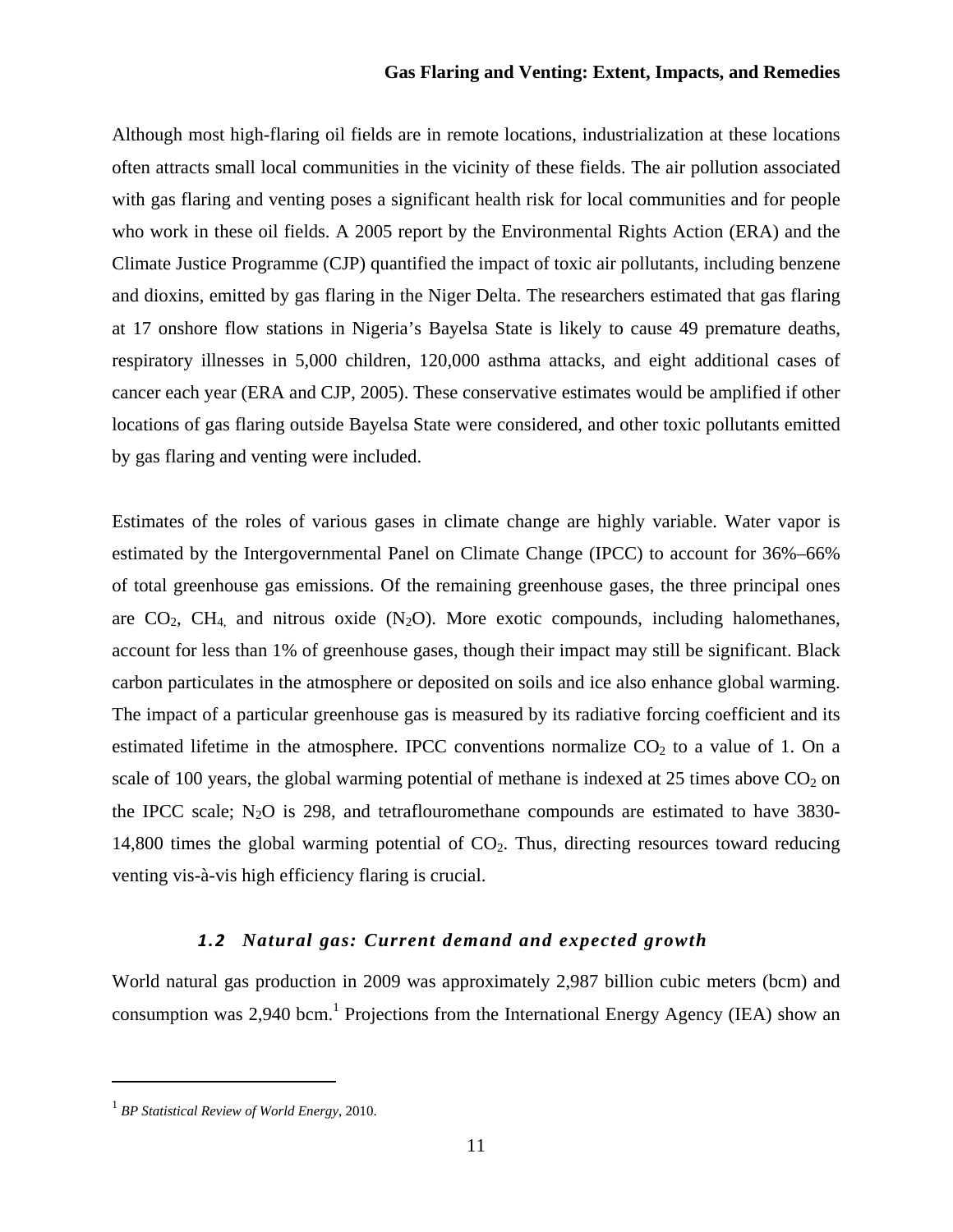increasing demand for natural gas by 1.5% per year through  $2030$ .<sup>2</sup> At the present time, natural gas represents 23.1% of total world energy demand on an energy equivalent basis.<sup>3</sup> Over the next 22 years, natural gas use is projected by the U.S. Department of Energy and the International Energy Agency to grow by about 1.9% annually, reaching 4,700 bcm in 2030, and accounting for 24.4% of expected total energy consumption. Therefore, better exploitation of natural gas resources, especially those underutilized in West Africa, would be a significant way to meet the world's increasing natural gas demand.

#### *1.3 Gas flaring data*

Data on flaring and venting of associated gas from oil production are very limited due to inaccurate and incomplete self-reporting by individual countries and oil producers. According to the estimates provided by the GGFR and NOAA based on satellite data, global gas flaring volumes were estimated at about 146 bcm in 2009. This figure represents roughly 4.9% of world gas consumption in 2009, about 32% of the European Union's total gas consumption, and 23% of U.S. consumption in 2009, and corresponds to more than 278 million tons of CO2 equivalent (CO2e) (Elvidge, 2009a). This is somewhat less than one percent of global emissions, as world CO2 emissions from the consumption of energy in 2008 were 30,377 million metric tons (EIA, 2010). Total GHG emissions also include issues such as deforestation, so emissions from energy only accounted for 61.4 percent of global CO2e in 2000 (Pravettoni, 2009). Nigeria and Russia alone accounted for 42% of the total flaring volume. Estimates of venting volumes are more difficult to obtain, since current satellite technology is not capable of detecting and tracking venting. However, venting is more damaging environmentally, since unburned CH<sub>4</sub> is approximately 25 times more potent as a greenhouse gas than is  $CO<sub>2</sub>$ .

#### 1.3.1 Reported data on flaring of associated natural gas

The data on flaring and venting volumes are highly speculative, and order of magnitude errors are within the realm of possibility. The uncertainties in the magnitude of gas flaring and venting

<sup>&</sup>lt;sup>2</sup> International Energy Agency, *The World Energy Outlook*, 2009.

U.S. Department of Energy, *International Energy Outlook 2007*, Table A.2.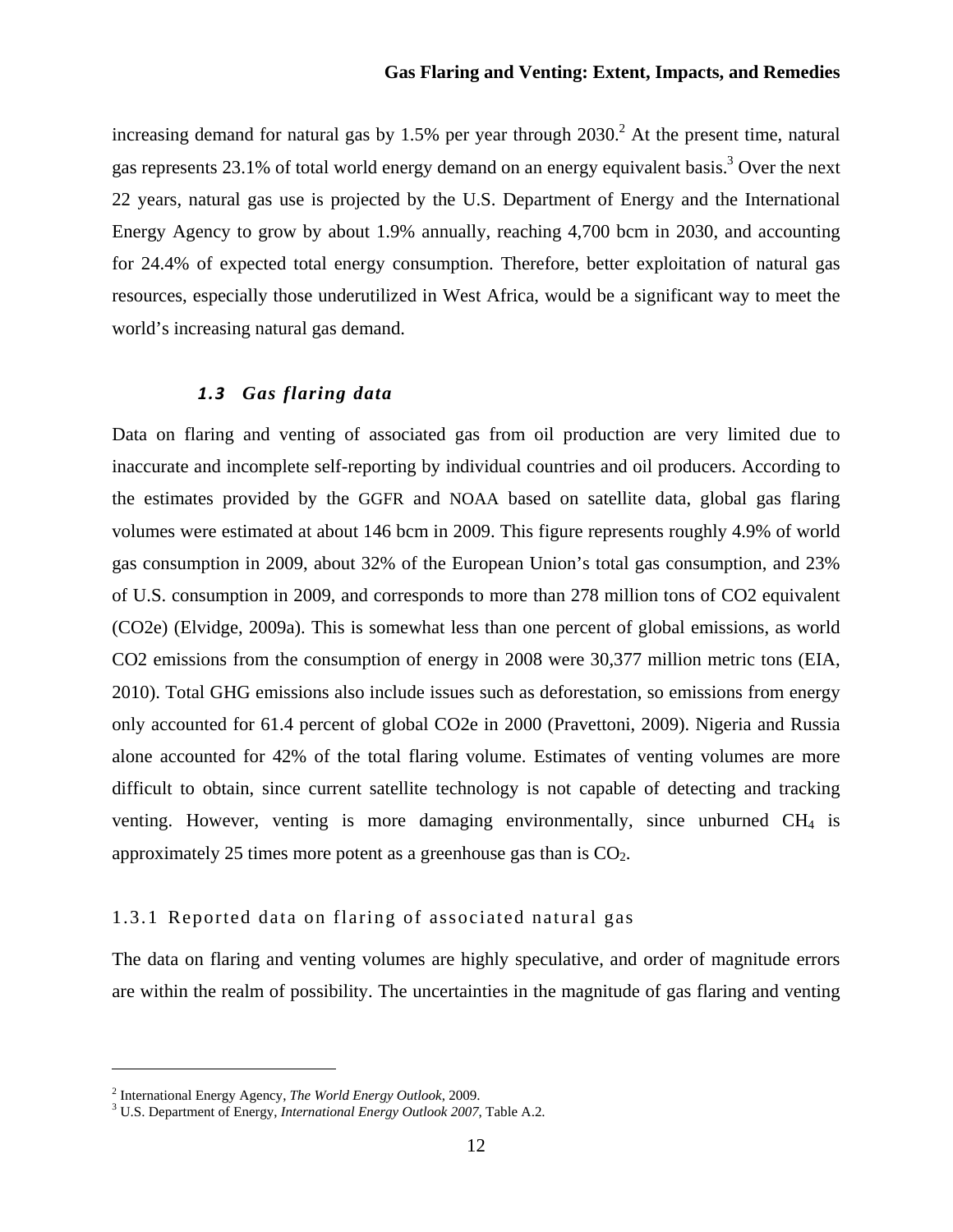need to be resolved in order to understand the nature of the problem and the impacts of pricing and investment programs on both flaring volumes and total gas supplies.

Based on the reported data by the governments of individual countries, the GGFR has constructed the following table of gas flaring volumes for 2004 and 2005 (see Table 1). The reported data is not available from the GGFR for other years.

According to the reported data, Nigeria, Russia, Iran, Iraq, and Angola are the highest flaring countries. On the other hand, a very large percentage of associated gas (more than 95%) is utilized in countries such as Norway, Canada, the United Kingdom, and the United States. These countries flare less than 2 cubic meters for every barrel of oil produced.

Oil fields scattered over a large area in two regions in West Siberia are responsible for most of Russia's gas flaring. The gas flaring volumes reported by the Russian government increased from a range of 4.3–10 bcm in the 1990s to about 15 bcm in 2005. These figures are not reliable reflections of the actual volumes of gas flared due to the lack of transparency and consistency of the data sources. Regular flare monitoring and measurement via meters are not mandated by the Russian government and are not common practices applied by companies, leading to inconsistent reporting of flare volumes. Thus, flare volumes are usually estimated using mass and energy balances (PFC Energy, 2007; IEA, 2006a).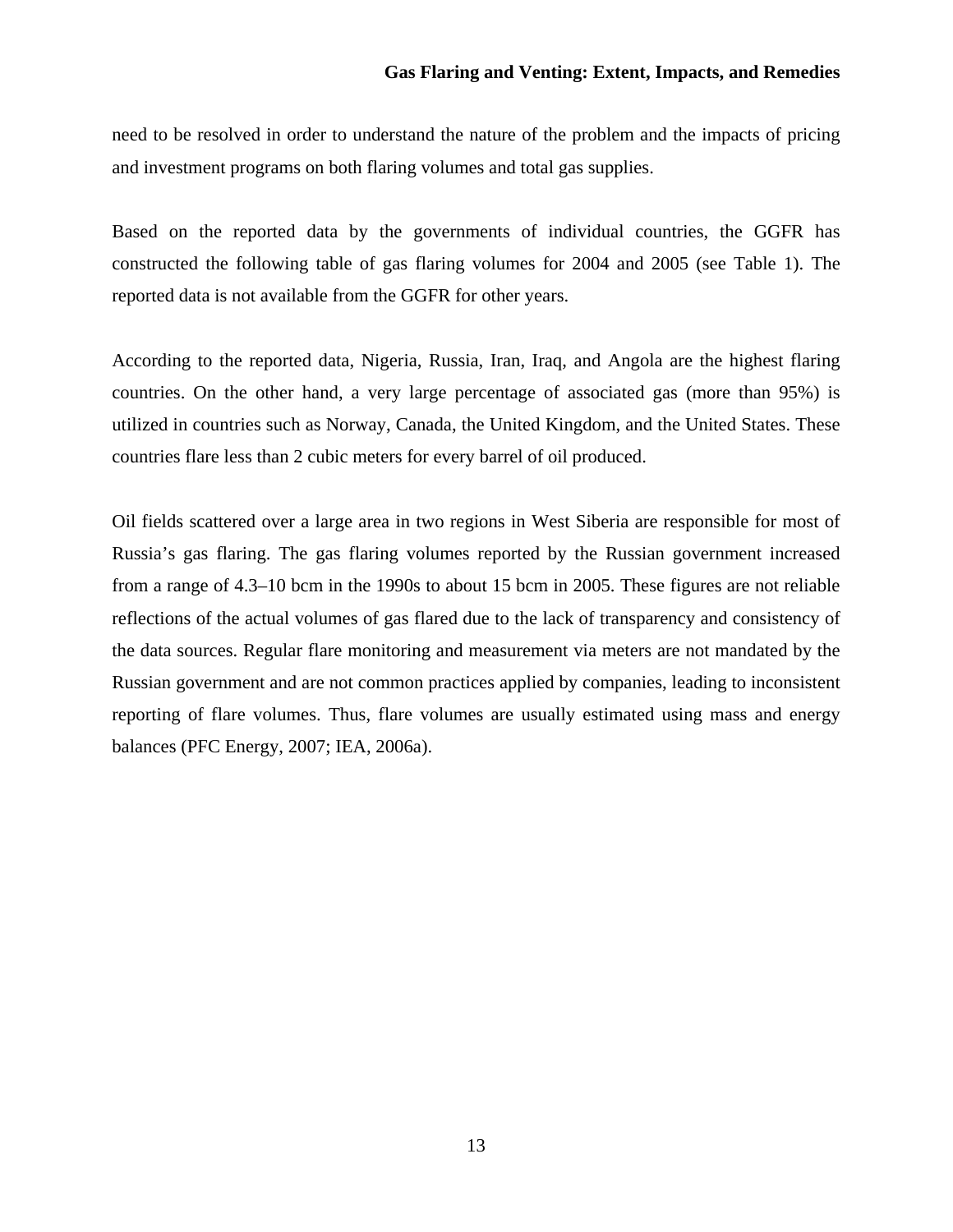| <b>Country</b>           | 2004  | 2005  |
|--------------------------|-------|-------|
| Nigeria                  | 24.1  | 25.5  |
| Russia                   | 14.7  | 14.9  |
| Iran                     | 13.3  | 13.0  |
| Iraq                     | 8.6   | 7.2   |
| Angola                   | 6.8   | 6.4   |
| Venezuela                | 5.4   | 5.4   |
| Qatar                    | 4.5   | 3.9   |
| Algeria                  | 4.3   | 3.5   |
| <b>USA</b>               | 2.8   | 3.4   |
| Indonesia                | 3.7   | 3.0   |
| Kuwait                   | 2.7   | 3.0   |
| Kazakhstan               | 2.7   | 2.7   |
| <b>Equatorial Guinea</b> | 3.6   | 2.6   |
| Azerbaijan               | 2.5   | 2.5   |
| Libya                    | 2.5   | 2.5   |
| Mexico                   | 1.5   | 2.5   |
| <b>Brazil</b>            | 1.5   | 2.5   |
| Congo                    | 1.2   | 2.2   |
| <b>UK</b>                | 1.6   | 1.6   |
| Gabon                    | 1.4   | 1.6   |
| <b>Total Top 20</b>      | 109.3 | 109.8 |
| <b>Rest of the World</b> | 40.0  | 40.0  |
| <b>World Total</b>       | 149.3 | 149.8 |

**Table 1**. Volume of associated gas flared in 2004 and 2005 in billions cubic meters.<sup>4</sup>

#### 1.3.2 Gas flaring estimates from NOAA: Limitations and uncertainties

The NOAA National Geophysical Data Center (NGDC) has made significant improvements in detecting global gas flaring activities and estimating gas flaring volumes in recent years. NGDC uses the data collected by the U.S. Air Force Defense Meteorological Satellite Program (DMSP) Operational Linescan System (OLS) and calibrates it using the most reliable reported gas flaring

<sup>4</sup> Reported Flaring Data—2004-2005. GGFR.

<sup>(</sup>http://web.worldbank.org/WBSITE/EXTERNAL/TOPICS/EXTOGMC/EXTGGFR/0,,contentMDK:21348978~pagePK:641684 45~piPK:64168309~theSitePK:578069,00.html).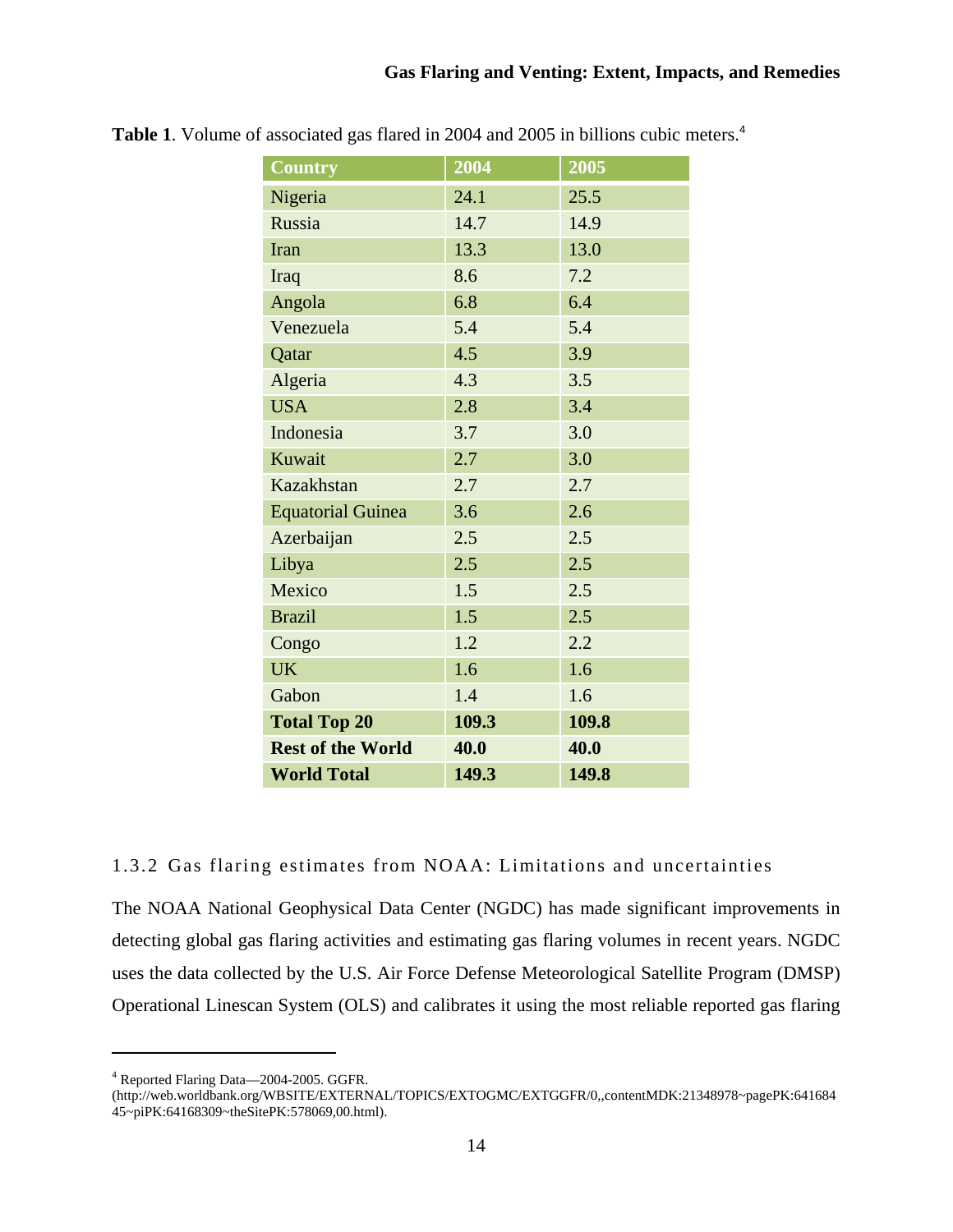data from individual countries. The trends in global gas flaring volumes are then estimated from the calibrated results. NGDC has also utilized Google Earth high resolution image data to separate urban lights from the flares, thus improving the satellite-observed detection of gas flaring (Elvidge et al., 2009b).

The 15-year record of global natural gas flaring derived from satellite data is a useful contribution to strategic planning and verification of mitigation of gas flaring. The volume of global gas flaring has remained relatively stable, in the range of 140 to 170 bcm from 1994 to 2009. The most important result of these observations for crafting a mitigation policy targeted at reducing global flaring is the confirmation that a small number of countries are dominant contributors to global flaring emissions. In 2009, Russia had the largest flaring volume, with 46 bcm, followed by Nigeria at 15 bcm; Russia and Nigeria accounted for an estimated 42% of global flaring. Twenty countries accounted for an estimated 85% of the observed flaring.

Table 2 shows the NOAA flaring estimates for 2005–2009. Although the worldwide total is just 7.5% above the GGFR estimate for the year 2005, the top 20 flaring countries account for a greater percentage of total flaring. Moreover, the NOAA list of top flaring countries includes six that are not on the GGFR list and drops seven of the top GGFR flaring countries. For five out of the 20 countries having self-reported data, the reported flaring volumes were less than the satellite estimates. Russia and Kazakhstan in particular may have significantly underreported their flaring volumes. The flaring volumes from NOAA of seven countries were approximately 20% lower than those countries' self-reported figures. (Figure 1).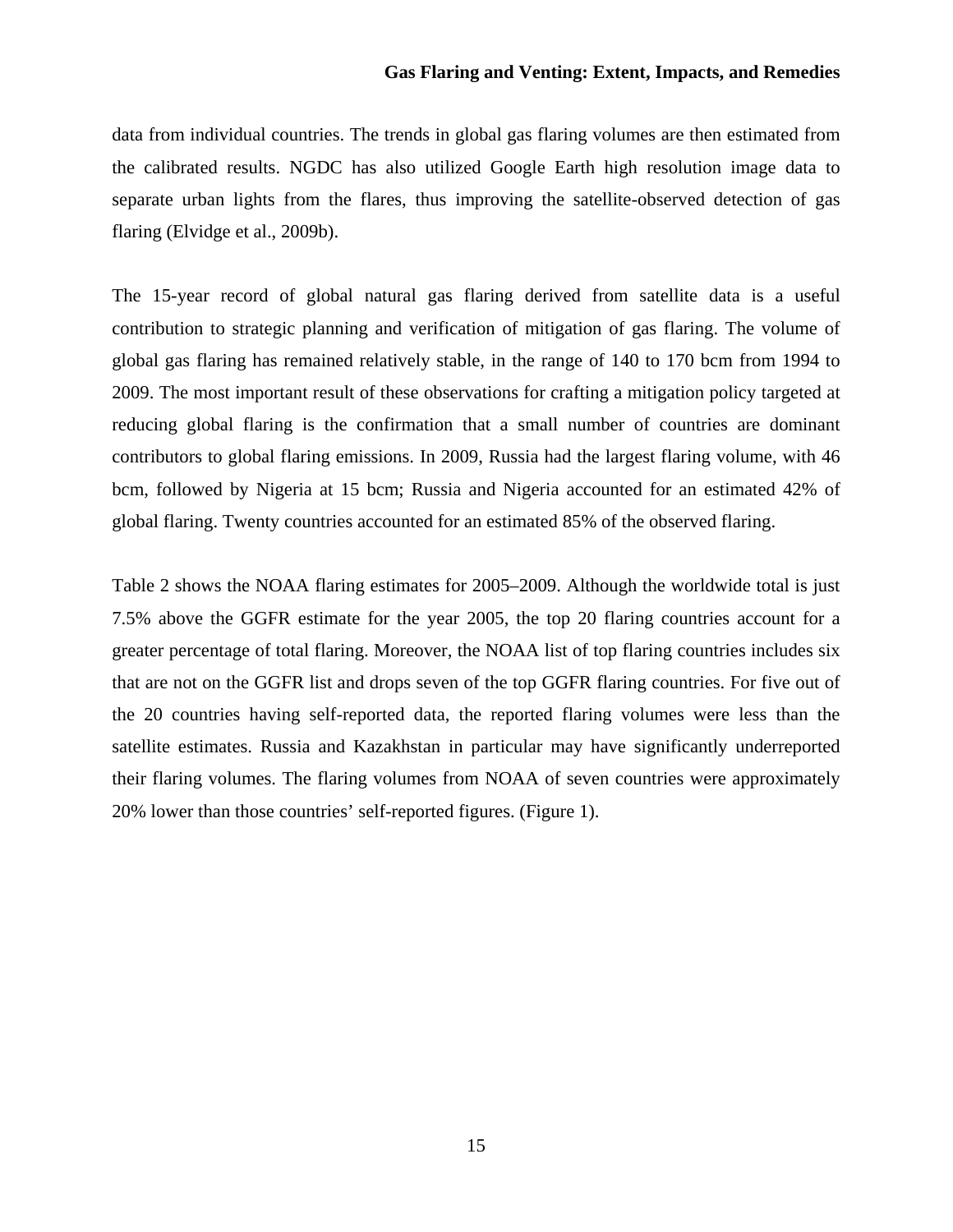| <b>Volumes</b><br>(bcm)        | 2005           | 2006           | 2007           | 2008           | 2009           | <b>Change from</b><br>2005 to 2009 | <b>Percent of</b><br><b>World Total</b><br>in 2009 |
|--------------------------------|----------------|----------------|----------------|----------------|----------------|------------------------------------|----------------------------------------------------|
| <b>Russia</b>                  | 55.2           | 48.8           | 50             | 40.2           | 46.2           | $-15$                              | 32                                                 |
| <b>Nigeria</b>                 | 21.3           | 19.3           | 16.8           | 14.9           | 14.9           | $-6.4$                             | 10                                                 |
| <b>Iran</b>                    | 11.3           | 12.1           | 10.6           | 10.3           | 10.3           | $-1$                               | $\overline{7}$                                     |
| <b>Iraq</b>                    | 7.1            | 7.4            | $\tau$         | $\tau$         | 8.3            | $-0.1$                             | 6                                                  |
| <b>Algeria</b>                 | 5.2            | 6.2            | 5.2            | 5.5            | 5.5            | 0.3                                | $\overline{4}$                                     |
| <b>Kazakhstan</b>              | 5.8            | 6              | 5.3            | 5.2            | 5.2            | $-0.6$                             | $\overline{4}$                                     |
| Libya                          | 4.4            | 4.3            | 3.7            | 3.7            | 3.7            | $-0.7$                             | 3                                                  |
| <b>Saudi</b><br><b>Arabia</b>  | 3              | 3.3            | 3.4            | 3.5            | 3.5            | 0.5                                | $\overline{2}$                                     |
| <b>Angola</b>                  | 4.6            | $\overline{4}$ | 3.5            | 3.1            | 3.1            | $-1.5$                             | $\overline{2}$                                     |
| Qatar                          | 2.7            | 2.8            | 2.9            | $\overline{3}$ | $\overline{3}$ | 0.3                                | $\overline{2}$                                     |
| <b>Uzbekistan</b>              | 2.5            | 2.8            | $\overline{2}$ | 2.7            | 2.7            | 0.2                                | $\overline{2}$                                     |
| <b>Mexico</b>                  | 0.9            | 1.2            | 1.7            | 2.6            | 2.6            | 1.7                                | $\overline{2}$                                     |
| <b>Venezuela</b>               | 2.1            | $\overline{2}$ | 2.1            | 2.6            | 2.6            | 0.5                                | $\overline{2}$                                     |
| <b>Indonesia</b>               | 2.7            | 3              | 2.4            | 2.3            | 2.3            | $-0.4$                             | $\overline{2}$                                     |
| <b>USA</b>                     | $\overline{2}$ | 1.9            | 1.9            | 2.3            | 2.3            | 0.3                                | $\overline{2}$                                     |
| <b>China</b>                   | 2.8            | 2.8            | 2.5            | 2.3            | 2.3            | $-0.5$                             | $\overline{2}$                                     |
| Oman                           | 2.5            | 2.2            | 1.9            | 1.9            | 1.9            | $-0.6$                             | $\mathbf{1}$                                       |
| <b>Malaysia</b>                | 1.7            | 1.8            | 1.7            | 1.9            | 1.9            | 0.2                                | $\mathbf{1}$                                       |
| <b>Canada</b>                  | 1.2            | 1.6            | 1.8            | 1.8            | 1.8            | 0.6                                | $\mathbf{1}$                                       |
| Kuwait                         | 2.5            | 2.5            | 2.1            | 1.8            | 1.8            | $-0.7$                             | $\mathbf{1}$                                       |
| <b>Total top</b><br>20         | 142            | 136            | 129            | 119            | 126            | $-23$                              |                                                    |
| Rest of the<br>world           | 20             | 21             | 19             | 21             | 21             | $\overline{2}$                     |                                                    |
| <b>Global</b><br>flaring level | 162            | 157            | 148            | 139            | 146            | $-16$                              |                                                    |

**Table 2**. Estimated flared volumes from satellite data, 2005-2009. Source: NOAA-NGDC website and GGFR Jan-Jul 2010 newsletter.<sup>5</sup>

<sup>&</sup>lt;sup>5</sup> Global Gas Flaring Estimates, NOAA-NGDC website. 2009. http://www.ngdc.noaa.gov/dmsp/interest/gas\_flares.html. The News Flare. GGFR. Issue No. 10, January-July 2010.

http://www.siteresources.worldbank.org/EXTGGFR/Resources/ggfr\_news\_flare\_10.pdf.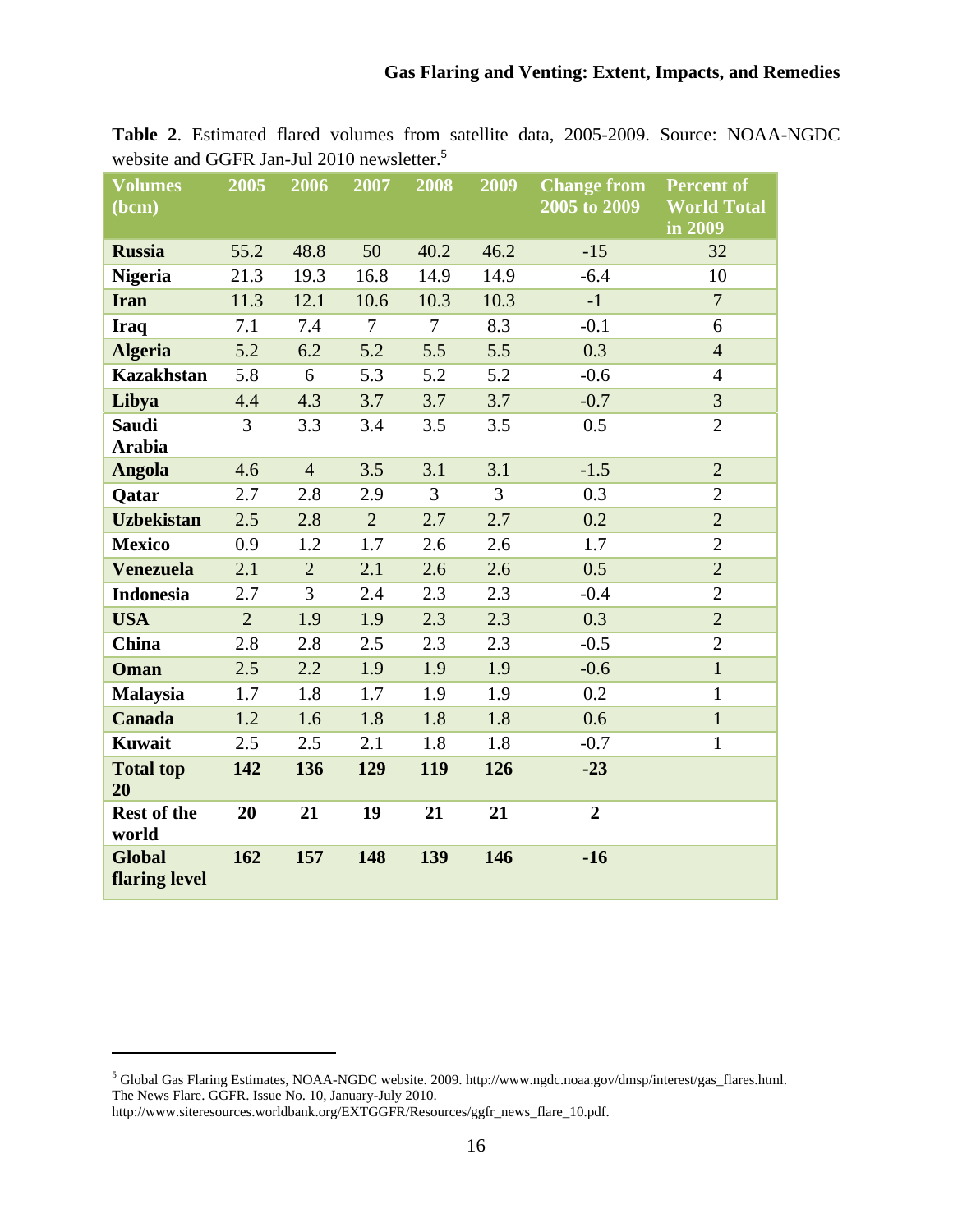

Figure 1. The difference between the self-reported and satellite-estimated flare volumes for 2005. Source: see footnote 5.

The global scale and frequencies of satellite observations have been demonstrated to be an important technology for assessing the magnitude, spatial distribution, and, to a lesser degree, the variability of gas flaring and related emissions to the atmosphere. It is clear that the estimated 140 to 170 bcm of flared gas is sufficiently large to justify mitigation for both environmental and, in some cases, economic reasons.

The developers of the NOAA-DMSP satellite methodologies have noted several factors that currently limit improvements in the quantitative determination of national and/or local gas flaring (Elvidge et al., 2009b). Industry and government cooperation in providing the following data and information will be crucial to improving the capabilities of DMSP and other remotesensing technologies for future verifications of reductions in flaring: 1) A record reporting flare volumes, the quality of combustion, and instances of flare malfunctions is essential to estimating emissions to the atmosphere. 2) A spatial and temporal record of on-site and adjacent electric or other lighting that might interfere with the remotely sensed detection of individual flares will improve the analysis of remote sensing data.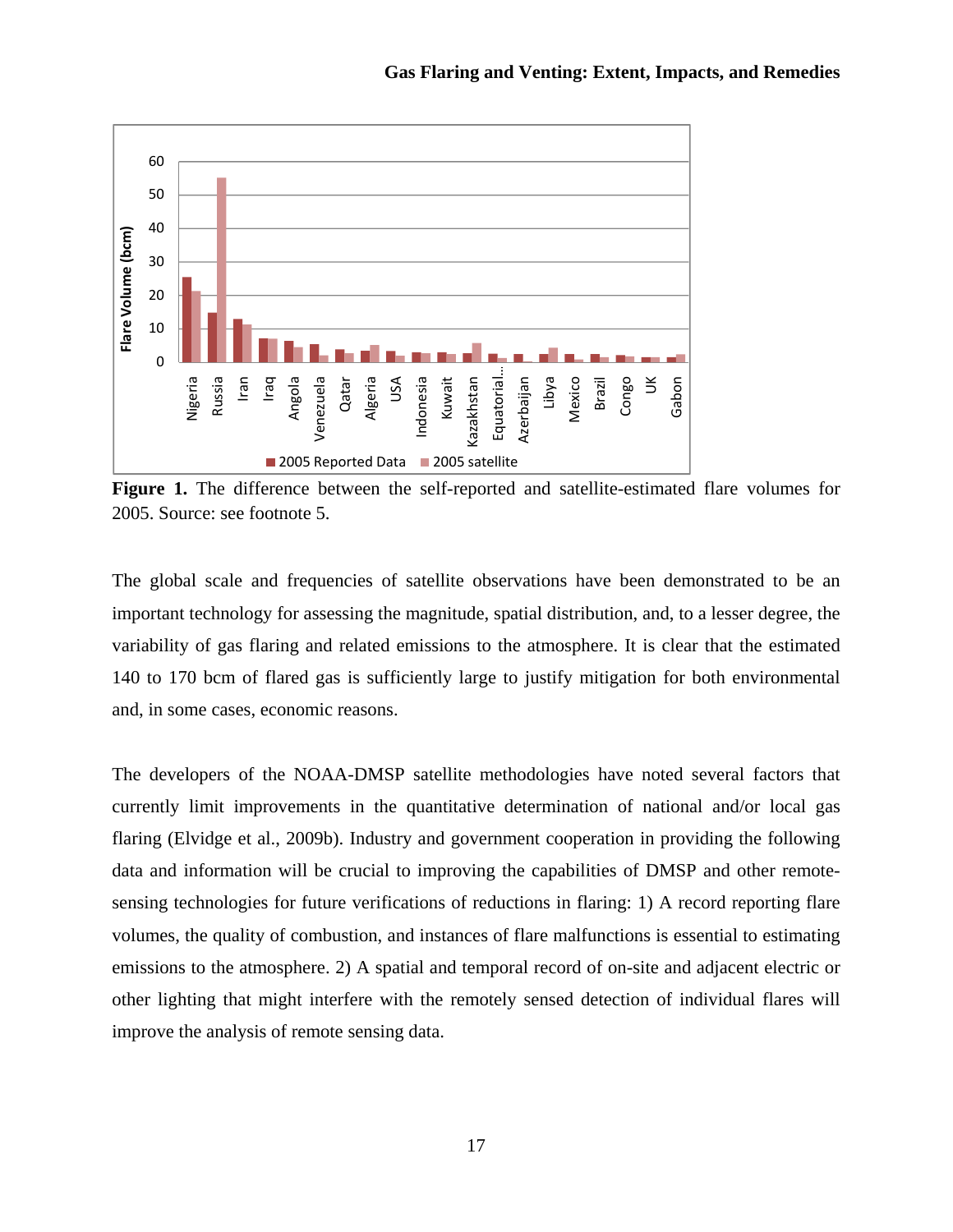A recent study that developed models to produce global maps of the fine scale spatial distribution of energy use and fossil fuel  $CO<sub>2</sub>$  emissions used gridded satellite observations of nightlights from DMSP-PLS, along with gridded population data and national-level energy and emissions data (Raupach et al., 2010). This effort presents a new approach to interpreting satellite nightlight observations and will also contribute to more accurate estimates of flaring emissions and their potential impacts in the future.

The methodologies for the collection and analysis of remote sensing data on global gas flaring can also be improved by reducing instrument errors associated with aging or replacement sensors. Best practices for remote sensing data analysis also require in situ data and the modeling of environmental variations in the atmosphere immediately above the onshore or offshore gas fields under surveillance. Local atmospheric measurements can be made without interference to oil production.

If the requirement for a quantitative verification of reductions in gas flaring emissions should become sufficiently important to justify assessments at the scale of a small field operation or individual wellhead, ground-based methodologies are available to conduct such high quality emission inventories (e.g., Lamb et. al., 1995; Shorter et. al., 1997). These ground-based methodologies use atmospheric tracer methods utilizing site-specific measurements and modeling to derive state-of-the-art estimates of emissions to the atmosphere across a wide range of scales associated with natural gas production and consumption infrastructure. Direct groundbased measurements of flare volumes can also be taken using flow metering equipment at the wellhead. Some developed countries, Norway for instance, have regularly metered flare volumes; however, those countries do not flare continuously or in sufficient amounts to be actively observed by the NOAA satellites. On the other hand, high flaring countries do not have regular flare monitoring and metering to allow for accurate data input for satellite calibration efforts. A limited number of ground-based investigations using these methodologies could contribute to improvements in the algorithms used for estimated emissions with remotely sensed data.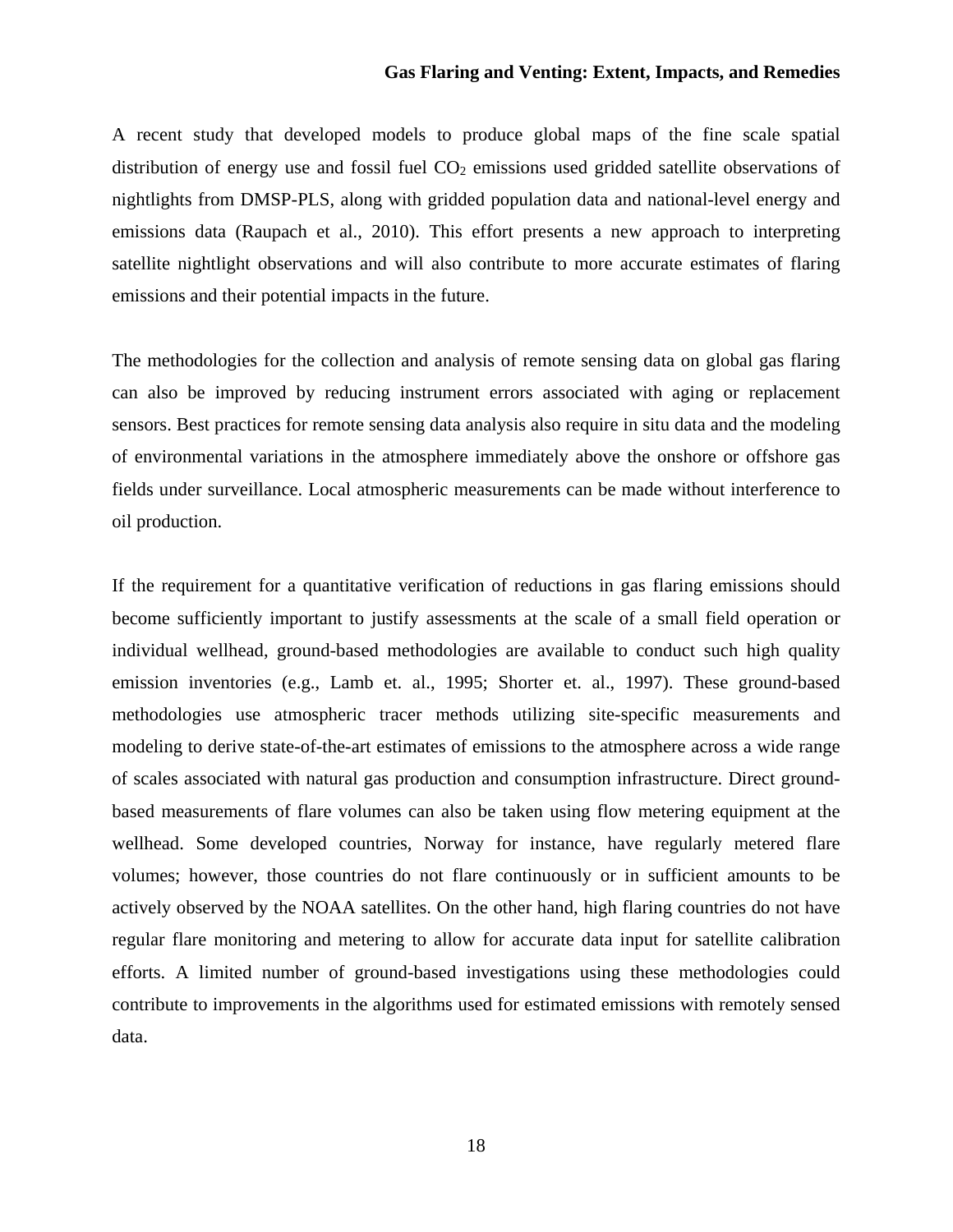Currently, satellite technology is not capable of detecting associated gas volumes from venting, which may be significant in some producing regions, especially Russia, Iraq, and Iran. Future developments in satellite technology that can track venting emissions would be an invaluable addition to the efforts to reduce total flaring and venting volumes globally. The venting of associated gas contributes to regional air quality problems and to global changes in the composition of the atmosphere.

#### 1.3.3 Trends in gas flaring

Fifteen years of satellite data have provided the current best estimates for temporal trends in flaring activity globally and by individual country. Global estimates of flaring activity have been relatively stable over the 15-year period, increasing slightly in 2005 to 172 bcm, and decreasing since then (see Figure 2). Despite the reduction efforts of some countries, overall global flaring volumes have seen little improvement, partly because of increasing oil production in those countries responsible for high flaring volumes. The reasons for these high flaring volumes will be discussed in detail in Section 2.4. Within the limitations of the information available, it appears that control of gas flaring remains elusive. Even with unprecedented prices for natural gas traded internationally, several major oil producers and gas traders—including China, Russia, Iraq, Qatar, and Kazakhstan—have increased gas flaring substantially between 1994–2005, although gas flaring has declined slightly in some of these countries since 2005. The predictions of increasing oil production in the future will present another challenge to oil companies and high-flaring countries, and might keep global flaring volumes around the same levels as today (Broere, 2008).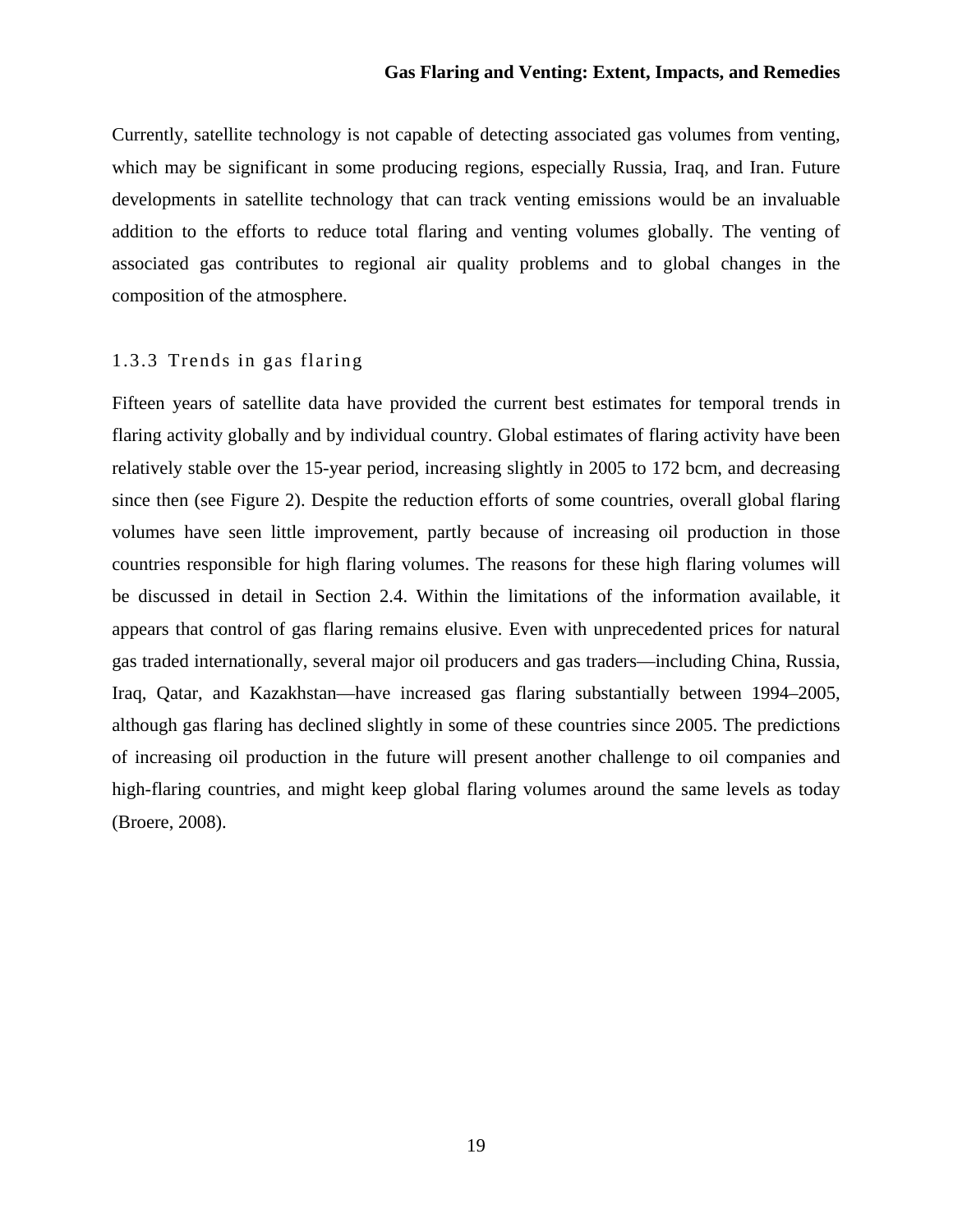

**Figure 2**. Global trends in gas flaring volumes. Data source: NGDC, 2009.



**Figure 3**. Countrywide trends in gas flaring volumes from 2005 to 2008. Data source: NGDC, 2009.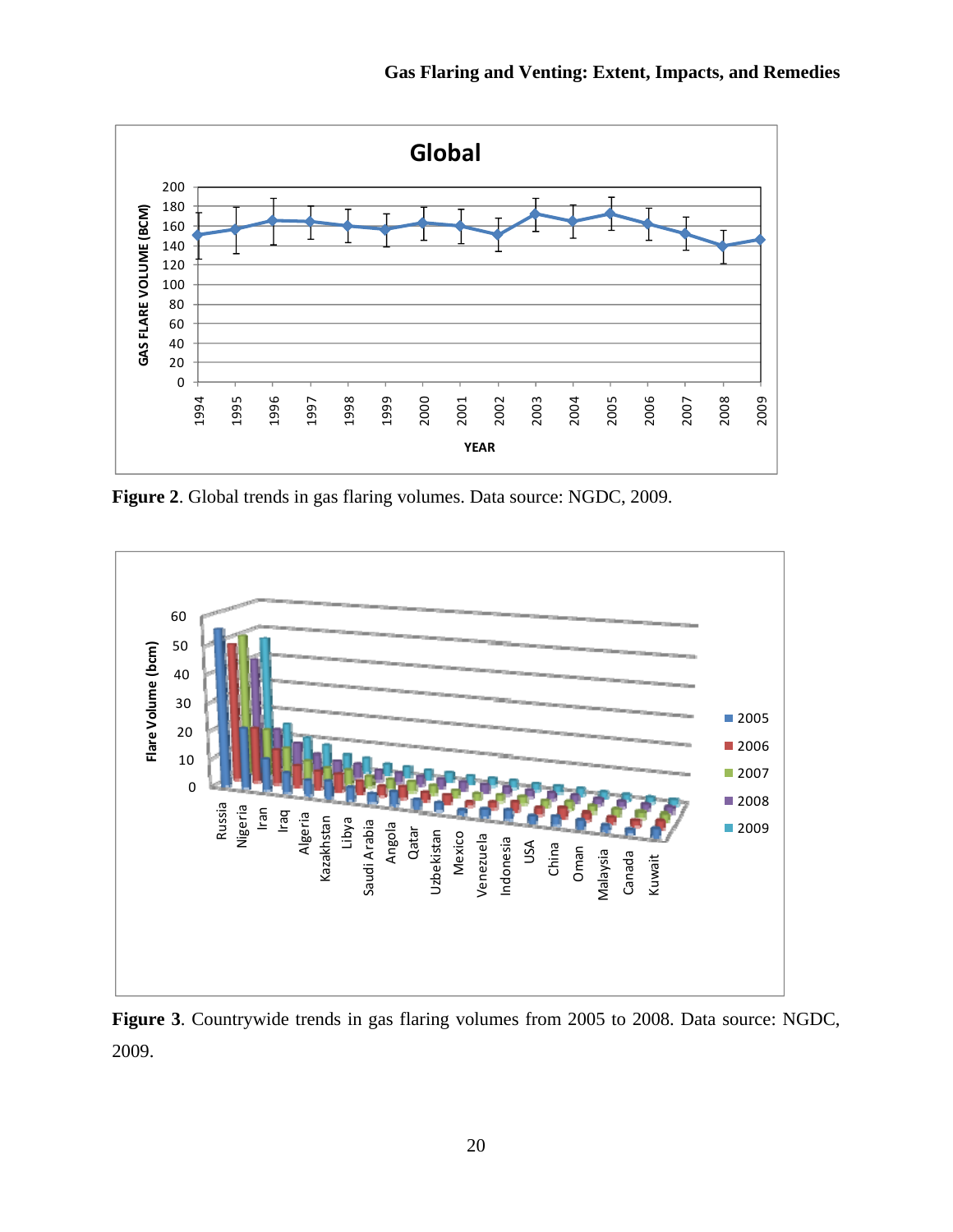In addition to global estimates of flaring, the NGDC also analyzed the temporal variations in country flaring over 15 years and found that 17 countries, including Nigeria and Algeria, had downward trends between 1994–2009. The Nigeria data showed a decline of about 15 bcm in flaring volume during this period. The data for nine countries, including Saudi Arabia and Iran, remained stable. Seventeen countries, including Russia, Iraq, and Kazakhstan, had an upward trend until 2005, but gas flaring volumes have generally decreased since 2005. Russia led the worldwide decline between 2005–2008, with its gas flaring falling by about 19 bcm. The decline in flare volumes was achieved despite an increase in oil production. However, in 2009, flaring went up by 6 bcm in Russia and by 1.3 bcm in Iraq, thereby increasing the global gas flaring level to 146 bcm (GGFR, 2010).

The comparison of the changes in flaring estimates with trends in oil production over the same period of time reveals whether the reductions in flaring could be attributed to decreasing oil production in some countries or not. The NGDC's analysis of flaring efficiencies, which are the ratio of flared gas volume per barrel of oil produced, found that there are considerable differences among countries, although in general most countries have been improving their efficiencies (Elvidge et al., 2009a). The study concluded that decreasing trends in flaring volumes were due to decreasing oil output in some countries, while other countries—especially Russia and Nigeria—improved their efficiencies consistently over recent years (see Figure 4). The efforts to reduce flaring volumes made by Russia and Nigeria were also effective and will be discussed later in this report.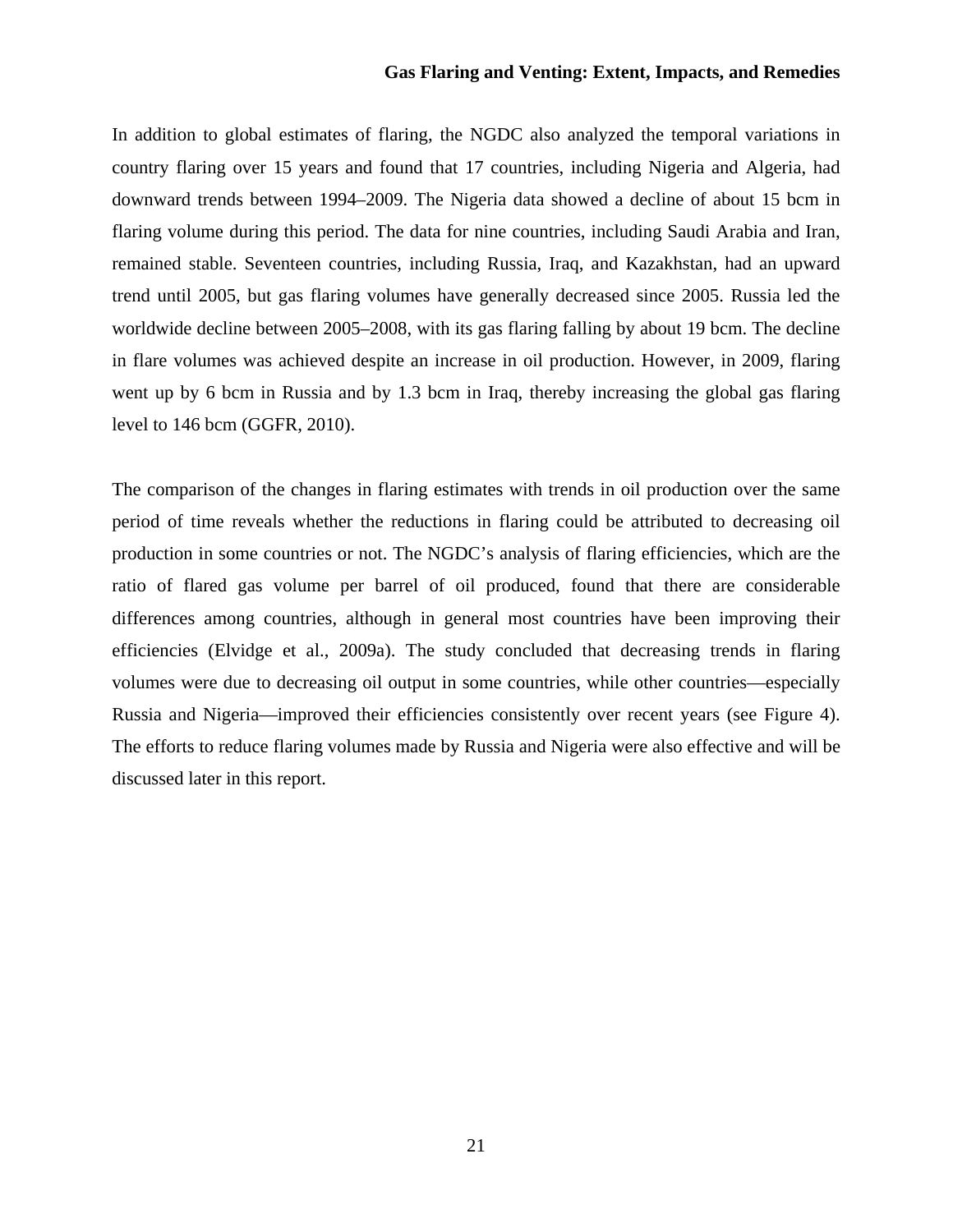

Figure 4. Comparison of oil production and flaring volumes over a 15-year period for Nigeria and Russia. Source: Oil production data is from BP Statistical Review of World Energy, June 2010; Gas flaring data is from NOAA-NGDC.

#### *1.4 Reasons for high flaring and venting volumes*

Associated gas co-produced during oil production is often flared due to safety concerns, financial barriers to implementing flare reduction projects, low domestic gas prices, lack of incentives and efficient regulations on flaring activities, or market barriers (GGFR, 2002). Safety is an issue during process malfunctions and emergency shutdowns due to the risk of the release of high pressure in the well. Also, the associated gas composition might pose a safety hazard to the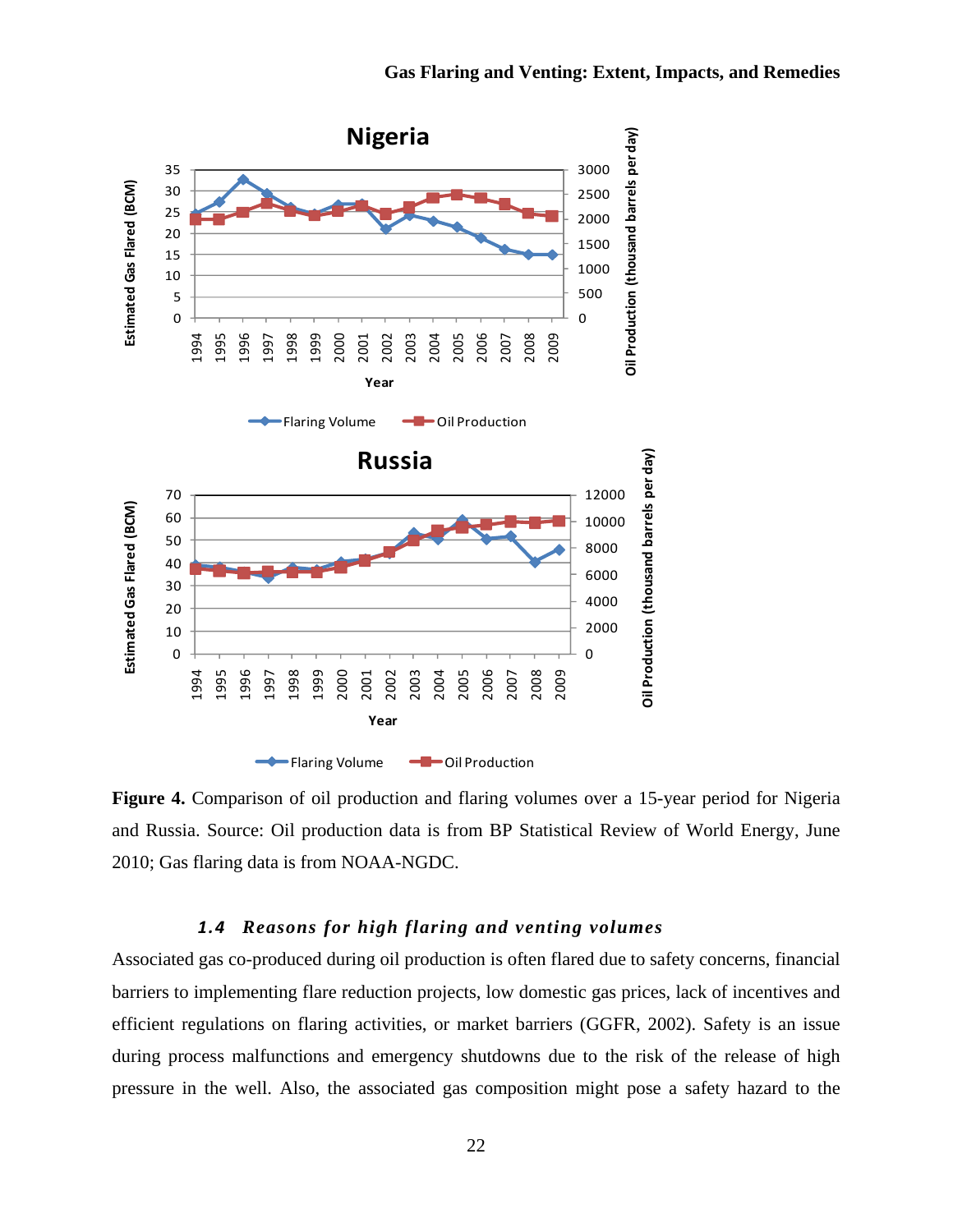facility and to the workers. For example, the gas from Shell's Shearwater oil field in Britain contains a large percentage of highly toxic hydrogen sulfide, and therefore burning the gas is the only safe option to get rid of the acidic component (Broere, 2008).

Associated gas is also flared because it is economically not feasible to remove sulfur and other contaminants, and to pressurize and transport the commercial product to the customer. Transmission of any appreciable distance also requires removal of the liquid fractions (the LPGs), again at some cost. Use by industry, households, or utilities requires a distribution system.

The remote locations of oil fields and offshore platforms from energy consumption points also make it impractical to build pipelines or electricity transmission lines to utilize associated gas. In some cases, although the oil field is close to a local market, the markets are too small or nonexistent, or the amount of associated gas is insufficient to allow for viable energy infrastructure development.

The geophysical nature of the oil fields can be inappropriate for the re-injection of associated gas into the subsurface. In some cases, re-injection adversely impacts oil recovery rather than increasing oil production efficiency and is not an economically valid process (IEA, 2006a).

In some countries, Nigeria for example, unanticipated interruptions due to economic and social instabilities discourage secondary recovery projects that produce relatively minor economic returns.

In other cases, associated gas is flared due to the structure of markets that limit new investments or the right to use existing infrastructure, as in the case of Gazprom's monopoly on gas pipeline and exports in Russia (see Section 4.4) (IEA, 2006a).

Another and rather important factor hindering gas flaring reduction efforts, especially in developing countries, is the absence of an efficient and effective regulatory framework and powerful authorities to enforce the regulations. Gas flaring reduction efforts have been proven

23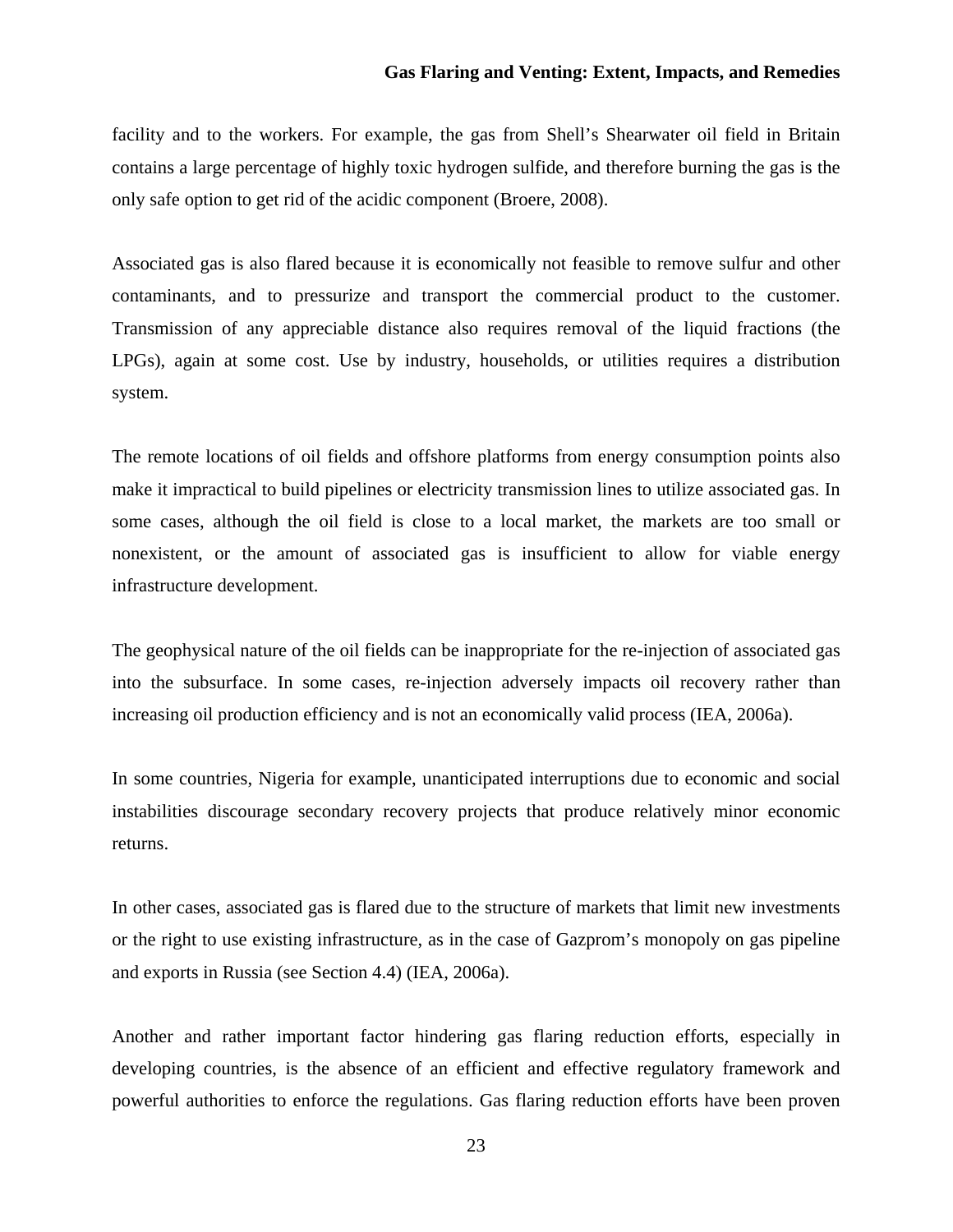successful in countries that have a strong cooperation between the governments and the oil and gas companies, and where technologies are complemented by supportive government policies. The regulatory institutions in developed countries, such as Norway, the United States, the United Kingdom, and Canada, have the authority to monitor flaring levels; enforce emission permits; and monitor the health, safety, and environmental impact of flaring and venting activities. However, without strongly enforced regulations, oil companies may neglect activities that in any way diminish attention to oil production and project profitability.

In some developing countries, oil producers are given permission to use associated gas to increase oil production efficiency by re-injecting back to the well, or to utilize the gas for operational activities in the facility; however, they are often limited by preemptive rights imposed by the host governments to sell associated gas to third parties. Since local governments do not have the economic and technical means and necessary infrastructure to transport and sell the associated gas by themselves, oil producers do not have options other than flaring or venting the associated gas. In countries where preemptive rights are not common, oil producers sell associated gas only if it is financially advantageous (Gerner et al., 2004).

As one of the highest flaring nations, Nigeria faces significant challenges in reducing flaring volumes. The most important barriers are: the lack of local gas and gas product markets; low gas prices; a lack of gas pipelines and electricity transmission lines; the amount of investment needed for flaring reduction projects; public unrest and security issues; lack of regulatory, fiscal, and legal frameworks; and capacity to attract investment and to enforce regulations and gas flaring policies (ICF, 2006).

The structure of the oil and gas sector in Russia, specifically the monopoly of Gazprom, is a major barrier to utilizing associated gas. Gazprom has a monopoly over the gas transmission network, hindering transparent and reliable third-party access to pipelines by other oil companies. Gazprom only allows associated gas that meets certain criteria to flow through its pipelines; therefore, most oil producers cannot sell their gas to Gazprom without further processing, and there is no other entity that can purchase their gas. Their only option is to send the associated gas to one of the Gazprom-owned gas processing plants or build their own gas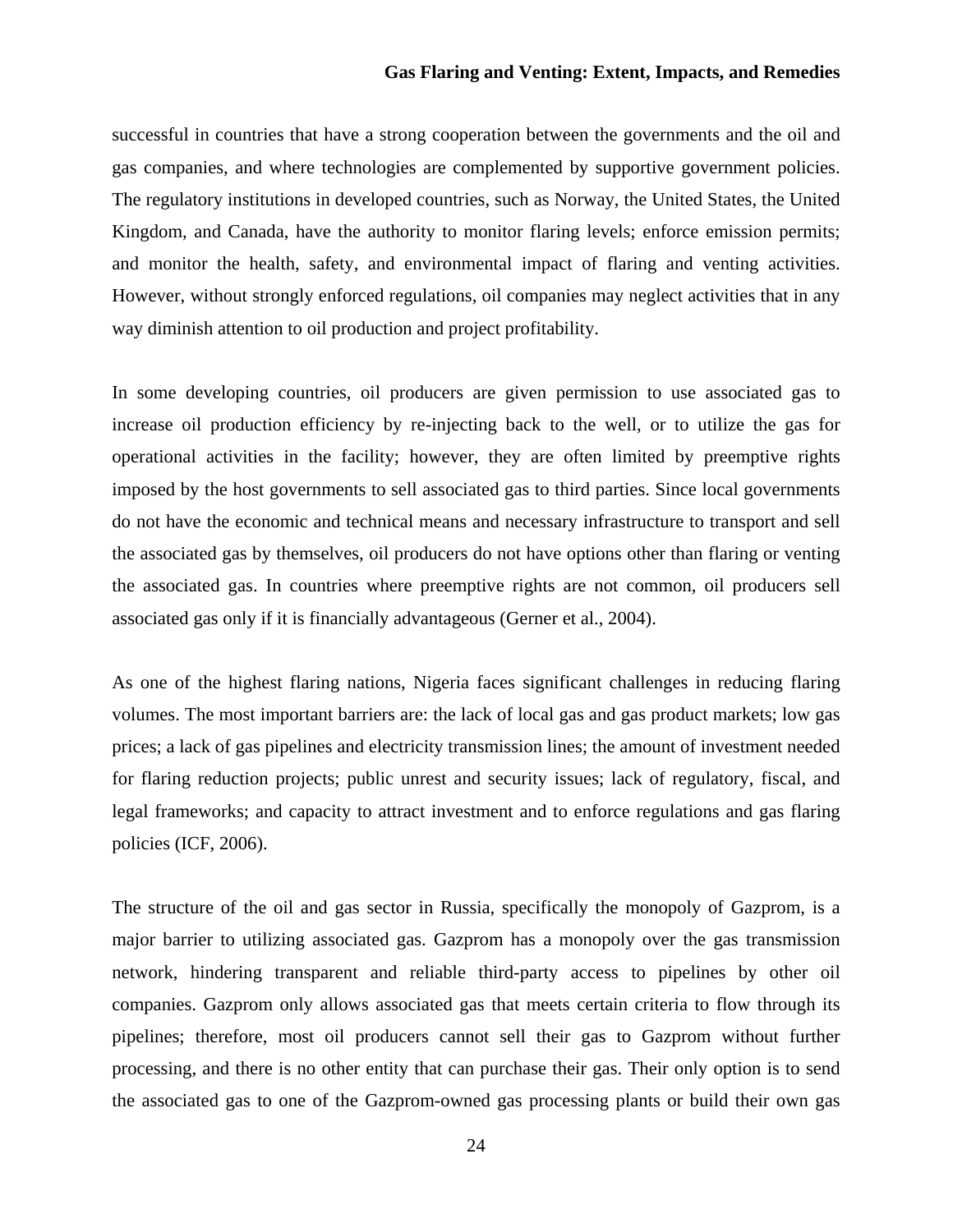processing plants. Gazprom also has a monopoly on Russia's exports of natural gas to European markets. It sells West Siberian gas to European markets at high prices of around \$140-280 per million cubic meter (mmcm); however, other producers are not allowed to do so. Other producers are free to sell their gas to domestic markets using Gazprom's pipelines but at much lower prices (around \$45/mmcm). A Gazprom-owned company called Sibur Holding controls all independent gas processing operations in West Siberia. Other factors limiting the options to reduce the flaring of associated gas in Russia are low domestic gas prices; low associated gas flow rates in some fields; insufficient capacity of the existing pipelines; and the high cost of gas infrastructure and transmission lines from remote locations to consumption points (IEA, 2006a; PFC Energy, 2007).

### **2 Review of technologies to measure and reduce gas flaring volumes**  *Gas Flow Meters*

The available methods to measure flared and vented gas flow rates associated with oil production include ultrasonic flow meters, optical flow meters, insertion turbines, averaging pitot tubes, and thermal mass meters. Some of these traditional technologies— such as insertion turbines, pitot tubes, differential pressure flow meters, and thermal mass meters—are limited by such factors as high flow velocities, large pipe diameters, changing gas composition, low pressure, dirt, wet gas, wax, condensate, and high concentrations of contaminants such as  $CO<sub>2</sub>$  and  $H<sub>2</sub>S$ .

Ultrasonic flow meters have been in use since 1987. They measure flow velocity by determining the time it takes for an ultrasonic pulse to travel between two fixed transducers located in the pipe. Ultrasonic meters are a cost-effective solution for measurement of flare gas volumes. They are independent of pipe size and are not affected by extreme flow velocities and changing gas composition. They have no mechanical moving parts and their maintenance is minimized through self-diagnostics. Their measurement accuracies range from 2.5% to 5% of the actual values.<sup>6</sup>

<sup>6</sup> Curtis Gulaga, *Flare Measurement Best Practices to Comply with National & Provincial Regulations*, available at *http://www.cbeng.com/resources/whitepaper/Flare\_Measurement\_Prov\_Reg.pdf*.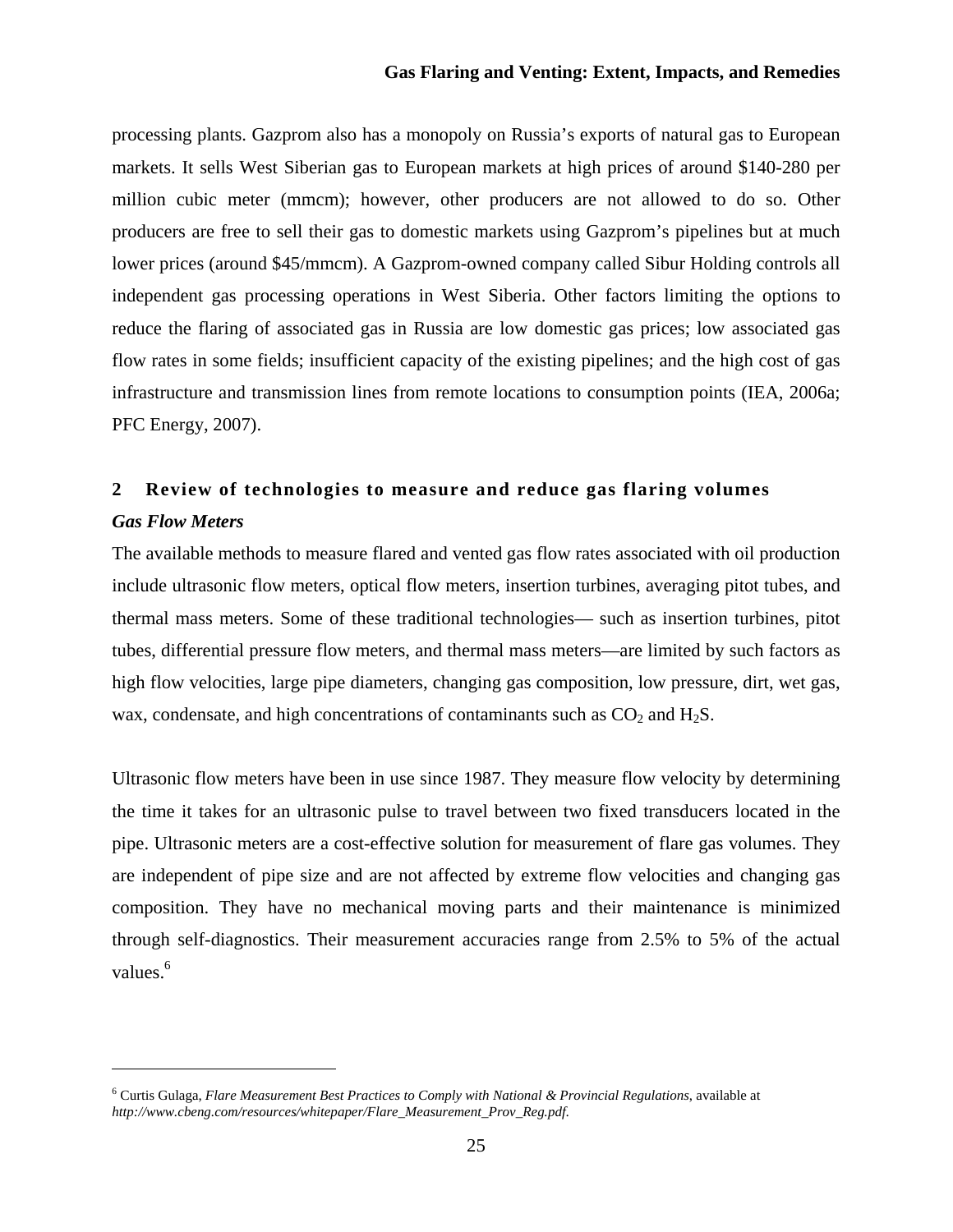Orifice and venturi meters can be used instead of ultrasonic meters for stable gas flows, and they are applicable to wet and dry gas streams containing contaminants. However, they do not perform well for a broad range of flow rates, and need to be calibrated frequently for changing gas composition (Clearstone Engineering, 2008).

Optical flow meters are devices capable of deployment in harsh oil field conditions. They use laser or LED light and determine the flow velocity by measuring the time between two perturbations in light beams using the small particles in the gas stream. The perturbations are detected using two optical sensors separated by a known distance. Optical flow meters are independent of gas composition, flow characteristics, pressure, and temperature. Their measurement accuracies range from 2.5%–7%.

#### *Smart automation systems*

In an effort to reduce emissions of gas by venting, BP developed a "Smart Automation Well Venting System" technology that combines remote terminal units (RTU) and programmable logic controllers (PLC) with artificial intelligence software in the gas wells. The software monitors and analyzes data from wellhead instruments and lets the PLC optimize well performance by adjusting the gas lifting cycle.<sup>7</sup> BP installed pilot systems starting in 2000 on about 2,200 wells, and reduced venting by about 50% between 2000–2004 with about 114 bcm of associated gas savings in total (EPA GasStar).

#### *Re-injection*

Re-injection is a commonly used method to preserve gas for future use or to increase the efficiency of the oil production process while utilizing the associated gas that otherwise would be flared or vented. The technology involves the installation of a gas compressor to re-pressurize areas of low-pressure formation gas, enhancing oil production. As an alternative to gas compressors, multiphase pump systems—in which oil and gas can flow together—have a smaller equipment size and allow determination of the flow characteristics without the need to separate

 $<sup>7</sup>$  Reduced Emission Completions/ Plunger Lift and Smart Automation. Methane to Markets. Oil and Gas Subcommittee</sup> Technology Transfer Workshop, January 28, 2009. Monterrey, Mexico

<sup>(</sup>*http://methanetomarkets.org/documents/events\_oilgas\_20090127\_techtrans\_day2\_robinson1\_en.pdf)*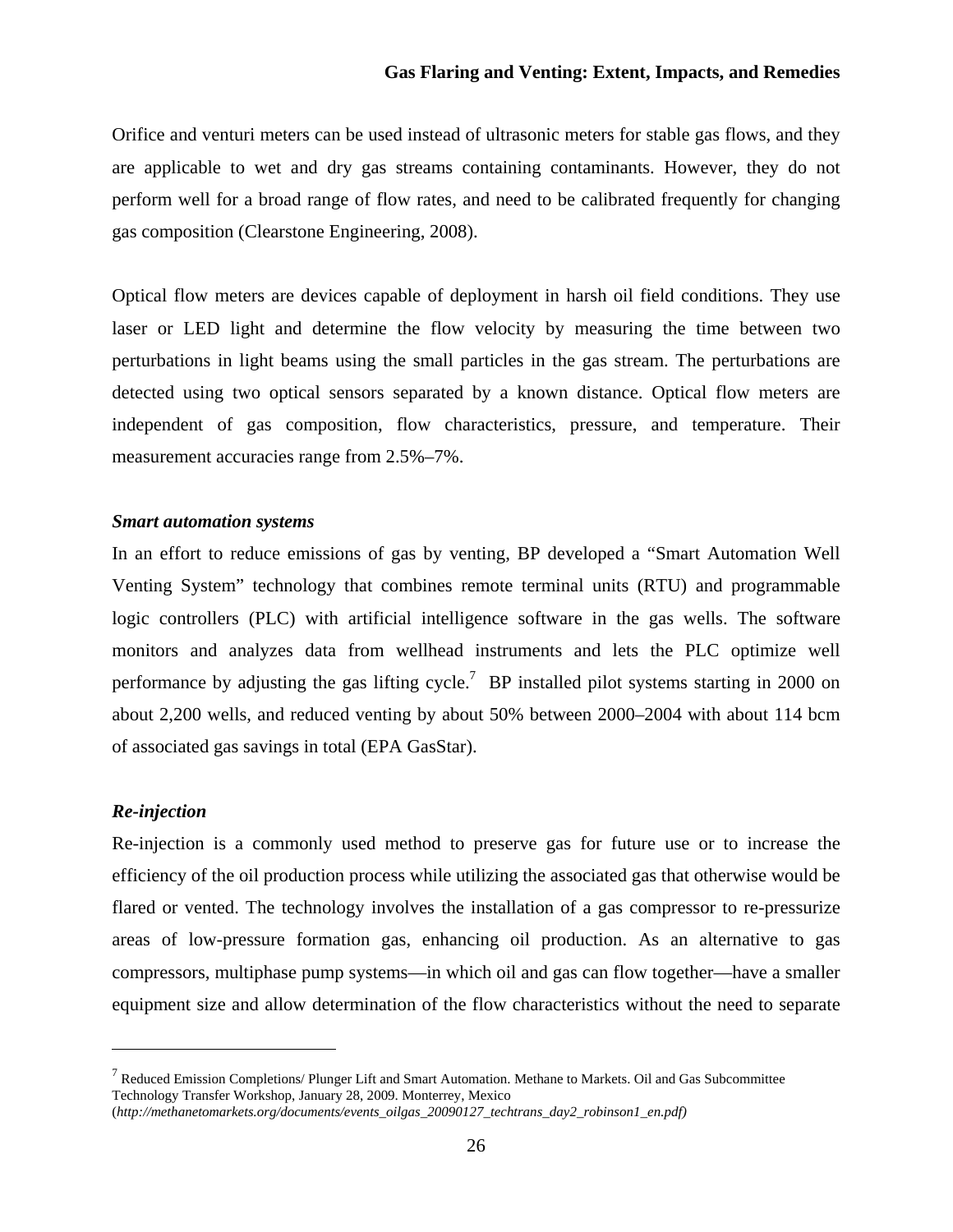oil and gas. These pump systems can also be powered by gas-fired generators to conserve more energy in the oil fields (Tengirsek and Mohamad, 2002). The re-injection option is not applicable in some geological formations. For example, adding too much pressure to shallow reservoirs can initiate an uncontrolled flow of oil, gas, or water (PFC Energy, 2007).

A successful re-injection project at an oil field in Southeast Asia aims to reduce GHG emissions by 2.65 million tons of  $CO<sub>2</sub>e$  by conserving the gas from the oil field for sale, or for use in additional electric power capacity in the field. The project is expected to demonstrate the relevant technology, especially for applications in remote oil fields in Southeast Asia (GGFR, 2003).

A new technology using multiphase pumps and testers to return oil and gas together to the production line without the need for separation has been applied in Abu Dhabi oil fields and has demonstrated zero oil flaring. The project is expected to completely eliminate gas flaring as well in Abu Dhabi (Tengirsek and Mohamad, 2002).

Another successful application of the re-injection technique has been demonstrated in a Gabon oil field, where  $CO_2$  emissions were reduced by a total of 1.1 million tons and flaring volumes reduced by 97% after the installation of new re-injection equipment and gas compressors (Broere, 2008).

#### *Liquefied petroleum gas (LPG)*

LPG is an attractive way of utilizing associated gas because of its easy storage and transport to local markets, and due to the higher percentage of propane and butane (liquefiable petroleum gases) in associated gas composition compared to non-associated gas.

Before extracting the liquefied petroleum gases, associated gas must first be treated for removal of impurities including water vapor,  $CO<sub>2</sub>$ , mercury vapor, and H<sub>2</sub>S. Conventional LPG processes treat the whole gas stream before extracting the LPG content. These processes are not economical and practical for associated gas, which is produced in much lower volumes and has a lower pressure than non-associated gas from gas wells. Therefore, some companies have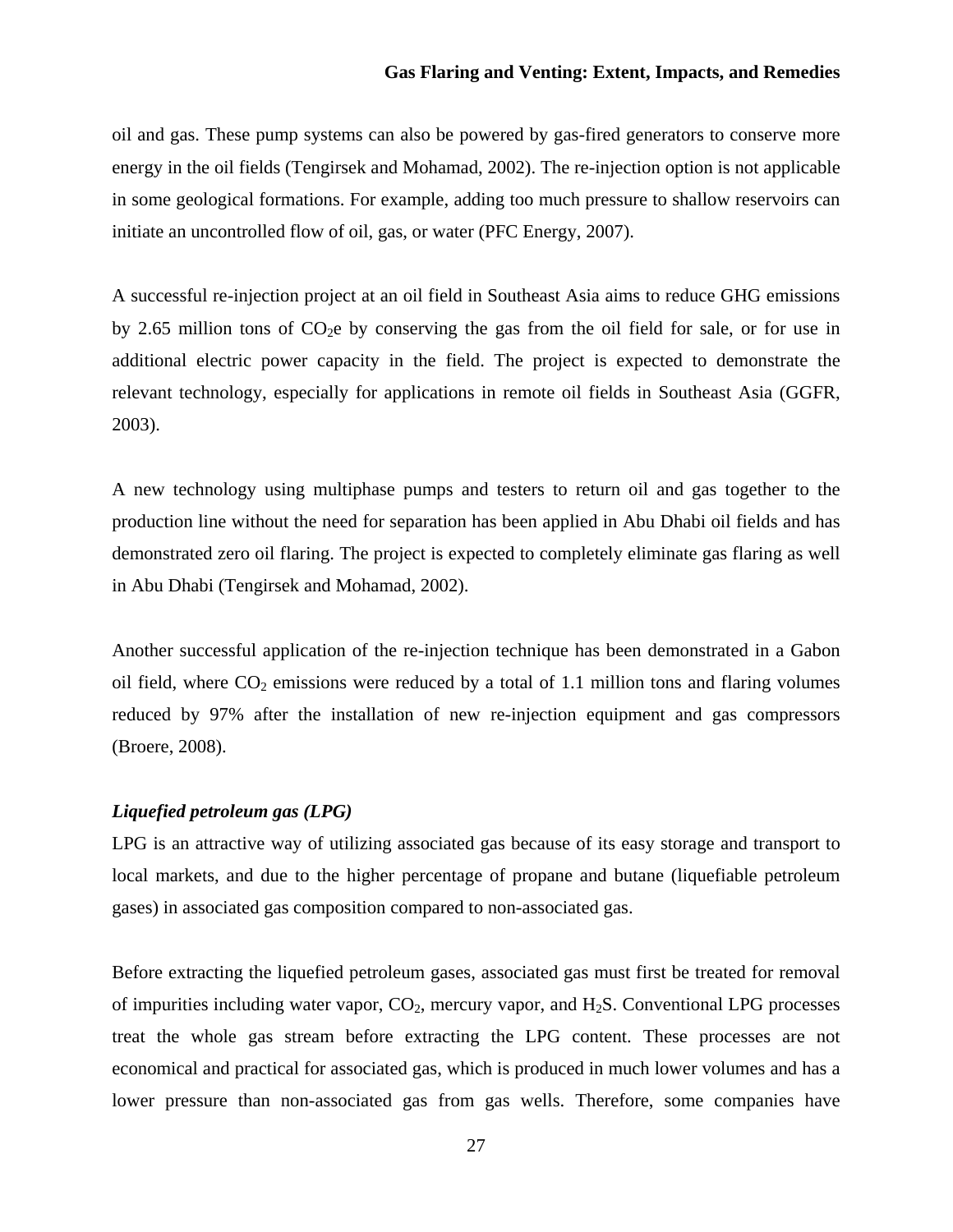developed technologies to treat only the recovered LPG content of associated gas to remove the contaminants and thus to reduce the plant size and associated capital costs. <sup>8</sup>

The LPG is produced in a three-step process involving the compression of the associated gas; condensation of the heavy carbon fraction by cooling the compressed gas; and separation of the heavy fraction to produce LPG. LPG production does not require extreme cooling temperatures or extreme pressures, chemicals, and cooling agents. Some commercially developed LPG units provide certain advantages in utilizing the associated gas. For example, Membrane Technology & Research's LPG-SEP unit is completely automated so it can easily be operated at remote locations and can be shipped to the site easily. $\degree$ 

In many developing countries, especially Africa, LPG would provide an attractive alternative to domestic use of biomass fuels, and to conventional automobile fuels (GGFR, 2002). In Nigeria, although the price of LPG bottles is fixed by the Petroleum Equalization Fund Act of 1975, LPG suppliers do not usually comply with the regulations and market the bottles at higher prices to the public. Besides, even at higher prices, gas bottled as LPG is frequently exported and not always available to the public, leading to shortages of domestic cooking gas (Sonibare, 2006).

LPG was also recommended as the best option for mid-size oil fields in Russia by PCF Energy in a study for the World Bank (PFC Energy, 2007). A GGFR study (2004c) found LPG use economically beneficial if LPG prices are at a level of \$300 per ton and if the raw flare gas contains at least 15% LPG.

#### *Liquefied natural gas (LNG)*

LNG technology uses a straightforward refrigeration process (Tusiani and Shearer, 2007). The gas is pre-treated for impurities such as sulfur,  $CO<sub>2</sub>$ , water, and other contaminants, transformed into liquid by being cooled to  $-162^{\circ}$ C, and stored until it is shipped onboard LNG tankers. New technologies are emerging to reduce the capital costs of the LNG process by eliminating this pre-

<sup>8</sup> Microlex LPG Extraction Process. The IOR Energy. (*http://www.tiruwell.com.au/oilgas/2.htm)*

 $^{9}$  LPG Recovery from Associated Gas: LPG-Sep<sup>TM</sup>. Membrane Technology & Research. *http://www.mtrinc.com/natural\_gas\_liquids\_recovery.html*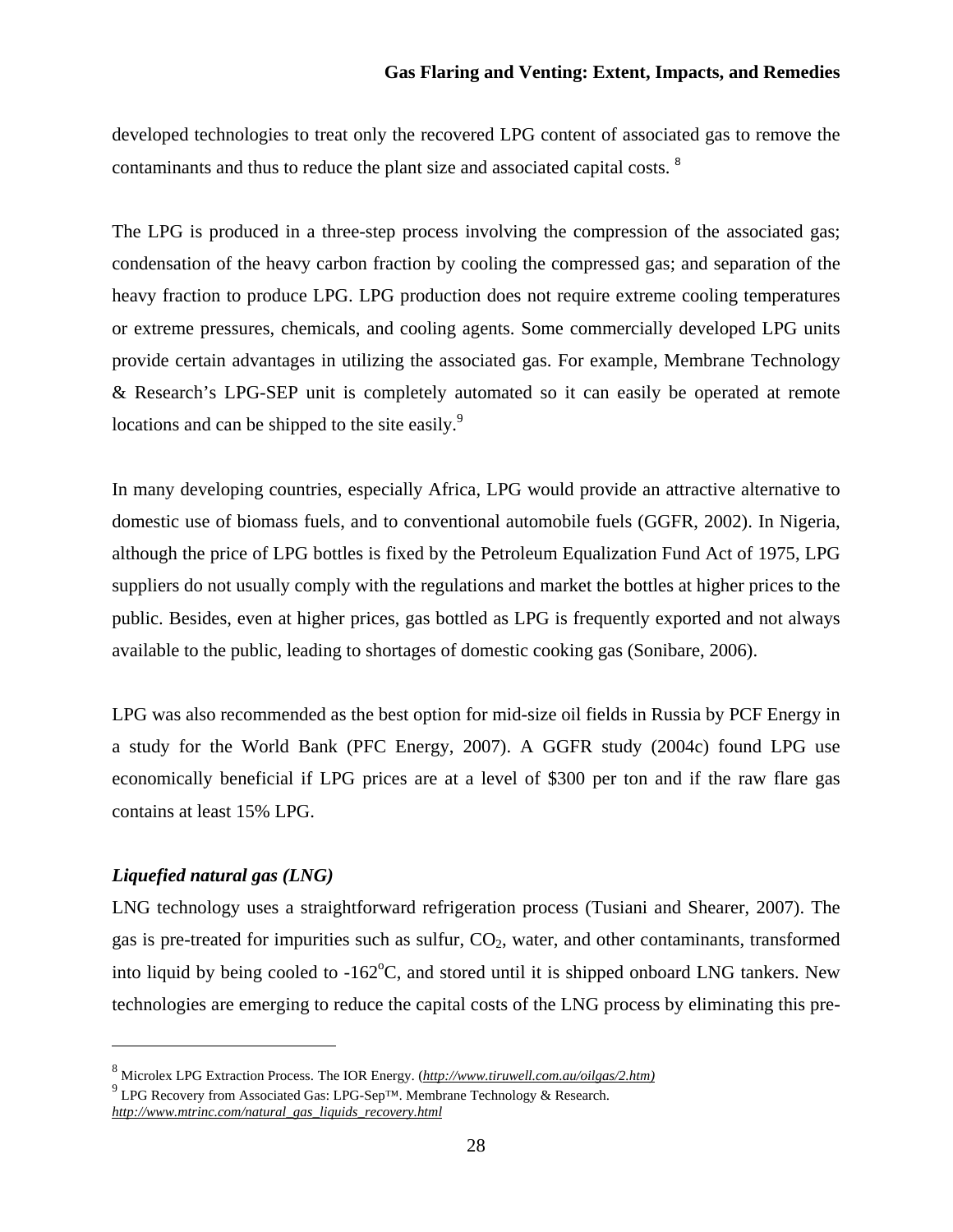treatment step and incorporating it into the liquefaction process. An example of such a process, called Micro-cell, was developed by Curtin University in Australia and is expected to reduce the capital costs of the conventional LNG process by 20%–40%. The resulting volume of the liquefied gas is about 1/600 of the original volume in the gas phase (Lichun et al., 2008). After transport to a receiving terminal, the liquefied gas is re-gasified for use in gas markets.

A new LNG technology concept that has yet to be developed and proven commercially is called floating LNG (FLNG). This process is a combination of conventional LNG and floating deepwater offshore production technologies. The combined FLNG vessels will contain liquefaction facilities onboard, and can be moved to small and remote oil fields easily, without having the need to build large, new facilities at each location. This concept is largely advocated by Shell (Marcano and Cheung, 2007) and the first commercial applications are likely to be in Australia at remote Browse Basin gas fields.<sup>10</sup> The relatively low concentrations of gas associated with oil production may still fall below the commerciality threshold of FLNG, which requires inputs of about 10 mmcm per day.

LNG products are generally used as fuels in power generation, heating, and industrial processes. The most important markets for LNG produced in West Africa are in Europe and the Americas (Lichun et al., 2008).

#### *Compressed natural gas (CNG)*

CNG is natural gas compressed to a much lower volume (1/200 of the original volume) at pressures between 8,300 and 30,000 kilopascals (kPa) (Economides and Mokhatab, 2007). CNG is stored and transported in cylinders. The most advanced cylinders are made with fiber reinforced plastic (FRP), which has certain advantages over metal/steel gas containment systems including light weight, corrosion resistance, durability and safety, and lower capital and operational costs. Trans Ocean Gas is developing a technology using FRP cylinders to further compress gas at lower temperatures to 1/500 of its original volume and, in turn, achieve

 $10$  Floating LNG Technologgy for Australia's Northwest Coast. Investor Updates. Australian Government Trade Commission. 22 October 2009. http://www.austrade.gov.au/Invest/Investor-Updates/091022-Floating-LNG-technology-for-Australias-northwestcoast/default.aspx.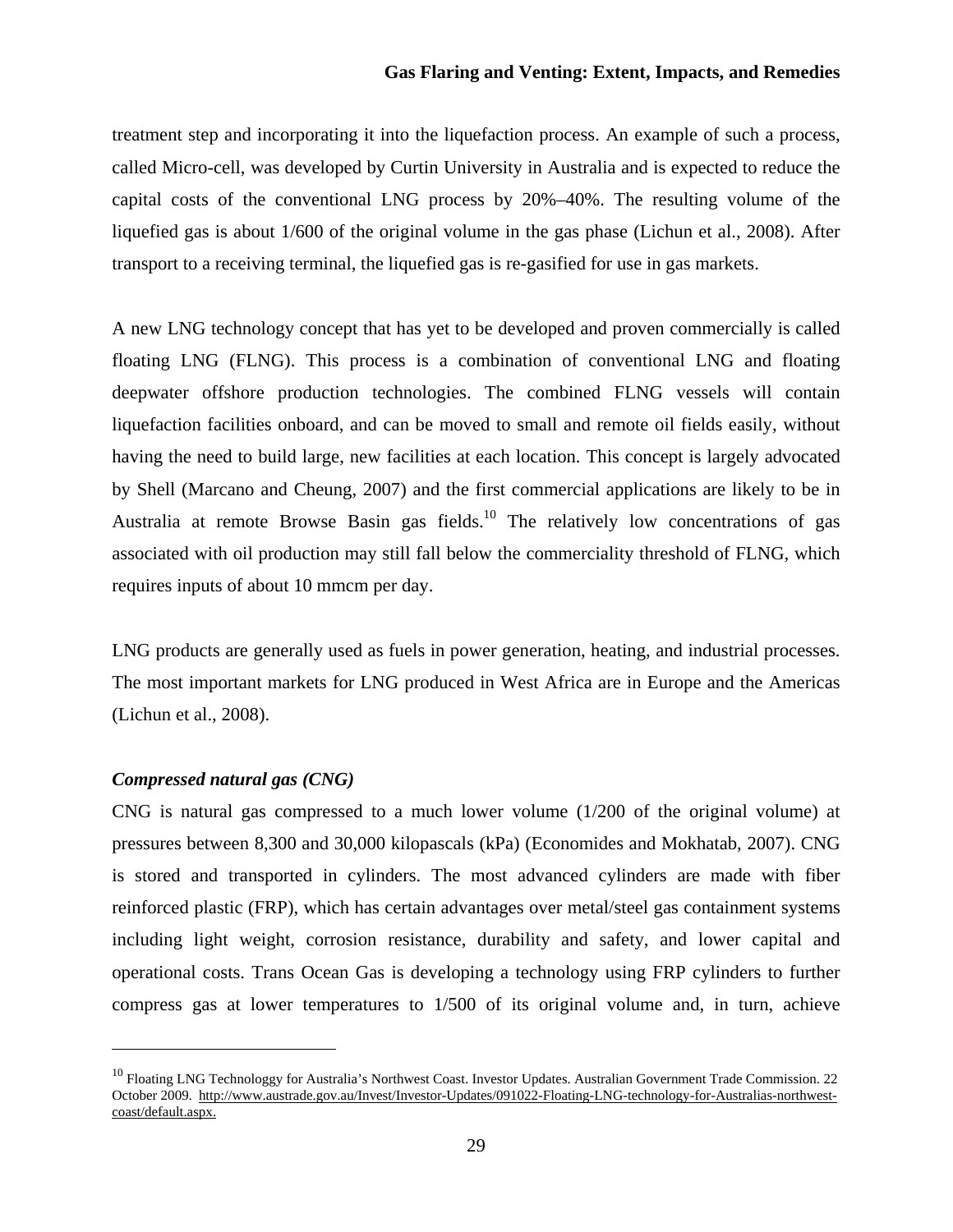increased efficiency in gas transport. The technology is presented as a future cost-effective alternative to LNG, because it provides a similar reduction in gas volume without the need to build high cost liquefaction plant.

Although CNG technology has been well established for ground transport by trucks over short distances, no major CNG projects have been in operation to utilize stranded gas in locations far from required infrastructure using seaborne transport. CNG technology has the potential to become the preferred method of utilizing associated gas in offshore platforms where building pipelines or LNG plants are not economical and practical. Since CNG is transportable, and therefore easily re-deployable, it can be used in fields with relatively short production horizons. CNG is used primarily as a transport fuel and in small scale transport road projects.

Trans Ocean Gas is in the process of commercializing its CNG transport technology. Developments in CNG technology are supported by Statoil, TransCanada, and ExxonMobil (Marcano and Cheung, 2007).

#### *Natural gas hydrates (NGH)*

NGH is crystallized natural gas, which is a solid material in an ice state and chemically stable at -20 $^{\circ}$ C. The stabilizing temperature is considerably higher than the LNG temperature of -162 $^{\circ}$ C, which leads to lower capital, transportation, and storage costs. However, NGH is far less dense than LNG and the quantity of gas transportable in hydrate form is correspondingly lower than LNG technology. NGH as a method to utilize associated gas is still in the research phase, but Mitsui and Mitsubishi, the BG Group, and Marathon Oil are leading the efforts to develop gasto-solids technology to produce and transport NGH (Marcano and Cheung, 2007).

#### *Gas-to-liquids (GTL) technology*

GTL technology is a chemical process that converts methane gas into transportation fuels, naphtha, and other specialty liquid chemicals. After the removal of impurities in the original gas stream, the GTL process involves multiple steps in converting natural gas to liquids:

1. Natural gas reforming converts natural gas (mostly methane) mixed with oxygen into synthesis gas (also called syngas, which is a mixture of carbon monoxide and hydrogen).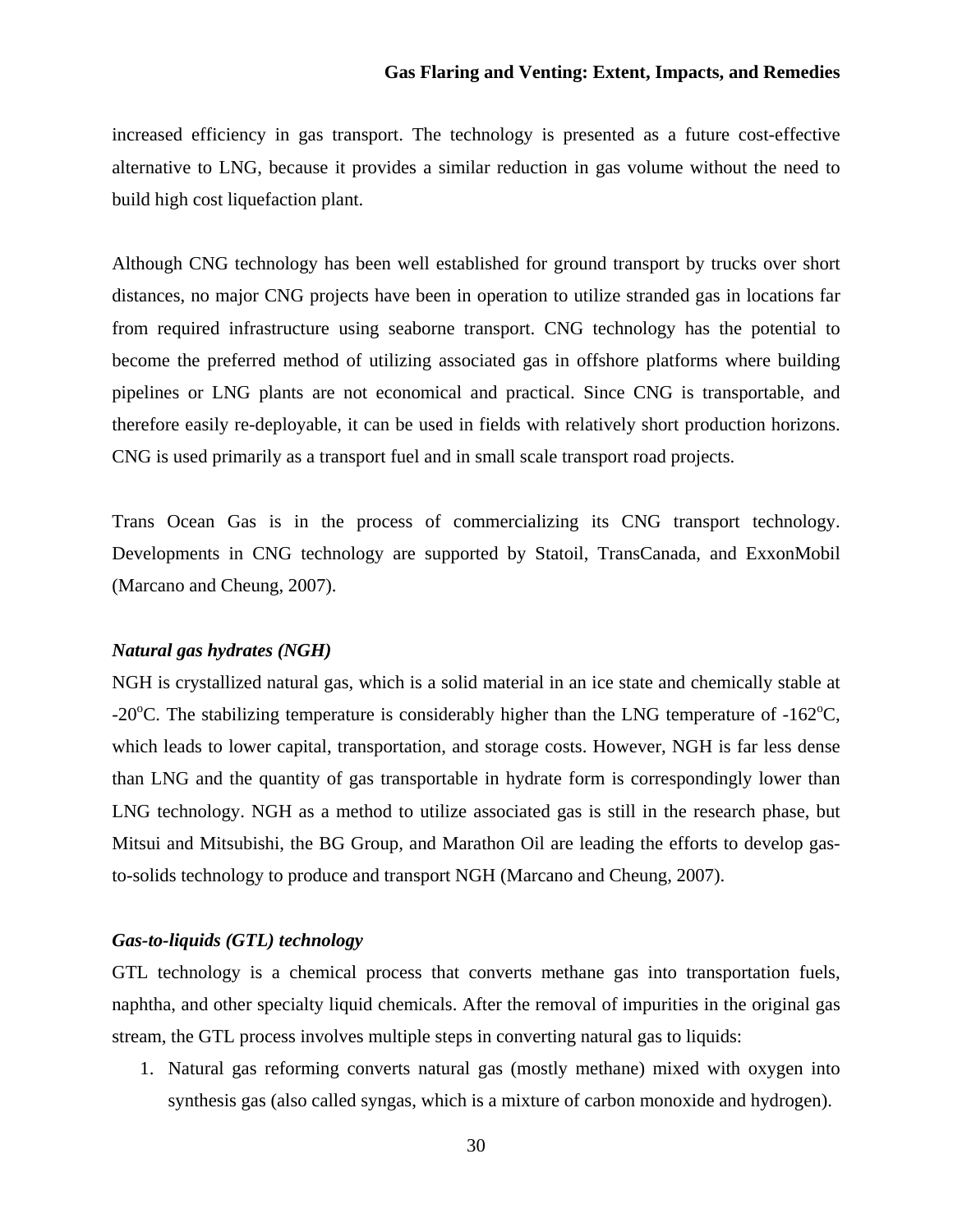Syngas production in this step involves technologies of steam reforming, partial oxidation, or both integrated into one reforming reactor (auto-thermal reforming [ATR, Haldor Topsoe] technology). Steam reforming processes are considered very productive, but highly energy- and capital-intensive. A partial oxidation process consumes considerably less energy, but the high outlet temperature from the reactor results in a higher cost of reactor materials and soot formation (Keshav and Basu, 2007). ATR technology produces syngas of higher pressure, but it also produces large amounts of  $CO<sub>2</sub>$ and the combustion compartment reaches very high temperatures.

Other methods of syngas production, including compound reforming and catalytic partial oxidation (CPOX), are also in development. The compound reforming method combines steam reforming with ATR and has a lower production cost (no compressor is required) but a higher capital cost (two reactors are needed). In CPOX, because reactions occur in a catalytic bed membrane reactor, no burner is used. According to Keshav and Basu (2007), CPOX ranks as the best syngas production technology in terms of relative costs,  $CO<sub>2</sub>$  emissions volume, and oxygen and natural gas consumption volume. However, the partial oxidation technology had the best reactor performance in terms of CO yield and  $H<sub>2</sub>$  to CO ratio.

- 2. Fischer-Tropsch conversion converts syngas into a broad range hydrocarbon stream using catalysts.
- 3. Product upgrading unit upgrades the raw reactor products from the previous step to end products such as GTL diesel and GTL naphtha.

The GTL technology is often called Fischer-Tropsch–Gas-to-Liquids (FT-GTL) technology because the Fischer-Tropsch chemical conversion is the main process in converting the gas into liquid hydrocarbons. FT-GTL technology is still in development. Since GTL has not been economically feasible and has involved more technical risks until recently, the well-established LNG technology has dominated the commercial markets for utilizing associated gas. However, new and more efficient GTL technologies, which produce high quality end products in smaller sized plants, are emerging as an alternative to LNG for oil and gas producers. GTL capacity is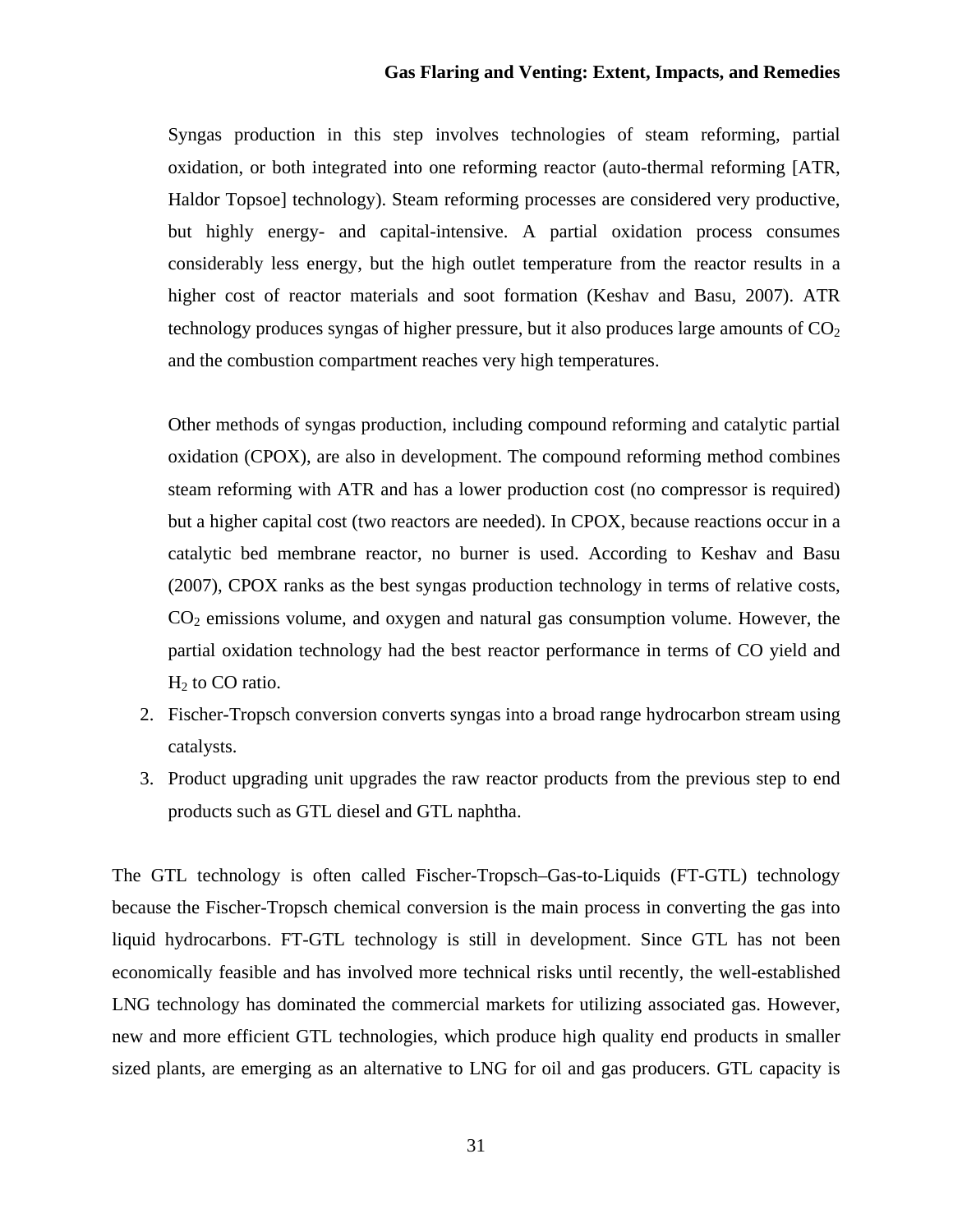estimated to increase to 1–2 million barrels per day by 2015, utilizing 0.3–0.6 bcm per day of natural gas (Fleisch et al., 2003).

The FT unit in the FT-GTL process, which requires the conversion of the gas into syngas, is the most capital- and energy-intensive part of the process (Keshav and Basu, 2007). A new GTL process developed by researchers at Texas A&M University (Hall, 2005) and commercialized by Synfuels International, Inc. bypasses this step, which makes the process more energy efficient and profitable at a much lower capacity  $(-0.3 \text{ million cubic meters per day}, \text{or mem per day})$  than the FT plants (which usually have a capacity on the order of 30 mcm per day). The cost for the new process was calculated at \$25 per barrel of liquid product for a 1.4 mcm per day plant (Hall, 2005). The new technology cracks methane in high combustion temperatures into acetylene and hydrogen, and then catalytically hydrogenates acetylene to ethylene. The resulting end products are either ethylene and hydrogen (GTE), or other liquid products, including transportation fuels or chemical feedstocks (GTL) (Hall, 2005).

Another new technology developed by Velocys, called microchannel technology, reduces the overall system volume by a factor of 10 to 100 by using parallel arrays of microchannels. The efficiency of steam formation and FT processes are increased by using more active catalysis, and capital costs are reduced by using smaller equipment.

The utilization of associated gas through GTL processes is more challenging and capital intensive for offshore production facilities. A new technology, which is still in the development phase, combines the floating, production, storage, and offloading (FPSO) vessel with GTL-FT technology and in this sense shows similarities to the concept of FLNG. Syntroleum Corp. and Bluewater Energy Services BV formed a joint venture to develop world's first GTL FPSO vessel for use in remote and small oil and gas fields in an offshore environment (Marcano and Cheung, 2007).

GTL diesel is a low sulfur, low aromatics, and high cetane number fuel, providing high combustion quality and significant emission reductions and is compatible with existing diesel engine technology. Likewise, GTL naphtha, having a high quality chemical composition free of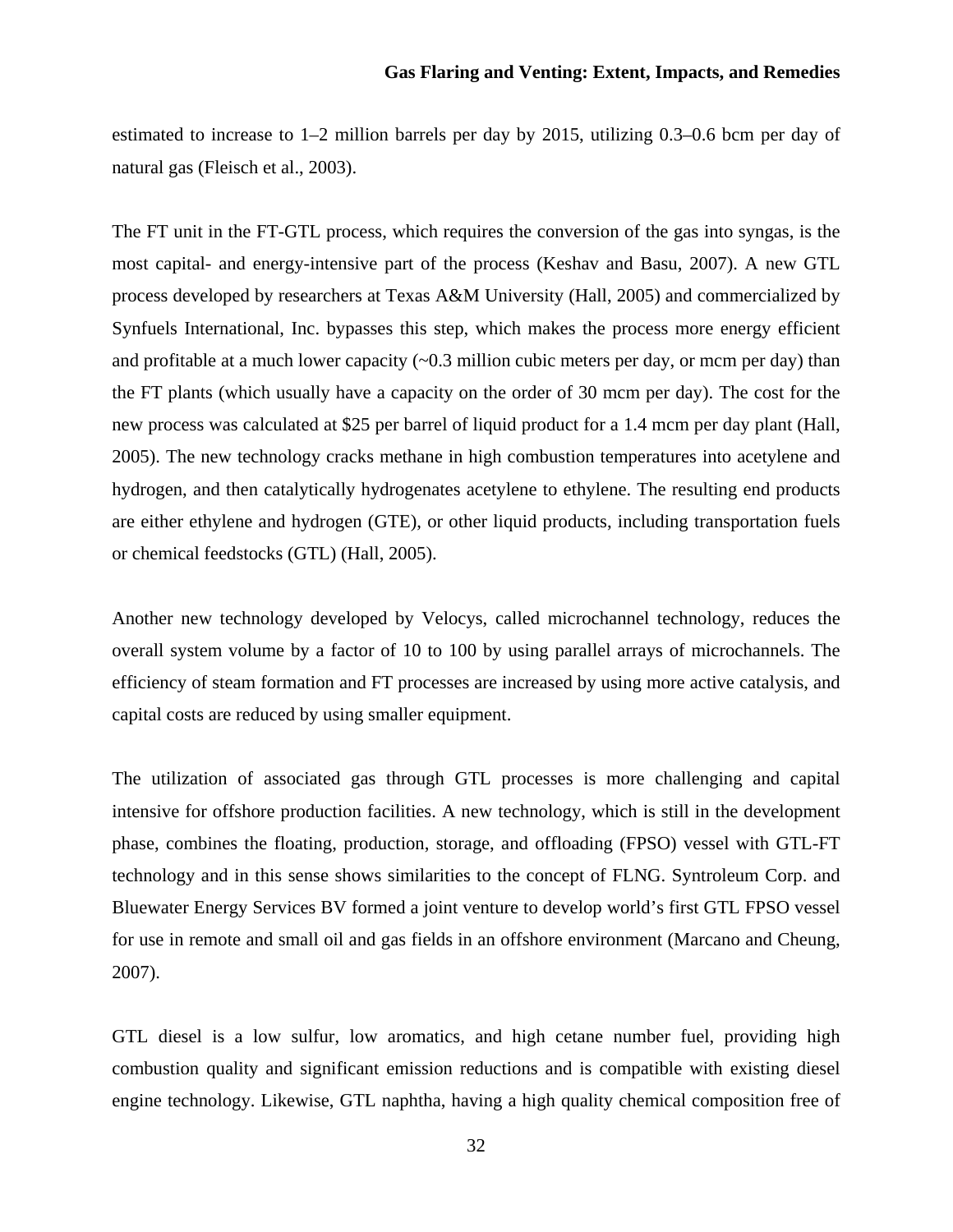metals, aromatics, and sulfur, is an ideal feedstock for petrochemical production (Lichun et al., 2008). GTL kerosene blends, also called GTL jet fuel, have significantly lower emissions of particulate matter and other pollutants and higher energy density, and have recently been approved for use in commercial aircraft.<sup>11</sup>

Qatar is a leader in the world with the most GTL projects, which produce 330,000-500,000 barrels per day, followed by Australia with 120,000 barrels per day (Fleisch et al., 2003).

Shell and Qatar Petroleum's GTL project will be completed by the end of 2010 and is expected to produce around one million tons of GTL kerosene per year (will be available in 2012), sufficient fuel for a commercial aircraft to travel 500 million kilometers (Shell media release, Sept. 29, 2009). Other than the jet fuel, the facility will produce GTL diesel, GTL base oils, GTL paraffin, and GTL naphtha.

SasolChevron's project of GTL conversion using Sasol's slurry phase distillate (SPD™) technology in Nigeria involves building a 34,000 barrel-per-day GTL products plant in Escravos, Nigeria. When completed, the plant will convert 15% of total flaring to low emissions GTL diesel (~70% of product) and GTL naphtha (~30% of product) (Oguejiofor, 2006).

A number of GTL plants are in the demonstration phase. For example, the new GTL or GTE technology by Synfuels International has been tested in a demonstration plant in Robertson County, Texas, and plant modifications and testing to improve reduction efficiency and costeffectiveness are ongoing (Hall, 2005).

#### *Technologies that convert gas to-dimethyl ether, and ammonia*

Methane in natural gas and associated gas can also be converted to methanol. Methanol is further used to produce dimethyl ether (DME) and olefins such as ethylene and propylene in simple reactor systems, conventional operating conditions, and commercial catalysts. Lurgi's MegaMethanol, MTP, and MegaSyn technologies and Topsoe's DME process provide cost-

<sup>&</sup>lt;sup>11</sup> Shell Oil Company, "GTL Jet Fuel approved for use in civil aviation," news release, Sept. 29, 2009.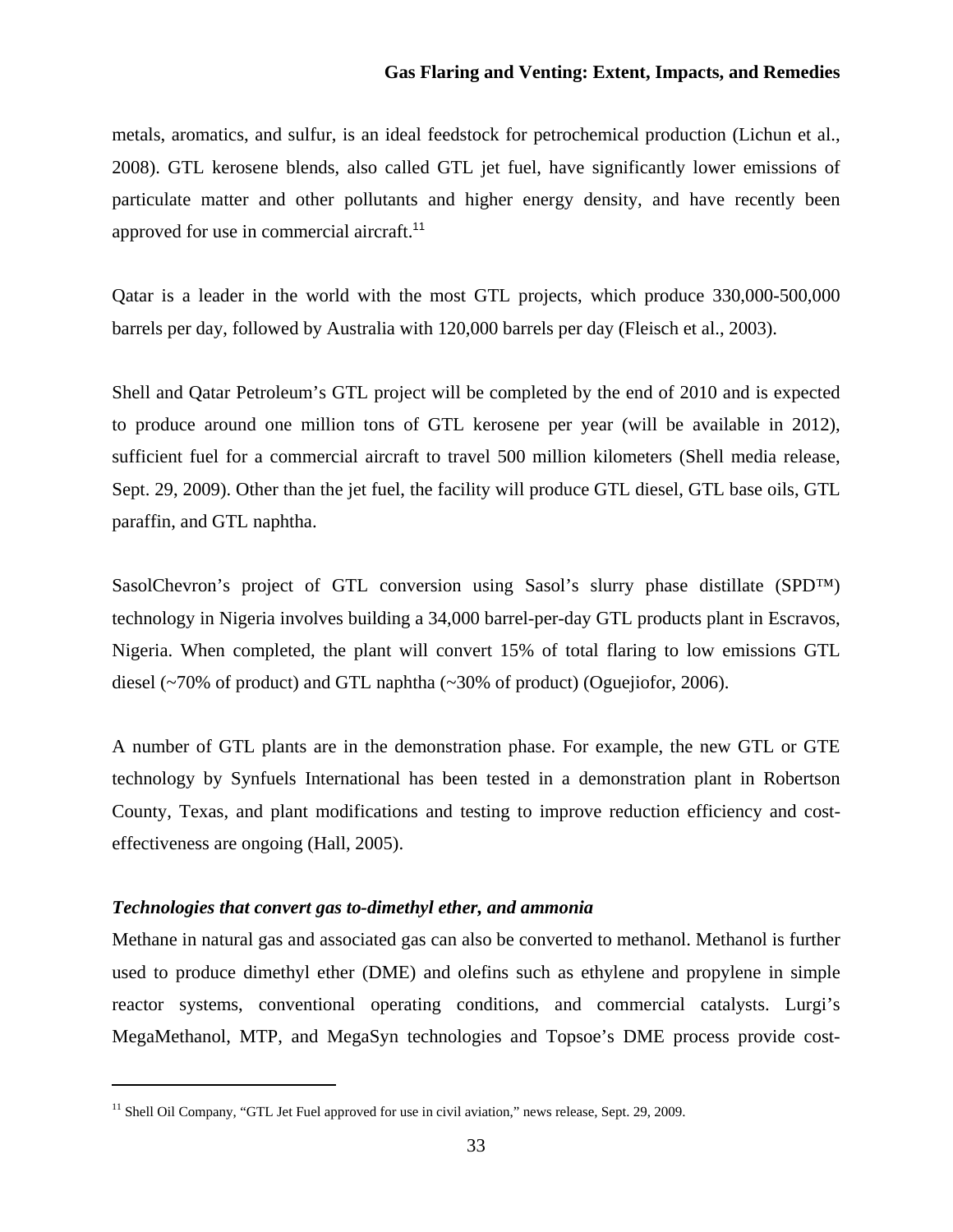effective and large economy-of-scale solutions to gas conversion. Methane in associated gas can also be converted to ammonia via the Haber process to produce nitrogen fertilizers. This method is quite common in Persian Gulf oil-producing states, especially in Saudi Arabia, Qatar, and the  $UAE<sub>1</sub><sup>12</sup>$  as well as Trinidad, another major methanol and ammonia producer.

#### *Gas-by-wire (gas-to-power) technologies*

Gas-by-wire technology is an emerging alternative to associated gas utilization. Gas-fired power plants built near oil and gas fields generate electricity, which is transported by transmission lines to consumers. Due to the limitations in installing power lines over long distances, especially in remote areas in developing countries, this technology is profitable when applied to distances less than 2,000 km (IEA, 2006a). A far better option is to use the generated power in oil field operation and production processes.

Microturbines are one way to generate small-scale electricity using associated gas as fuel. They are combustion turbines that produce lower emissions and are more reliable and economic than other small-scale power generation technologies due to their smaller size, reduced number of moving parts, and similar efficiency to conventional small-scale power generation technologies. A oil field flare gases (OFFGASES) project funded by the Department of Energy (DOE) explored practical ways to utilize the stranded gas in oil wells in California and found that the best way of accomplishing that is by using microturbines. With emerging microturbine technologies, stranded or flared gas in California oil fields can be utilized to generate 4,000 MW of electricity (The Interstate Oil and Gas Compact Commission, April 2008).

Flex-microturbine technology, recently developed as part of the OFFGASES project, is suitable for extreme oil field conditions and capable of converting a wide range of gases of different pressures and quality (high BTU, low- and ultra low-BTU, and harsh gas) into electricity generation at the same power plant. The flex-microturbine technology also eliminates the need to install compressors because it accepts fuel gas at atmospheric pressure. This technology produces substantially lower  $NO<sub>x</sub>$ ,  $CO<sub>2</sub>$ , and VOC emissions than its traditional counterparts.

 $12$  The Gulf Petrochemicals & Chemicals Industries - A Brief Chronology. Gulf Petrochemicals and Chemicals Association, (*www.gpca.org.ae/newgpca/historicalbackground.asp).*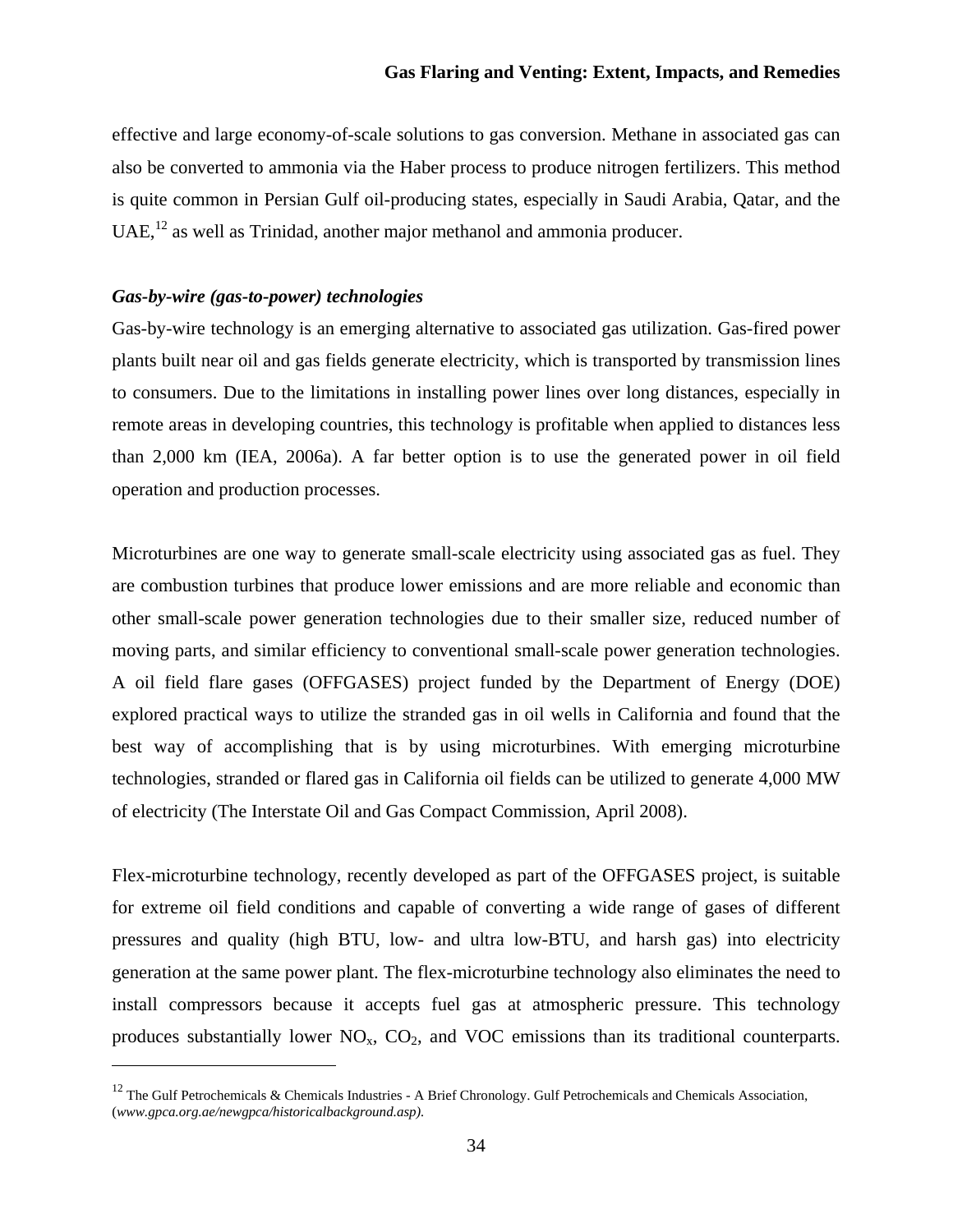Despite these advantages, this new technology is currently too costly to be commercially feasible and needs further development to reduce costs (The Interstate Oil and Gas Compact Commission, April 2008). Capstone microturbines cost about \$30,000 while the flexmicroturbine costs about \$300,000. Furthermore, many small oil producers have greater associated or stranded gas volumes to meet their electricity needs and currently there are no regulations to allow them to sell their excess power to the local grid. BP has also started trials with microturbines in a Wyoming oil field to generate energy for use in the oil field and for distribution to a local grid. $13$ 

Combined heat and power (CHP), also called cogeneration, is also an efficient, clean, and reliable alternative for utilization of associated gas to generate electricity and heat simultaneously. CHP plants capture and utilize heat that is generated as a byproduct of electricity generation and is normally wasted in conventional power plants.<sup>14</sup> In 2007, Norway's stateowned Statoil started the construction of a CHP station with 280 MW electricity and 350 MW heat capacity that also included a full-scale carbon dioxide capturing facility. The facility is scheduled to start operations in 2010 (IEA, 2006b).

Combined cycle gas turbine (CCGT) units provide energy-efficient electricity, have good operating flexibility, short installation time, low NOx, SOx, and  $CO<sub>2</sub>$  emissions, and are suitable for use in cogeneration with fuel energy utilization up to 80-90% and electric power generation efficiency of more than 55%. The Tomsk power plant in the Urals-West Siberian region of Russia expanded its generation capacity by installation of a CCGT unit fueled by associated gas that would have otherwise been flared or vented. The project is expected to achieve  $CO<sub>2</sub>e$ emission reductions of  $1,922,415$  tons CO<sub>2</sub>e per year from the reductions in gas flaring and venting (GGFR, 2003).

<sup>&</sup>lt;sup>13</sup> Jonah Field. September 2009 Case Study. Capstone Turbine Corp.

*http://www.capstoneturbine.com/\_docs/CS\_CAP384\_JonahField\_lowres3.pdf*

<sup>&</sup>lt;sup>14</sup> What is Combined Heat and Power? Texas Combined Heat & Power Initiative. Gulf Coast Clean Energy Portal, *http://www.texaschpi.org/content/future/future.asp.*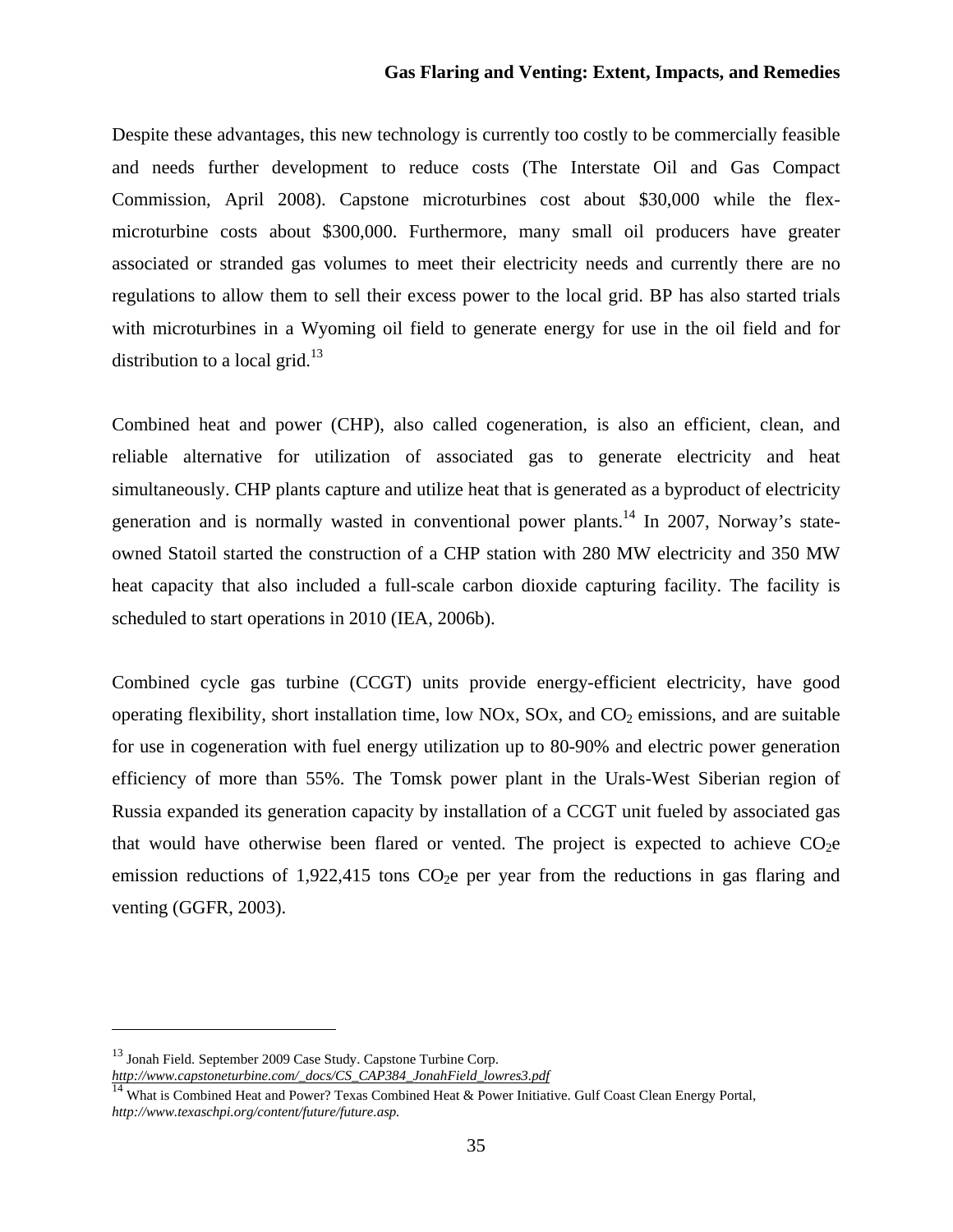## *2.1 Comparison of technology options*

According to the IEA (2006a), none of the current gas utilization technologies and methods are economical if the associated gas volumes are below 10 mcm per day and the oil field is located more than 2,000 km from the closest market. In such situations, IAE (2006a) recommends economic incentives and governmental regulations to prevent the flaring activities. In the case of relatively short distances to markets and low gas volumes, electricity generation or pipeline transport of the gas might become economical alternatives to flaring. If the gas volumes are higher than 10 mcm per day and distances to markets are greater than 2000 km, there are some other options to utilize the gas, including LNG or GTL plants, and transporting the liquids produced via tankers to the market locations (IAE, 2006a).

As for the comparison of well-established LNG and newly emerging GTL technologies, LNG has higher plant efficiency and less complex infrastructure needs. However, both LNG and GTL have comparable full-life cycle capital costs. Although LNG has slightly lower operating costs than GTL, the overall production cost for LNG and GTL products for the same amount of natural gas is quite similar (on the order of \$2.5 billion) (Lichun, 2008). Both LNG and GTL products are environmentally friendly alternatives to coal and crude oil. LNG products are generally used as fuels in power generation, heating, and industrial processes. GTL serves a different energy market than LNG, with most of the GTL plant yield as low sulfur transportation fuels. Due to their highly desirable emissions characteristics, GTL products occupy a valuable niche market, especially for blending into more conventional fuels to meet increasingly stringent emissions regulations. The pricing for LNG products requires long-term contracts (more than 20 years) between suppliers and the consumers, and the actual price is adjusted according to the price of the crude oil (Zhang and Pang, 2005 in Lichun, 2008). GTL products, on the other hand, can be sold in open markets with no requirement of long-term contracts. Therefore, in the end, the decision to install either an LNG or GTL unit will be dependent on other factors such as local market needs, available resources, and companies' and governments' priorities, etc.

Economides and Mokhatab (2007) compared LNG technology to pipeline and CNG alternatives for exploitation of stranded gas. The full chain cost of a typical CNG process—including compressing, loading, shipping, and unloading—is substantially cheaper than that of an LNG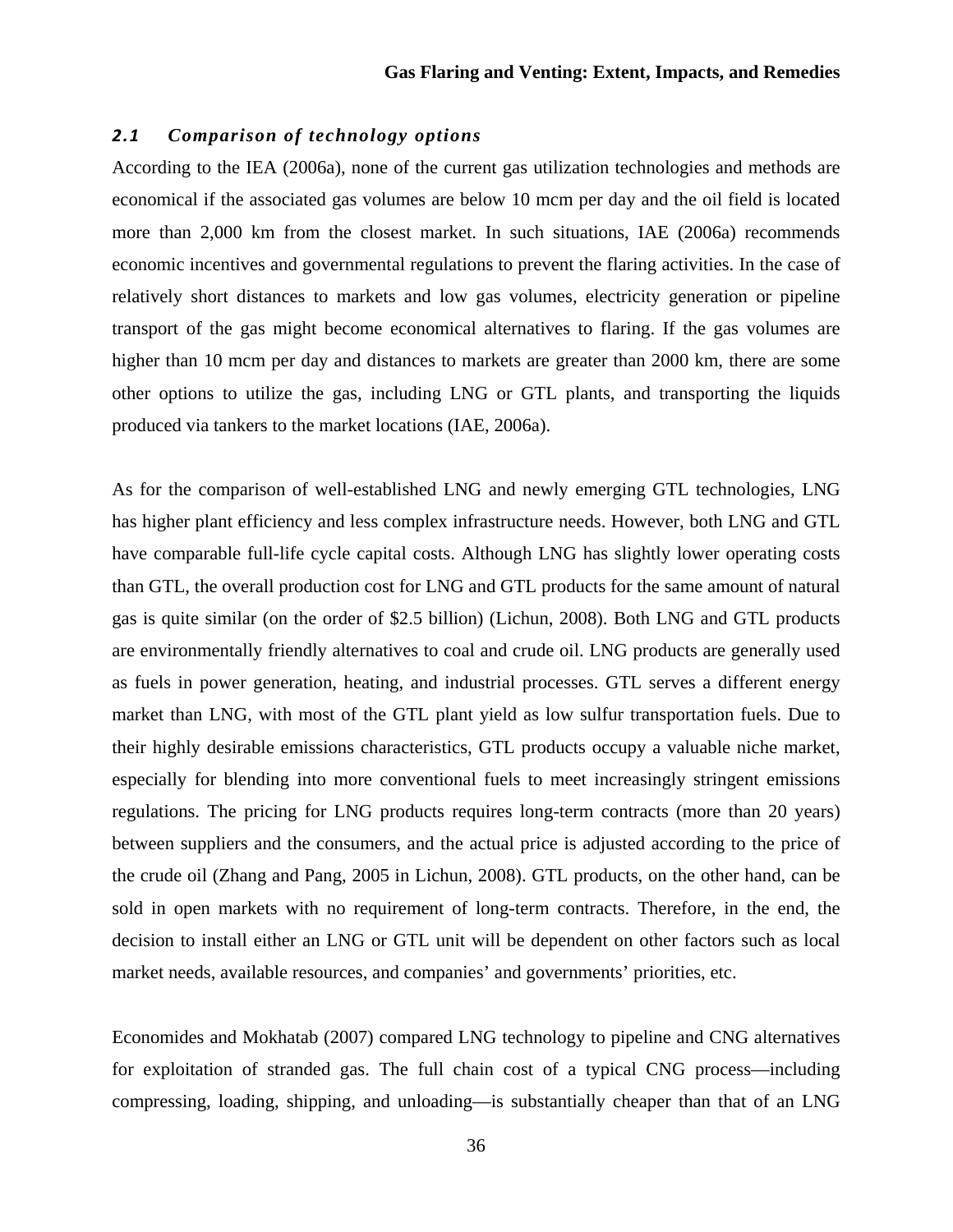process at moderate distances (up to 3,000 km) and for smaller fields (less than 100 mmcf per day). A CNG plant with loading facilities, compressors, pipelines, and buoys costs \$30 to \$40 million. CNG ships, with chillers and fluid displacement onboard, cost about \$230 million (Economides and Mokhatab, 2007), but also carry less gas than do LNG tankers. For smaller fields or longer distances CNG becomes uneconomical. CNG facilities require a shorter construction time frame (30–36 months) than LNG and GTL facilities, which are usually completed in 4–5 years.

IAE (2006a) performed an assessment of the cost-effectiveness of several options to increase the associated gas utilization rate in a typical oil field in West Siberia. The options studied included the local use of the associated gas as an energy source, building pipelines, GTL plants, and reinjection. The calculations revealed that the energy demand from oil field processes and by local communities was equivalent to approximately 30% of the associated gas supply. The remaining 70% of the gas volume would have to be utilized by other means or flared.

The option to build a pipeline connecting the oil field to the nearest Gazprom pipeline network would need additional infrastructure such as a gas treatment plant, and compressor stations to keep the gas pressure steady enough to transport through the pipelines over long distances. The low level of current domestic gas prices and the difficulty in gaining access to Gazprom's gas pipeline network are the main barriers to this option. However, at higher gas prices, similar to what Gazprom charges to export customers, the internal rate of return might approach 25%, which would make this option economically attractive.

On the other hand, financial returns for GTL projects using remote gas are generally lower than for efforts to market the gas itself as a fuel. If the additional carbon revenues are considered in the amount of \$7 per ton of  $CO<sub>2</sub>$ , the internal rate of return (IRR) increases to 8%; however, it is still not sufficient enough to conquer the capital and operating costs of the whole project.

The re-injection option was not cost-effective without considering the carbon revenues. Even with an emission reduction unit price of \$7 per ton of  $CO<sub>2</sub>$ , the IRR was only 8%, which was not sufficient to overcome the investment costs.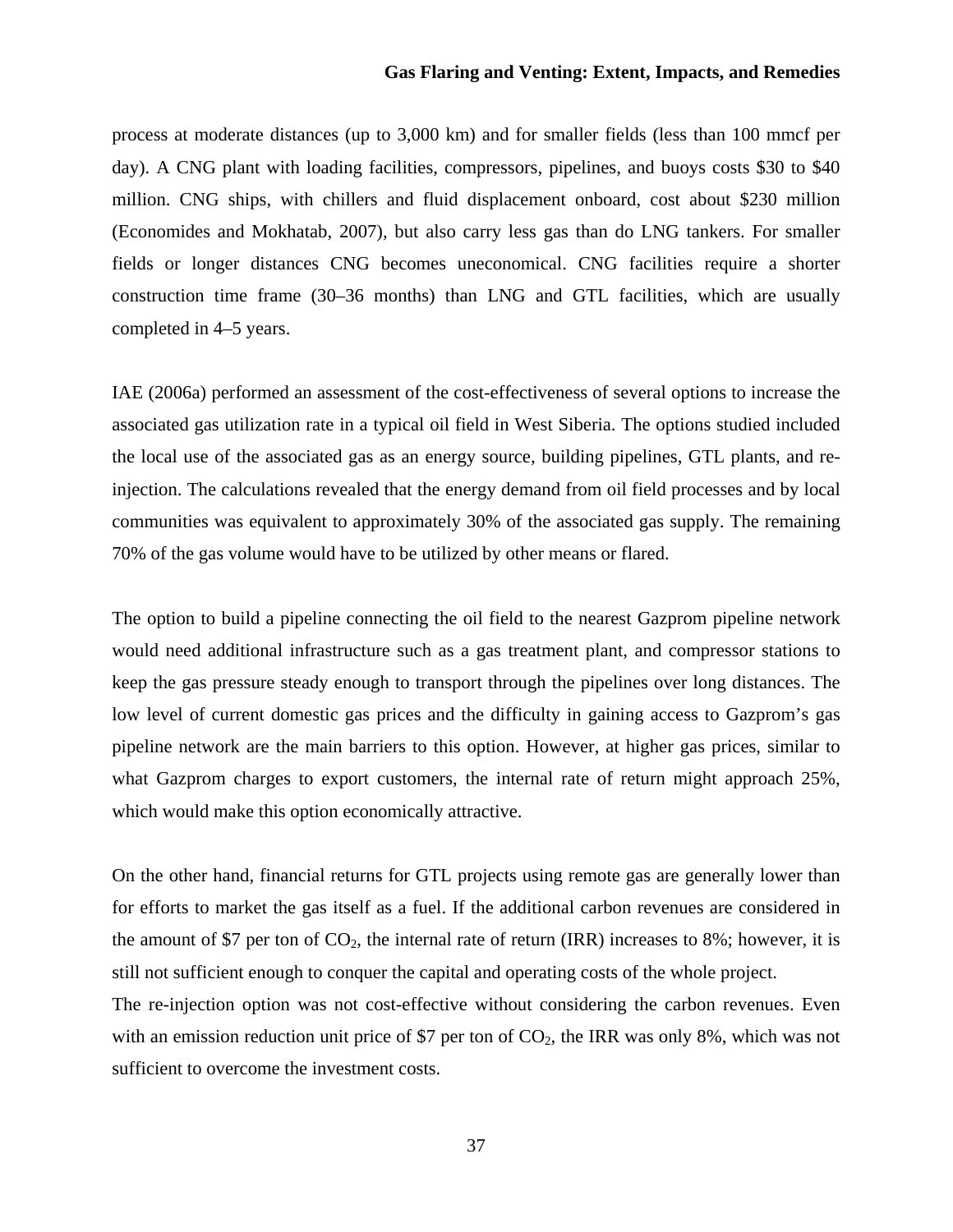Greenhouse gas emission reductions were estimated at a range of 2.0-2.5 kg CO<sub>2</sub>e per m<sup>3</sup> of gas for each alternative.

PFC Energy (2007) concluded that the use of Russian associated gas for electric power generation and combination gas processing plants would be the most efficient ways to utilize Russia's associated gas. For large fields with flaring volumes of greater than 0.5 bcm per year, the most economically feasible option would be power generation in CCGT for sale to the power grid. The study also predicted \$2.3 billion in annual revenues and 70 million tons of  $CO<sub>2</sub>$ reductions per year from the utilization of 30% of the associated gas currently flared at current gas prices. These predictions were based on the assumption that the existing gas pipeline network and the infrastructure were accessible by third parties.

A GGFR (2006) study compared several gas utilization technologies for Indonesia and found that electricity generation is the most favorable option at low natural gas market prices among gas pipelines, CNG, and LNG technologies. For higher gas prices, pipeline and electricity generation options were more advantageous than CNG and LNG for a range of distances and gas volumes. The choice between pipelines and power generation at high gas value strongly depends on the distances implicated. LNG is generally preferable to CNG due to greater storage and transportation costs for CNG; however, at high gas prices, CNG becomes competitive with LNG for the specific conditions considered in the study.

In summary, the decision to invest in a certain technology can be challenging. Many factors including capital investment, technology risks, domestic market structure, political environment, strategies of investing companies, existing infrastructure, distance to markets, and existing infrastructure—need to be considered in decision-making. An overall comparison of all available alternatives is difficult to make, and site-specific assessments are recommended in order to choose the best practice.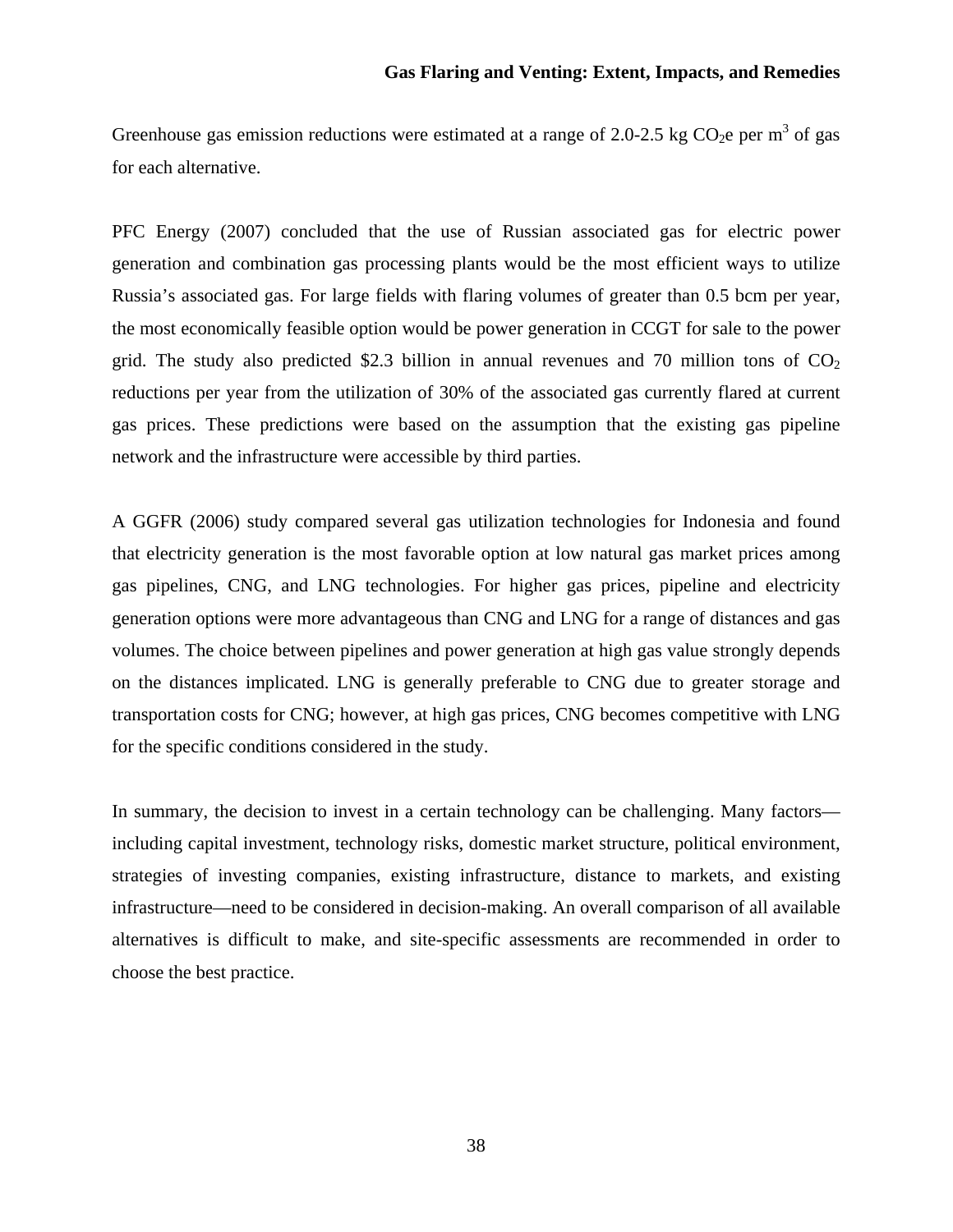# **3 Best practices of flare reduction technologies, regulatory measures, and fiscal incentives**

Flaring and venting are key factors that separate associated gas from non-associated natural gas. If the government as resource owner and/or regulator fails to strike an appropriate and beneficial pricing and regulatory package with potential producers or users, then non-associated gas can be shut in, to be produced at another time without diminution of the recoverable reserves.<sup>15</sup> However, associated gas cannot be shut in so easily, since that would curtail the generally more valuable oil production. Once associated gas is flared or vented it is no longer available for any beneficial purpose, including field pressurization.<sup>16</sup>

In looking at how associated gas is used when it is not flared or vented, it is necessary to consider two key factors that will impact the decision to flare gas. These are: (i) the incentives in place, mostly gas pricing, for effective and efficient use of the gas; and (ii) the regulatory apparatus for implementing policy with respect to natural gas pricing, transmission, and use. In the sections that follow, the cases of Norway, the United States, and Canada—countries

utilizing almost all of the produced associated gas—will be highlighted with regard to the regulatory framework and fiscal incentives they offer to oil producers.

# *3.1 GGFR voluntary standard*

GGFR's voluntary standard for reducing global gas flaring and venting is being implemented by GGFR partners with the goal of reducing barriers to the utilization of associated gas in developing countries through markets and infrastructure, the commercialization of associated gas, strengthening of regulations, and trading of carbon credits.

The voluntary standard recommends consistent use of mass and energy balances to estimate flare and vent volumes in the existing wells; and the installation of flow meters in newly developed

<sup>&</sup>lt;sup>15</sup> This statement is not always true. In Russia, some non-associated gas is stripped of condensates, used for oil blending, and the remaining light fractions, methane and ethane, are then flared. However, this practice is unusual elsewhere.

<sup>&</sup>lt;sup>16</sup> Flaring of associated gas was seen as problematic and wasteful long before GHG concerns came to the fore. One of the first significant initiatives of the Gulf Cooperation Council (GCC) was a regional gas gathering project with the aim of capturing associated gas for use in field pressurization or petrochemicals. Of course, the natural gas industry in the United States got its start from capturing associated gas at the wellhead.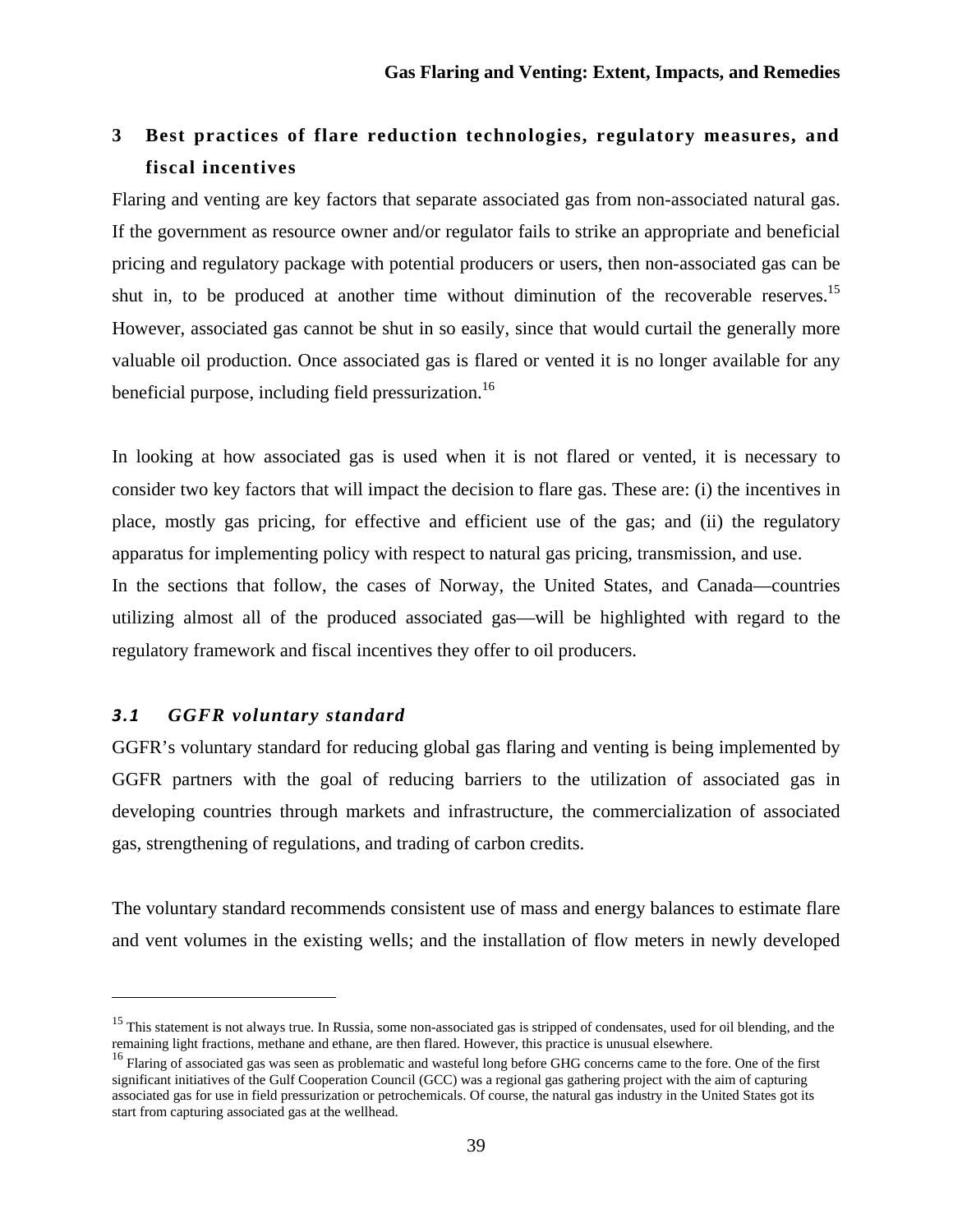wells and in existing facilities with large flaring volumes. GGFR recommends continuous metering of the gas volume flared at the source or flare gas burners, and the measurement of associated gas composition and heating values, which are essential to determining greenhouse gas emission rates (GGFR, 2004b).

## *3.2 Fiscal incentives*

Taxation and emission fees, introduced in some countries, have not been proven effective as means of reducing flaring. In some countries, most notably Nigeria and Russia, the emission fees were too low and remained affordable for companies that did not change their practices. In some other countries, fees cannot be enforced due to the lack of monitoring and metering as well as the lack of authority. However, other fiscal incentives such as tax reductions, duties, and government share in production are usually more effective in reducing flaring and venting activities when they are financially attractive to the oil producing entities. Some examples include the petroleum tax incentives in Nigeria, the  $CO<sub>2</sub>$  tax in Norway, and a royalty waiver program in Alberta, Canada (GGFR, 2004a).

Carbon-reduction credits that can be sold on an emissions trading market under the Kyoto Protocol's Clean Development Mechanism can also serve as a potential financial incentive supporting projects and investments for reducing flaring and venting. Nigeria, Algeria, and Indonesia are taking steps to achieve emission reductions that will make them eligible for carbon trading with developed countries (Gerner et al., 2004).

## *3.3 Examples of best practices*

## **Norway**

Despite increasing levels of oil production, Norway reduced gas flaring and venting significantly through successful implementation of regulations and close cooperation between the authorities and the industry. Norway's regulatory institution, the Norwegian Petroleum Directorate (NPD), along with the Ministry of Petroleum and Energy (MPE), strictly regulate emissions from oil production and gas flaring and venting operations, and oversee the safety and energy efficiency of petroleum production facilities.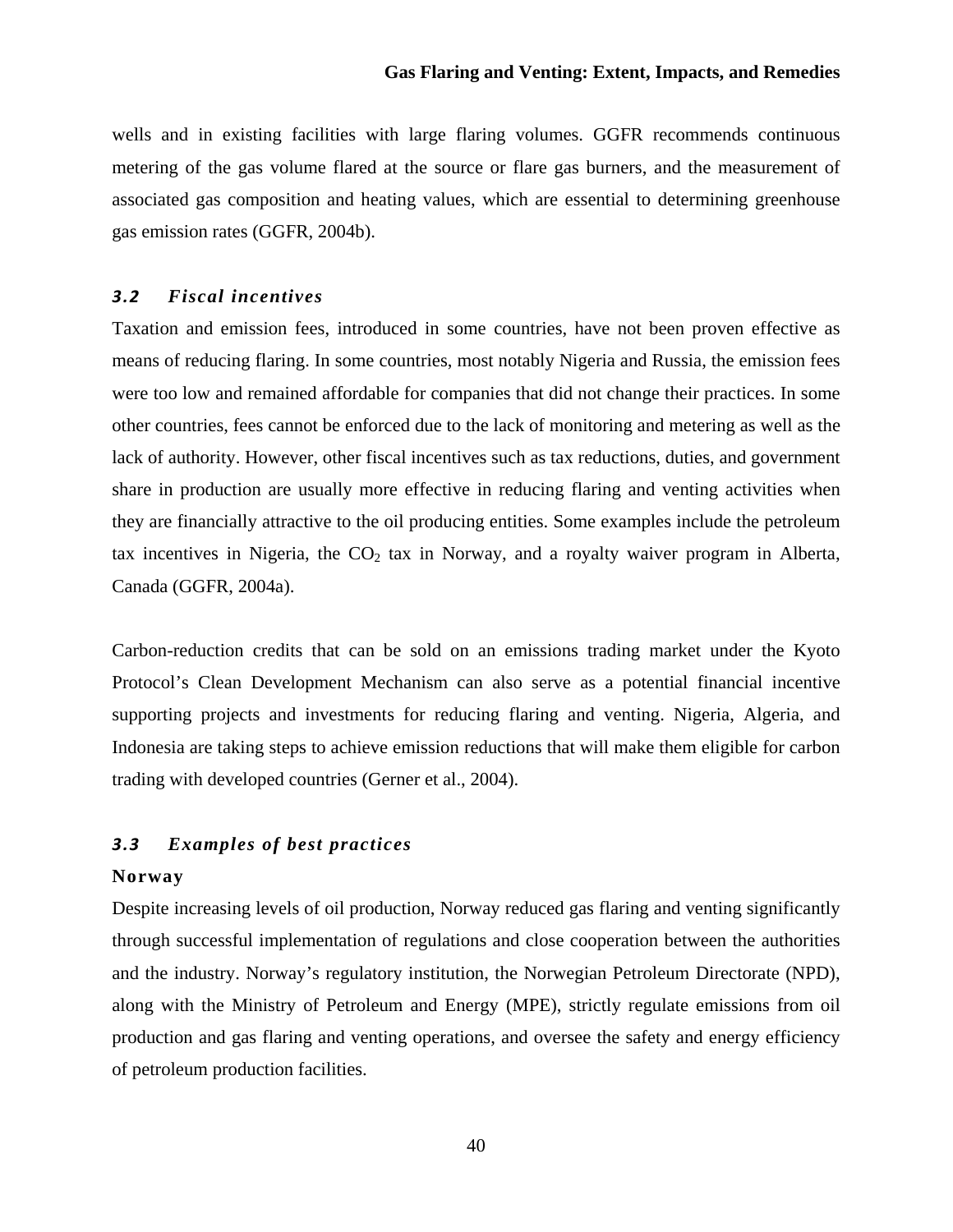The oil producers operating in Norway's oil fields are not allowed to flare gas without getting approval from NPD except for releases for safety during normal operations. The operators are required to prepare an installation and operation plan, and an environmental impact assessment for air emissions related to flaring and venting; they must also obtain a permit from the MPE that specifies the type and level of air emissions, technology to circumvent and mitigate emissions, and flaring equipment (GGFR, 2004a).

The NPD also oversees the measurement and monitoring of the volumes of gas flared or vented thorough the use of an internal control system. The oil producing companies are required to check the sensors of the internal metering system every six months, submit an emissions inventory once a year, and ensure the regulations are being met.

Norway widely uses incentives and penalties, such as a  $CO<sub>2</sub>$  tax on emissions to encourage oil producers to reduce gas flaring volumes (GGFR, 2004a).

### **Canada**

In 2007, the total associated gas production for Canada was 23.7 bcm, 94% of which was utilized in domestic heating and power generation as well as industrial and commercial use. The associated gas is re-injected in some oil fields, and is also used as fuel in industrial processes, and in oil field operations. The well-developed pipeline and transportation infrastructure in Canada and the United States also allows distributing the associated gas to North American gas markets.<sup>17</sup>

Other than the availability and accessibility of flare reduction technologies, the commercial and regulatory regimes play a significant role in the high percentage of associated gas utilization in Canada. Gas flaring is regulated by individual provinces rather than the federal government. The government of Alberta, where Canada's major oil reserves are located, and industry partners set voluntary targets through a Clean Air Strategic Alliance for oil producers to eliminate or reduce flaring of associated gas by 25% between 1996 and the end of 2001. Otherwise, regulatory

<sup>17</sup> *World Bank GGFR-Private Public Partnership Implementation Plan for Canadian Regulatory Authorities June 2008,*  available at *http://siteresources.worldbank.org/EXTGGFR/Resources/canada\_cip.pdf*.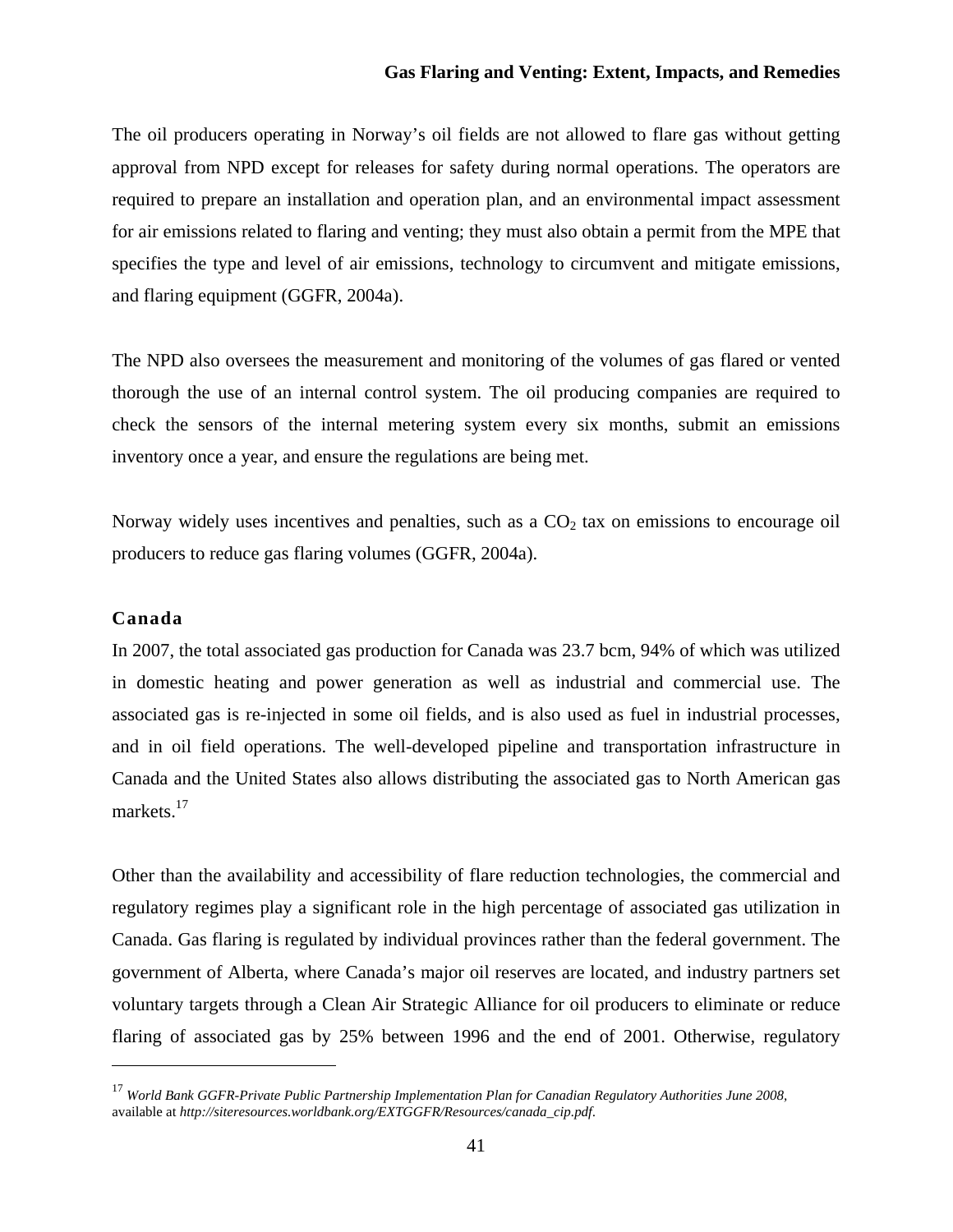maximum limits for flaring would have been imposed on individual sites. The voluntary target effort was successful in cutting flaring by about 50% by 2001. The regulators and companies performed site-specific evaluations for options to achieve gas flaring reductions.

Canadian provincial regulators require annual and public reporting of flaring volumes from each oil producer, and strict compliance with fines and license cancellations. Alberta also has unregulated gas markets and open access to gas infrastructure, and designed royalty waivers to reduce gas flaring.

## **United States**

Although greenhouse gas emissions are not regulated in the United States, other constituents of associated gas are strictly regulated by the Environmental Protection Agency (EPA). The EPA requires companies to report gas flaring volumes and regulates their emissions from flaring activities. Onshore and offshore producers of oil and associated gas are required to manage associated gas through transportation to a market, power generation, or re-injection. The wellestablished gas pipeline system and high national demand for gas makes it economically feasible to use associated gas instead of flaring it. The federal Minerals Management Service (MMS) regulates offshore oil and gas operations and requires a report of monthly flaring volumes from offshore operators. Individual states may also have their own regulations for gas flaring and venting (GGFR, 2004a).

## *3.4 Efforts to reduce flaring volumes in the highest flaring nations*

The GGFR projects that future flare reduction projects around the world have the potential of eliminating 32 million tons of greenhouse gas emissions by 2012 (Broere, 2008).

#### **Russia**

The largest companies in Russia are starting to realize the economic benefits of associated gas utilization, especially after recent increases in Russian domestic gas prices, and are considering viable options for their oil fields. Some oil producers are already using associated gas with fuel cogeneration plants and some utilize gas processing plants. Surgutneftegas, which is one of the largest companies, largely invests in gas turbine power generators and pipelines, and plans to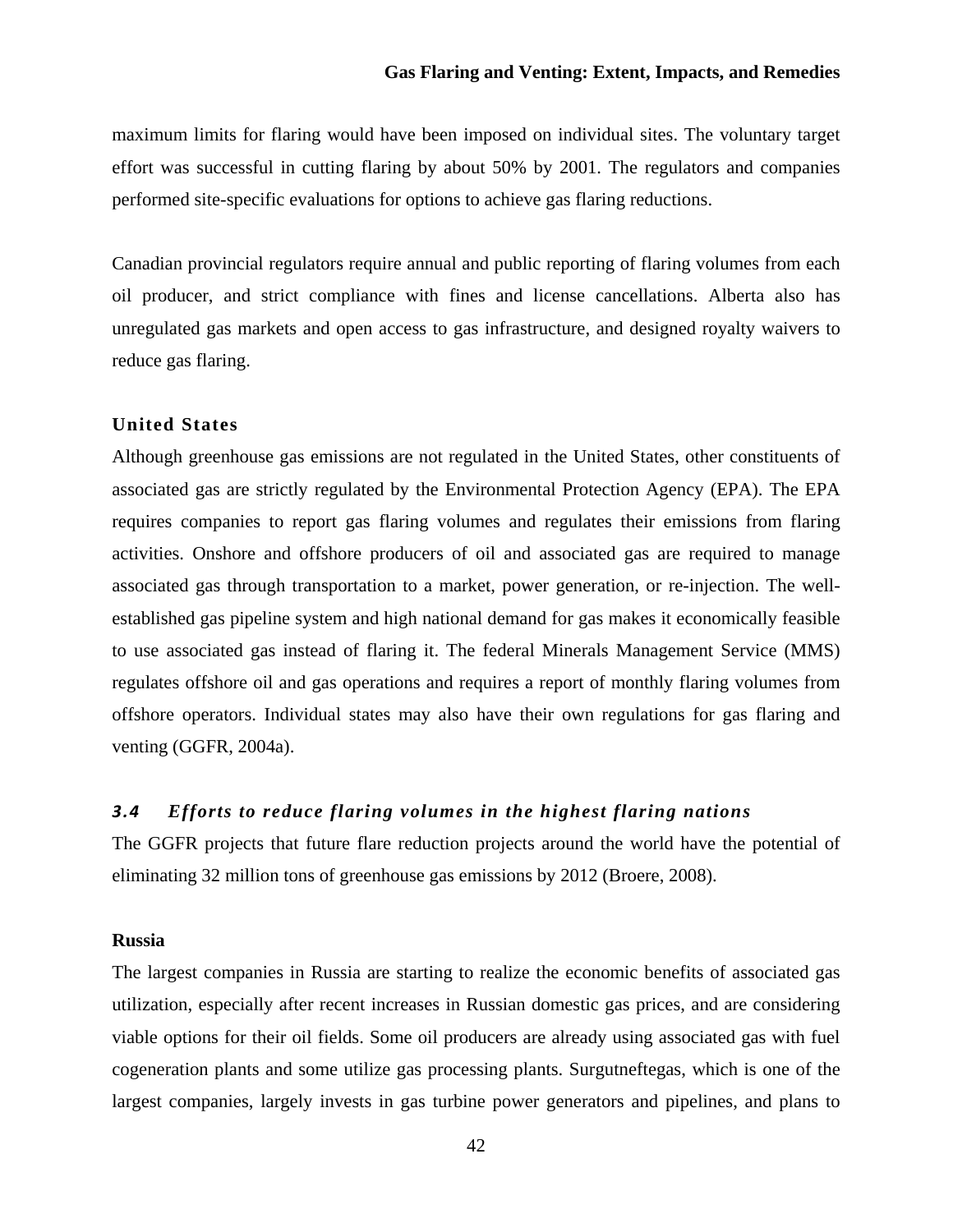increase gas utilization rates to 95% in the near future, thereby accessing the benefits of carbon revenues. However, the levels of gas or electricity demand in oil fields and local communities are often much less than the amount of associated gas produced. Companies are looking for other options to make use of their gas, though they are often limited by Gazprom's monopoly on the pipeline network, gas processing, and gas exports (IEA, 2006a).

In Russia, the absence of competitive markets for gas and other fuels has retarded efforts to value associated gas at its opportunity cost. With wellhead prices significantly below US\$1/GJ in mid- $\beta$  decade,<sup>18</sup> there has been little financial incentive for oil producers to re-inject, sell, or otherwise make more beneficial uses of the country's abundant associated gas. If, as is indicated by NOAA data, Russia also flares a significant volume of gas at its condensate separation plants, then the absence of appropriate upstream pricing for natural gas may lead to flaring of non-associated gas fractions as well.

The Russian government increased methane emission fees from associated gas flared starting in 2005. However, it is not yet clear how effectively these regulations are being implemented and enforced by the government. Fees based on each unit volume of gas flared instead of concentration of methane emissions would be more effective in discouraging companies to flare associated gas (IEA, 2006a).

The Ministry of Natural Resources issues licenses to oil and gas producers that include permission to process and sell associated gas, re-inject, use in the facility or produce electricity, or flare in specified amounts. However, there is no specific legislation to regulate flaring or venting, nor any limits on gas flaring levels. The responsibilities of federal and regional authorities are not well defined and oftentimes overlap, making them ineffective in enforcing regulations on gas flaring (IEA, 2006a).

<sup>&</sup>lt;sup>18</sup> According to the World Bank's 2004 "Reform of the Russian Natural Gas Sector" prices to industrial users in Russia were below \$1/GJ in 2003-04, with transmission and distribution costs accounting for more than 80% of the price to consumers. These prices were in effect as recently as early-2007.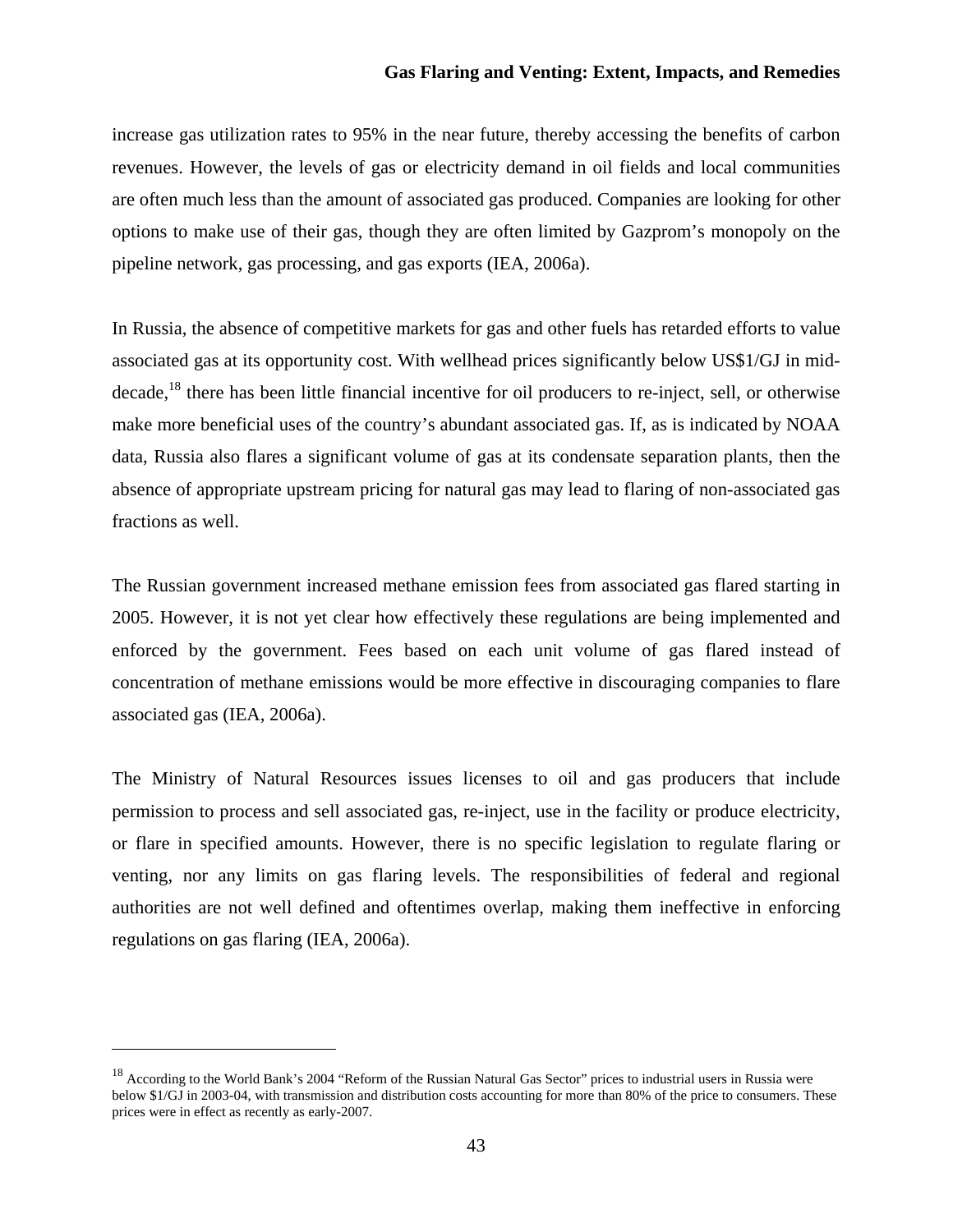Some regional governments in Russia such as the Khanty-Mansiysk administration have their own mandates regarding utilization of associated gas. The region has a cap of 5% flaring of gas produced by the license-holding company. Other measures proposed by the administration include fiscal incentives such as tax reductions or exemptions for companies that develop new technologies to reduce flaring; and new legislation specific to associated gas utilization that defines the responsibilities and rights of all parties, including government agencies, oil companies, and gas processing plants. The administration also proposes to introduce significant change to the national gas sector structure by introducing a form of open access for non-Gazprom entities to Gazprom's gas pipelines and gas processing plants (IEA, 2006a).

The transport of associated gas to markets is not currently a reliable way of utilizing the gas due to the uncertainties related to Gazprom's pipeline operations; however, carbon credits under the Kyoto Protocol's Clean Development Mechanism may serve as a potential financial incentive supporting re-injection, GTL, and LNG projects for reducing flaring and venting. If Gazprom becomes more cooperative with the oil companies and accepts buying associated gas or transporting it via its pipelines, it will mitigate Russia's increasing gas demand and moderate domestic gas price increases (IEA, 2006a). PFR Energy (2007) estimates 18 bcm per year of dry gas recovery if the following steps are taken by Russia: include requirements for gas utilization in licenses; set higher site-specific fines for flaring; require monitoring and metering of flaring volumes and enforce these requirements; allow reliable third-party access to Gazprom's existing transmission network; deregulate gas and gas product markets; add associated gas capacity when building new pipelines and gas processing plants; and use carbon financing.

It is important to consider that much of Russian gas development is in remote regions that challenge traditional environmental monitoring methods. Significant efforts will be required to design an effective and efficient strategy for monitoring both venting and flaring activities.

## **Nigeria**

In Nigeria, 17% of total daily gas production is re-injected, 33% is used commercially, and the remaining 50% is wasted by flaring (GGFR, 2003). Nigeria's annual flaring of about 19 bcm in 2006 amounts to 44 million tons of  $CO<sub>2</sub>e$  emissions (ICF, 2006).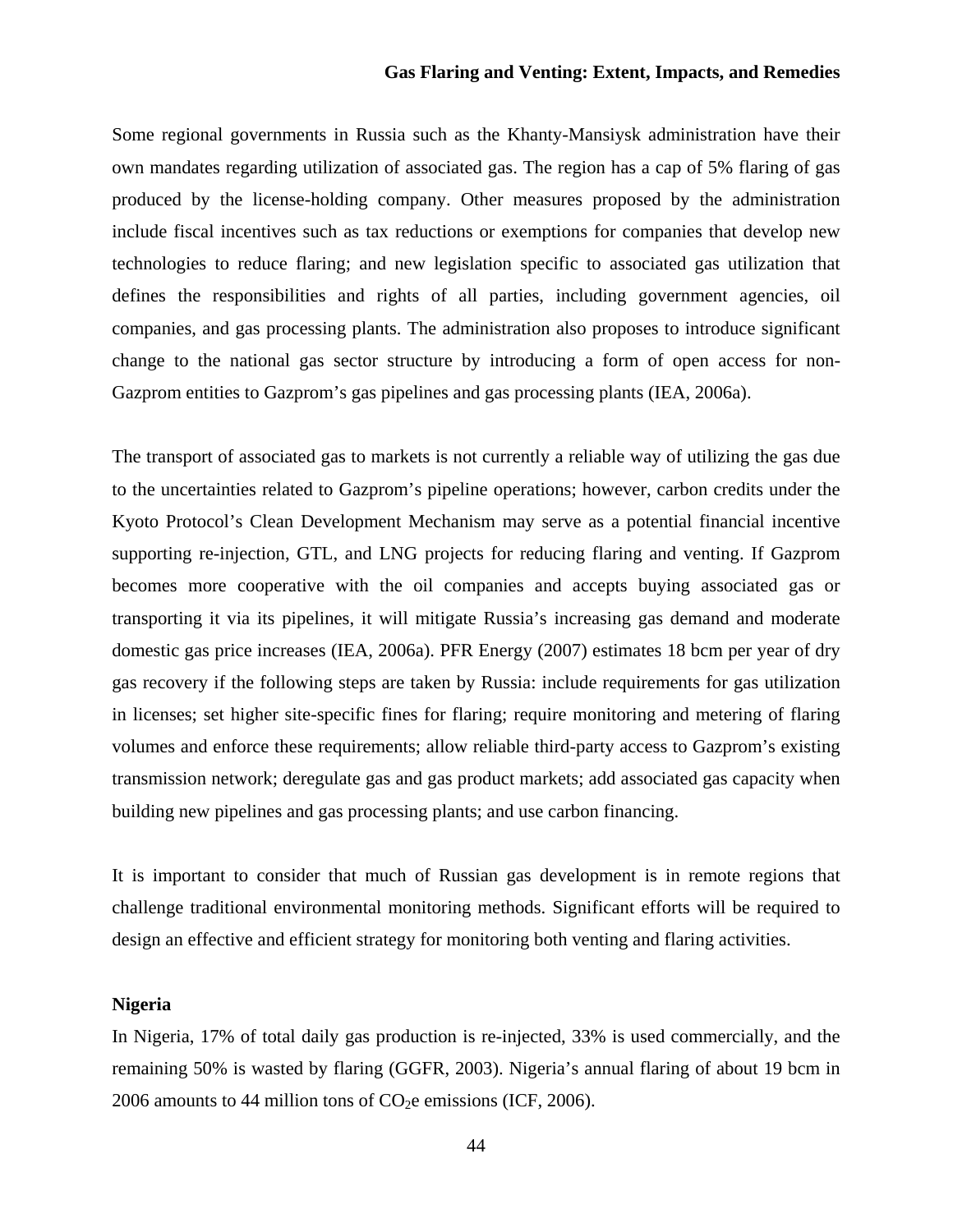In 1979, the Nigerian government passed the Associated Gas Re-Injection Act, which stated that "No company engaged in the production of oil or gas shall, after 1 January 1984, flare gas produced in association with oil without the permission in writing of the Minister." Since then, government ministers have not been capable of standing strong against the lobbying efforts of the oil companies. The government has been setting new deadlines every year to completely stop flaring; the latest one was December 31, 2009. However, the government has not been successful in enforcing these deadlines on the oil producing companies. On the other hand, the companies, especially Shell, are complaining about cuts in government funding in flare out projects and claim that despite these cuts and the disruptions caused by security problems, they reduced flaring by 60% in Nigeria from 2002 to 2008. Gas gathering and associated gas utilization projects accounted for 30% of the reductions, and reduced production due to security issues accounted for another 30% reduction in flaring (Shell Sustainability Report, 2008). However, the level of flaring in 2008, when scaled to 1999 production levels, is only 12% lower than 1999 levels, showing an insignificant amount of reduction in nine years despite years of promises to reduce gas flaring in the delta.

The main reasons for continued flaring in Nigeria are the economic and fiscal concerns of the oil and gas companies and the inability of the government to enforce laws and regulations that set strict permits and penalties against flaring practices.

The West African Gas Pipeline Company (WAPCo)—which is mostly owned by Chevron, the Nigerian National Petroleum Corporation, and Shell—is promoting a new 425-mile gas pipeline to connect onshore and offshore fields across Nigeria, Ghana, Benin, and Lagos. The so-called West African Gas Pipeline (WAGP) would be the first international gas transmission network in Sub-Saharan Africa (Focus, 2006). The completed project is expected to significantly reduce gas flaring in Nigeria (approximately 78 million tons  $CO<sub>2</sub>e$  reductions).

Nigeria has several LNG plants producing liquefied natural gas that is exported to Europe and the United States in volumes of 1.2 bcf per day. Nigeria is the seventh-largest LNG exporter in the world. The country is planning to increase LNG exports to 10 bcf per day by 2012 (Focus, 2006). However, the problem with the LNG plants is that thus far they have only used non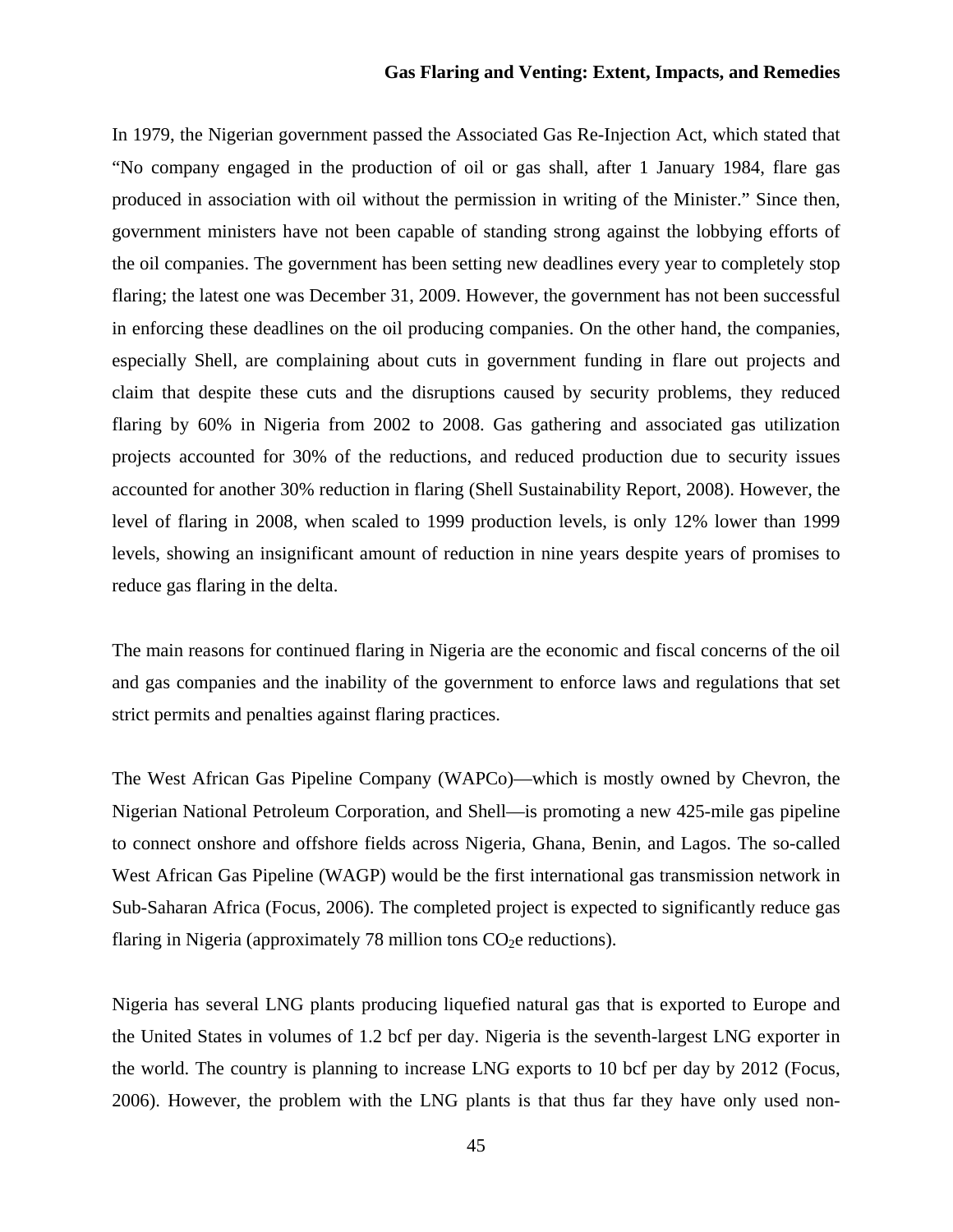associated gas, and therefore have not had any impact in reducing the associated gas amounts that are being flared despite the promises of the operating companies.

Nigeria's declining electricity-generation levels and ongoing power shortages have stimulated efforts to reduce gas flaring. Currently, 81 million people do not have access to electricity and live in the dark, and average per capita electricity consumption is among the lowest in the world.<sup>19</sup> The goal is to increase the number of gas-fired power plants across Nigeria and other West African countries. The gas-to-power program intends to build several new gas-fired power plants and transmission lines across West Africa from Nigeria and Niger to Senegal (Focus, Oil and Energy Trends, November 2006). The planned installation of a new transmission system will be a part of the West African Power Pool, a cooperation of national electricity companies in West Africa. Gas-fired power plant development in the region would be a significant alternative to existing and future hydro-electric power plants developments, which are often adversely affected by seasonal flow reductions and droughts.

The SasolChevron project of gas-to-liquid (GTL) conversion in Escravos, Nigeria, was one of the earliest GTL projects proposed for Nigeria. When completed, the plant will convert 300 mcf per day of gas (15% of total flaring) to low emissions GTL diesel (~70% of product) and GTL naphtha (~30% of product) for sale in the European and U.S. markets (Oguejiofor, 2006). Several other GTL plants are proposed, including a floating GTL facility; however, GTL technology is still in development and it will take time before these projects are completed (Focus, 2006).

In order to promote investments in flaring reduction projects, the Nigerian government has introduced fiscal incentives. The National Petroleum Investment Management Services (NAPIMS) listed the following fiscal incentives to stimulate associated gas utilization efforts (Oguejiofor, 2006):

1. a value added tax (VAT) and customs-duty exemptions on plant, machinery, and equipment;

<sup>&</sup>lt;sup>19</sup> Country Analysis Briefs. U.S., Energy Information Administration, Independent Statistics and Analysis. Updated in July 2010, available at http://www.eia.doe.gov/cabs/Nigeria/Background.html.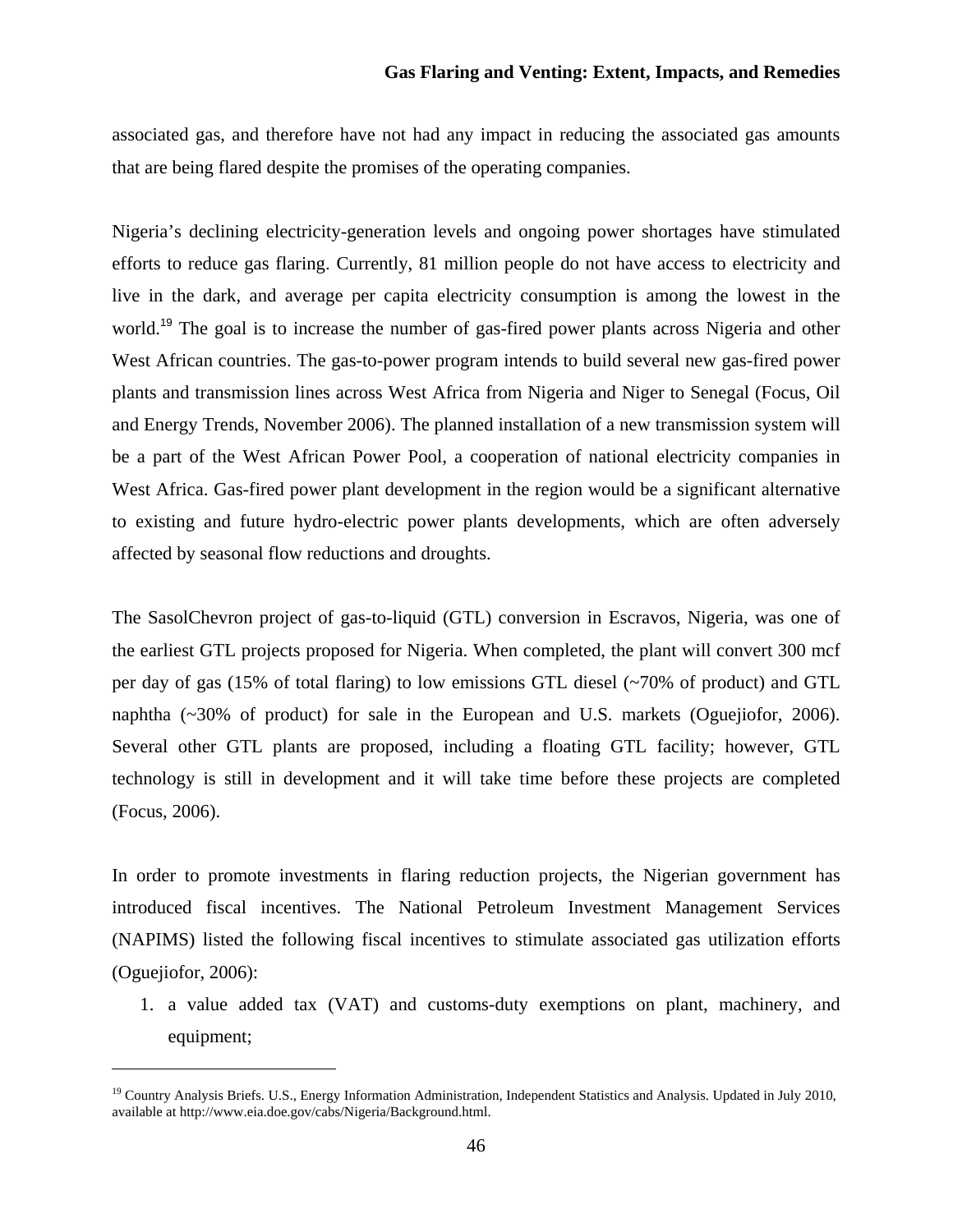- 2. a five-year tax holiday;
- 3. an accelerated capital allowance after the tax-free period in the form of 90%, with 10% retention on the books for investment in plant and machinery;
- 4. a 15% investment capital allowance that shall not reduce the value of the asset;
- 5. tax-free dividends during the tax-free period; and
- 6. tax-deductible interest on loans for associated gas utilization projects.

More recently, Nigeria has produced a Gas Master Plan (Yar'adua, 2007) that is aimed largely at promoting the domestic use of natural gas as a means to end flaring. This plan, introduced in 2007, aims to couple power sector reform with increased domestic gas prices to create improved incentives to natural gas producers. Nigeria envisions a quintupling of domestic gas utilization by 2013, from less than 2 bcf per day in 2007 to about 11 bcf per day (114 bcm per year).

Half the demand growth, about 5 bcf per day (52 bcm per year), comes from the power sector. Other major growth sectors are ammonia and methanol (~1.5 bcf per day or 15.6 bcm per year), GTL  $(\sim 2$  bcf per day or 20.8 bcm per year), and CNG  $(\sim 1.5$  bcf per day). The Nigerian government intends to bolster its institutions and infrastructure so that greater competition and open access can be introduced, underwriting a more robust economic demand for natural gas.

In particular, the Gas Master Plan looks at initial increases in high-pressure transmission and better utilization of existing gas transmission capacity by the international oil companies (IOCs) producing oil in Nigeria. The gas sector regulator is also looking to create a more secure transactional environment for gas sales to domestic entities. In the past, nonpayment by government and parastatals has reduced the enthusiasm of the IOCs to make significant investments in supply to the domestic market.

#### **Other countries**

Iraq's South Oil Company recently formed a joint venture with Shell to invest in infrastructure to reduce flaring in southern Iraq's oil and gas fields. The joint venture aims to sell associated gas in Iraq's domestic markets, use it to generate power, and export it to other countries.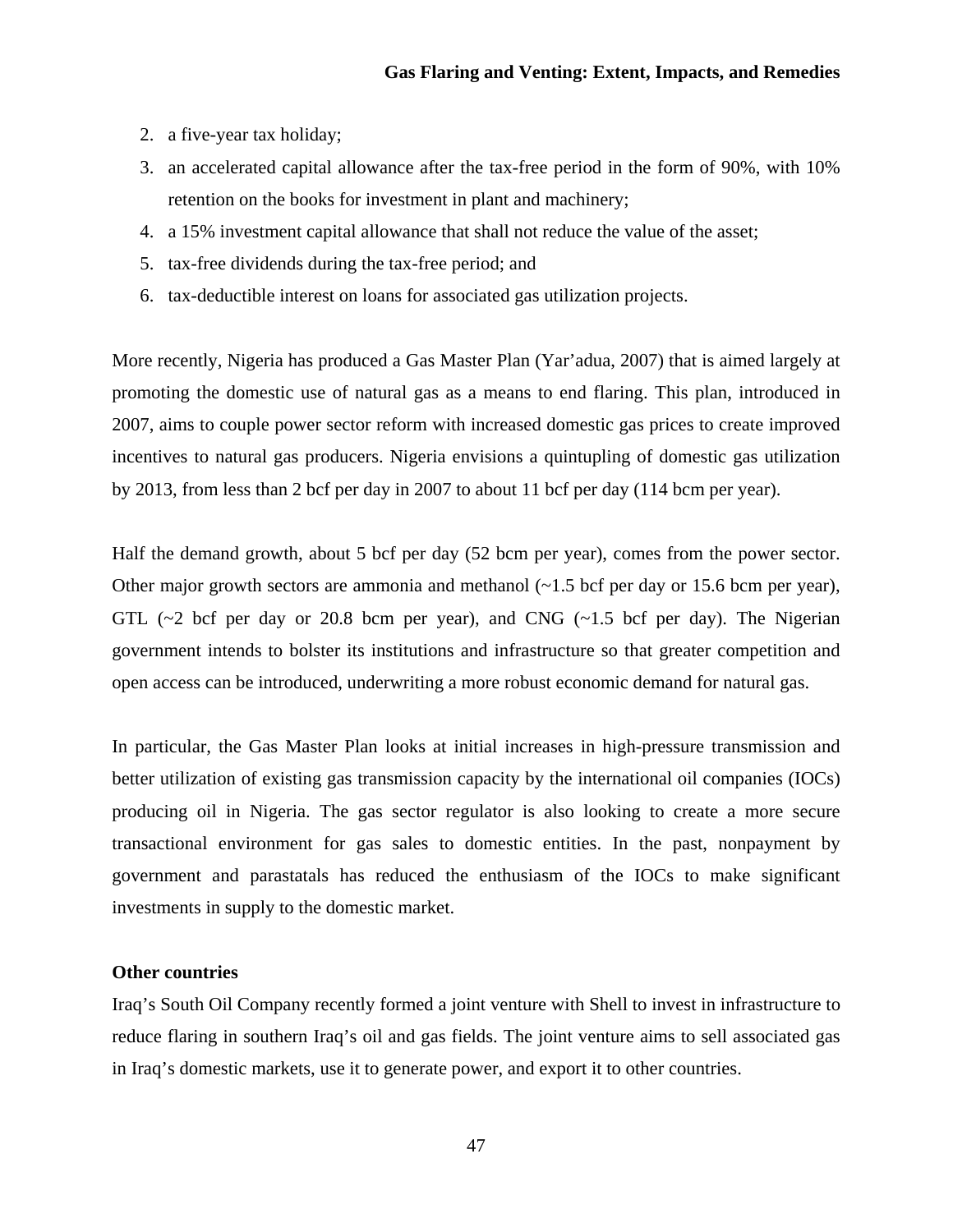Iran's AMAK project, claimed to be the most extensive environmental project implemented by the National Iranian South Oil Company, started in February 2005 to collect associated gas from one of the carbonate reservoirs in the Ahwaz oil field in Southern Iran. The project involved the construction of seven sour gas compressors, one acid gas compressor, a sweetening plant, 280 km of gas pipeline, and 100 km of power lines. The project aims to prevent flaring of 7 mcm per day of sour gas, and has achieved the collection of 2.1 bcm of gas in the two years since it started operations in  $2005.<sup>20</sup>$ 

Chevron in Angola has several associated gas management projects. The Flare and Relief Modifications (FARM) project, along with the offshore Gas Processing Platform and Cabinda Gas Plant, upgrades and modifies the flare gas and relief systems on 14 offshore facilities, processes offshore natural gas liquids, and produces LPG for export by using floating production, storage, and offloading vessels. The project will eliminate  $708,000 \text{ m}^3$  of flared gas per day (Christiano, 2008).

By increasing domestic gas prices, Algeria and Egypt have extended their gas infrastructure, developed domestic gas markets, and allocated a considerable share of domestic production for export (Gerner et al., 2004).

## **4 Why utilize associated gas? The market and policy perspectives**

In the analysis that follows, the cases of Indonesia and Russia, both significant gas flaring countries, along with Egypt, a declining flarer, will be highlighted with regard to the factors that lead to gas flaring in their countries, and the possible remedies for such flaring.

# *4.1 The "chicken and egg" nature of gas pricing, gas production, and gas demand*

In a gas system that is export oriented, the objective of the foreign buyer normally is to minimize the wellhead price of energy, essentially by convincing the producer or resource owner that no alternative uses for the gas are viable. The domestic producer, on the other hand, will attempt to

 $^{20}$  Amak Plan: Blue Skies, Clean Air. Shana, November 12, 2007 (http://www.shana.ir/118705-en.html)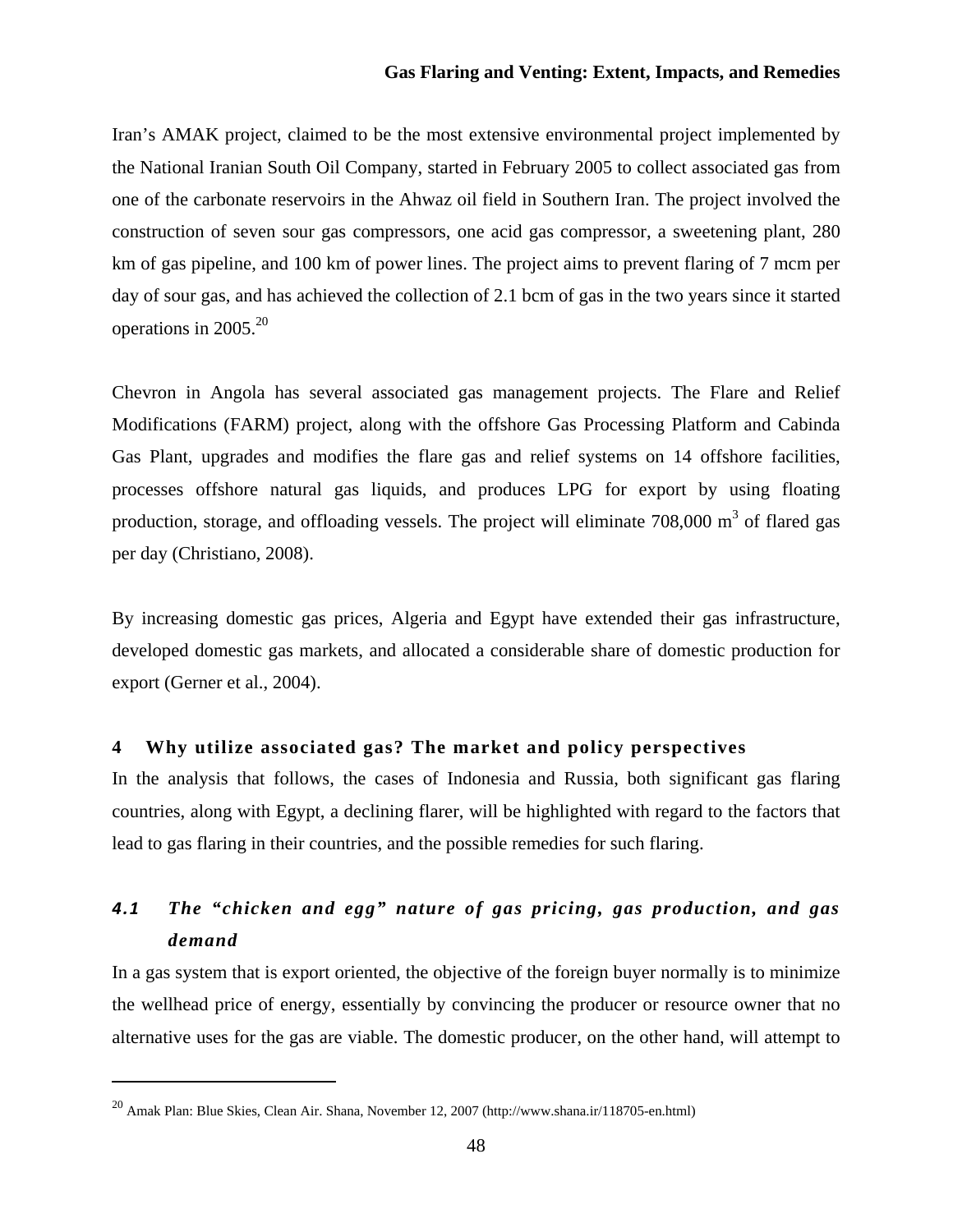convince the buyer that no other source of gas can be found at quite so attractive a price as the one on offer for these exports. The role of the host government is often limited to that of (economic) rent collector, and domestic market considerations play a secondary role.

A low price approach may seem valid, and may indeed provide a useful impetus to resource development by priming demand for the fuel. For example, the development of the Arun LNG complex in Sumatra in the 1970s permitted the government of Indonesia to earn significant revenues from a resource that was "stranded" in the economic geography of those times. As a secondary benefit, the country was able to divert a portion of the gas stream to some domestic industries (fertilizer, steel, and plywood) at cut-rate prices. A similar argument was used to support the initial Egyptian strategy toward gas exports at the expense of domestic use. For many years the consumption of natural gas in Egypt had been limited largely to the utility sector, while industry still relied primarily on fuel oil.

The paradox of natural gas starts from the assumption that associated gas has a low return on investment and can be characterized as follows:

- 1. The oil producer should receive something close to the marginal cost of "producing" associated gas—i.e., close to zero.
- 2. This gas is not tradable. That is to say, there is a zero or very low opportunity cost for the country with regard to the supply of such gas.
- 3. The price of natural gas for industrial and utility consumers does not need to be related in some essential manner to the value of the fuel in opportunity cost terms because it is "non-tradable."
- 4. Associated gas can be used to develop industries where demand for market-priced fuels would prove uneconomic.
- 5. The government, through its control of pricing of this "non-tradable" resource, can maintain control of associated gas pricing, and even keep it distinct from the pricing of non-associated gas. This price discrimination will ensure that only government as the resource owner and its chosen industries will receive the economic rent from the production of the gas.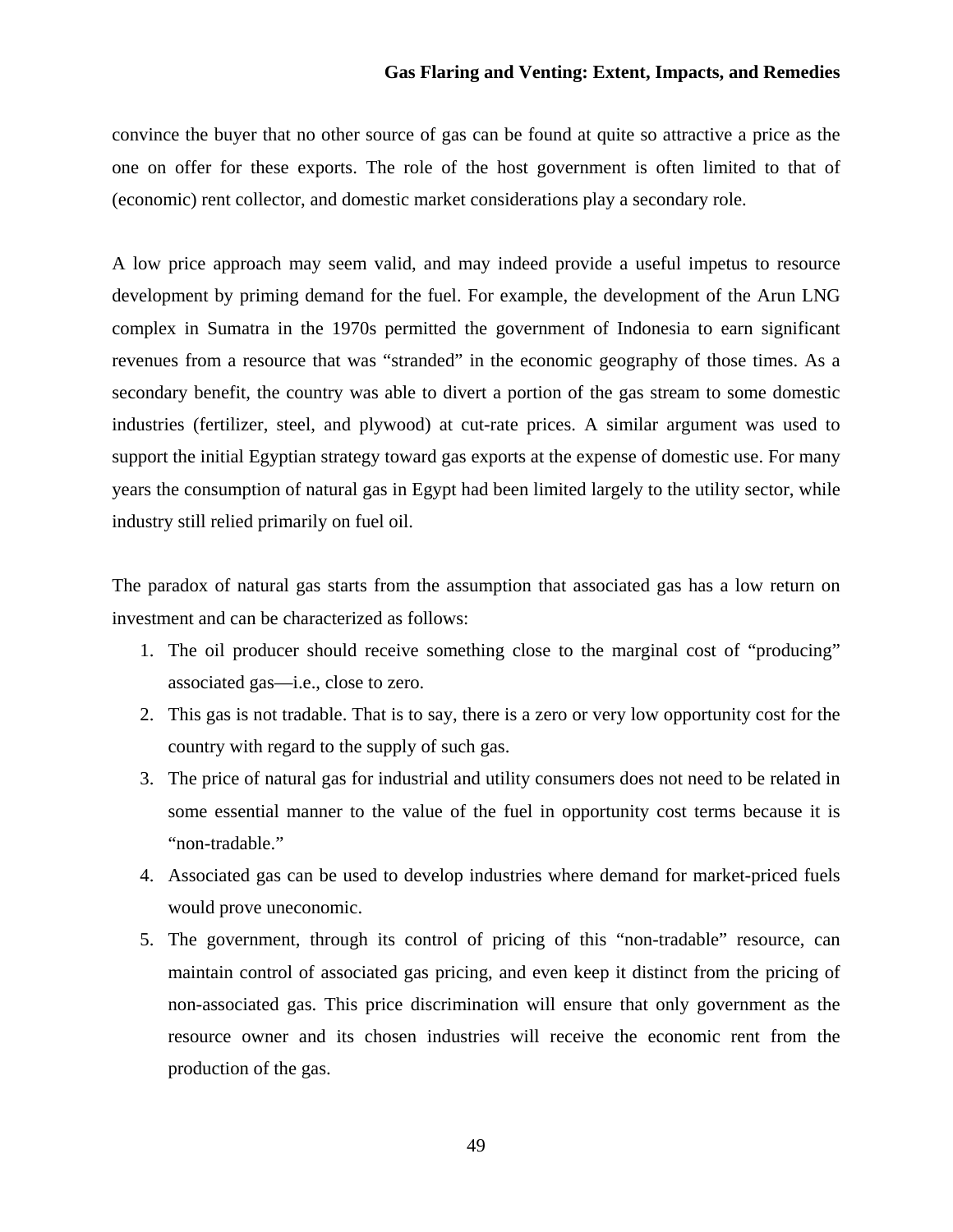The argument that associated gas is a non-tradable good has its origin in the traditional definition of non-tradable goods—a product with a high transportation cost and short shelf life. It is usually applied to perishable commodities, commodities that must be fabricated close to the source of consumption (e.g., restaurant meals), and those that cannot be replaced easily by traded goods. There are several reasons to believe that this line of thinking has led to significant misallocation of resources in developing countries, as well as Russia, in regard to associated gas. Contrary to the beliefs prevalent for a number of years regarding associated gas, natural gas has the following attributes:

- 1. Natural gas can be stored. This has been true for more than 60 years.
- 2. Natural gas can be transported reasonably economically over significant distances.
- 3. Natural gas directly substitutes for such "tradable" goods as fuel oil.
- 4. Technology that is widely available increases the degree of substitutability of gas for oil continually (e.g., compressed natural gas in transport).

These points regarding Indonesia's associated gas were made in the Indonesia Associated Gas Survey.<sup>21</sup> In addition, there exist scarcity values (economic rent) that are derivative of the scarcity value of the oil itself through the point of a field's ultimate exhaustion. It is also widely ignored that most of the cost of materials and labor in the gas value chain consists of tradable machinery, parts, and skills, which makes associated gas commensurate with non-associated gas and oil products regardless of the trading status of the gas itself.<sup>22</sup>

In Indonesia, the associated gas in Java was seen to have two outlets: (i) as flare gas at the production platform; and (ii) for localized low-value use directly onshore of the production platforms. The prospect of pricing the gas at its market energy equivalent was simply not explored for many years. For an oil producer faced with the options of flaring or low-value end use, $^{23}$  the possibility of investing in compression, treatment, storage, or other ways to increase the tradability of the gas will generally not be undertaken with much enthusiasm. That lack of

<sup>21</sup> PA Consulting and Pendawa Associates. *Indonesia Associated Gas Survey*, Jakarta, 2006.

 $22$  A similar error is often made in the analysis of "non-tradable" coal, which features costs of production that are almost entirely tradable commodities, machinery, and labor.

<sup>&</sup>lt;sup>23</sup> For many years the price of associated gas in West Java was below US\$0.50/mmbtu, equivalent to oil at \$3/bbl.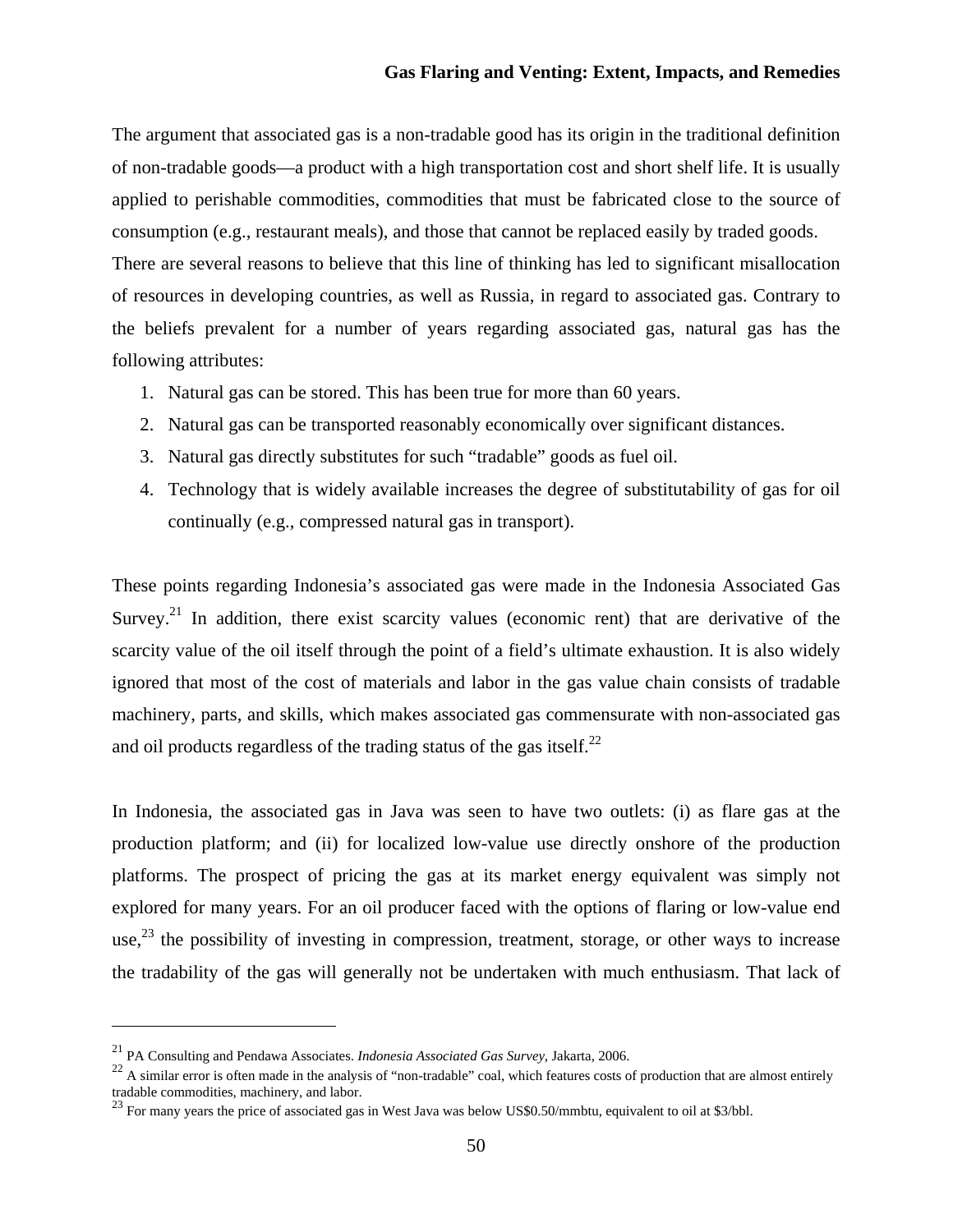enthusiasm will be shared by the host government if reduction in gas flaring is accompanied by temporary reductions in oil output.

At the user end, the supply of non-tradable gas to a state enterprise at a controlled (low) price removes any incentive to seek more valuable end uses or improved efficiency and technology. Ultimately, this creates a positive feedback loop—low input prices, poor technology, price controls on output, unknown supply elasticity—that hampers more market-oriented approaches.24

Absent from the approach of the Indonesian government, and many others, was the recognition of the value of substituting natural gas for fuel oil, especially for the heavy fuel oil that was produced in such abundance from the relatively unsophisticated refining system.<sup>25</sup> The opportunity cost that matters when setting the price of natural gas is not a built-up cost from the wellhead to the burner tip, it is the value of the alternative fuel at the burner tip. So if heavy fuel oil (HFO) is used industrially at the same efficiency as natural gas (though it seldom is), then users will be willing to pay at least as much as they pay for HFO on an energy-equivalent basis at the burner tip.<sup>26</sup> In the past 10–15 years, with crude prices fluctuating around \$25-30/bbl (prior to 2004), this would place the value of natural gas at more than US\$4/gigajoule (GJ), compared to an average price in Indonesia of less than \$3/GJ, and in Russia of just \$1.20/GJ.

Were more associated gas used in electricity generation and industry, then additional oil exports would be possible. As Egypt learned in the 1990s, the value of the gas is the price that the redundant HFO will fetch in the export market. Had Indonesia taken advantage of the trading opportunities presented by surplus fuel oil, it might have been possible for Indonesia to open up a second line of feedstock exports to refineries in Singapore and elsewhere instead of looking at

 $24$  Production sharing contracts with a very high country share may also be a factor. In many such contracts there is little incentive for the producer to economize on the use of "cost" gas, which is completely chargeable against the production cost of oil. In a typical 85:15 production share, the contractor would receive just 15% of the value of the saved gas for its share of the profit production. If this gas is sold at a very low, controlled price, then the incentive to produce additional gas is largely absent.  $^{25}$  Throughout the 1980s there was far more concern with the negative impacts on oil product markets of "surplus" HFO in Southeast Asia than there was interest in the use of that HFO as a feedstock in complex refineries.

 $^{26}$  In electricity production, a modern gas-fired power plant converts fuel to electricity at an efficiency of roughly 55-57%. In contrast, an HFO-fired steam turbine plant achieves a conversion efficiency of about 38-40%. Since the generation equipment costs roughly the same per unit of capacity, a gas-fired plant can pay about 40% more per GJ for fuel than can an HFO plant.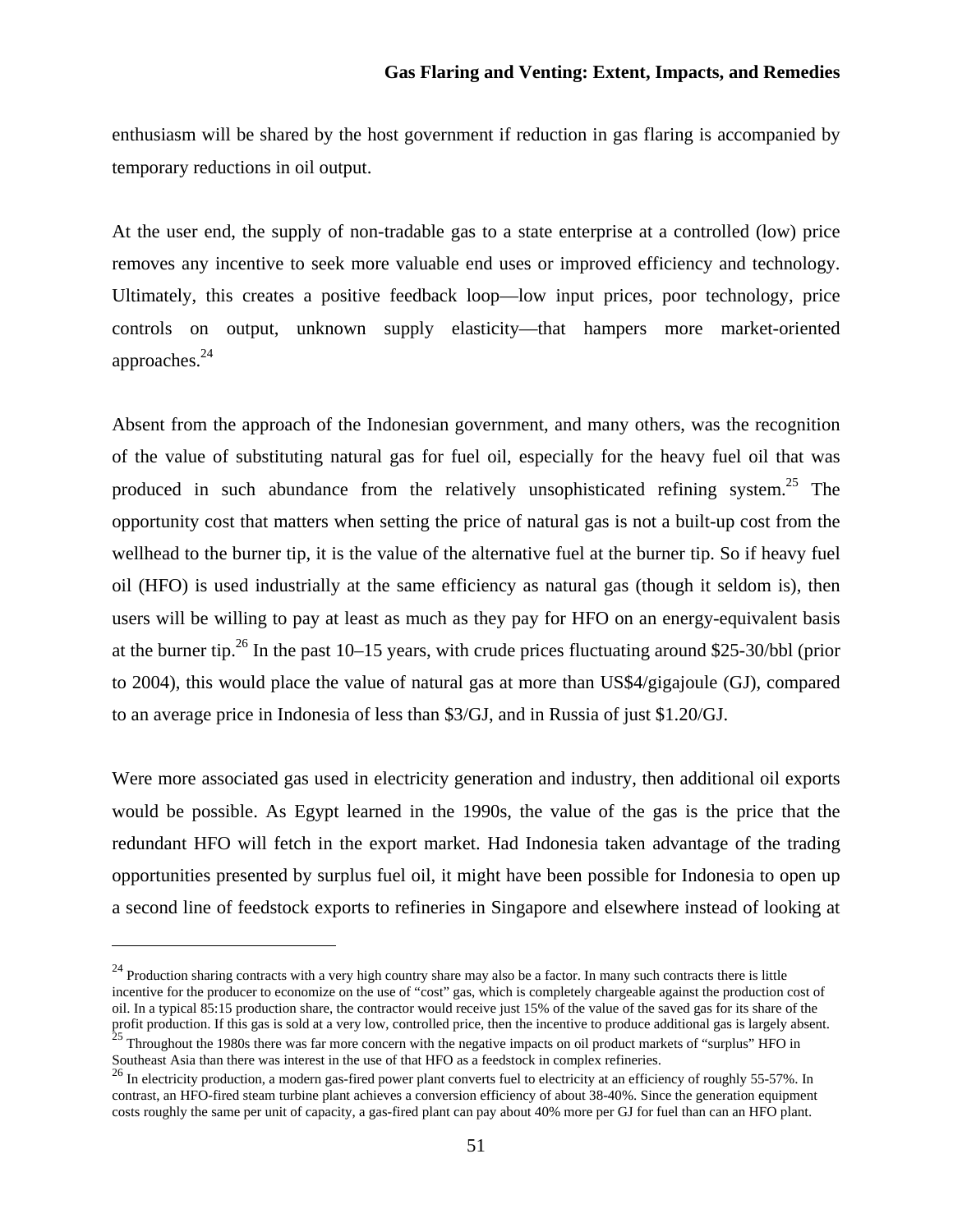HFO as a fuel only. Such HFO feedstocks are commonly traded throughout the world, but especially where there exists a technically sophisticated refining sector.

From the standpoint of GHG reduction, the chief benefits of replacing fuel oil with natural gas are two-fold: (i) direct reduction in GHG emissions at the point of end use due to the lower carbon content of the gas; and (ii) displacement of crude oil inputs to refineries with the HFO used as a feedstock. A potential reduction in end use of HFO translates directly into lower crude oil throughput, as long as markets for these products are allowed to operate effectively.<sup>27</sup>

## Note 1. How does replacement of HFO reduce CO<sub>2</sub> output?

The argument that is made here is that greater encouragement of associated gas exploitation has two environmental benefits. The first is the reduction in flaring, which amounts to a direct diminution of  $CO<sub>2</sub>$  and methane emissions to the atmosphere. The second is the displacement of heavy fuel oil by associated gas. In conjunction with high conversion refining methods (low HFO output), significantly less crude oil would be needed to supply light product markets.

The argument is really quite simple. Suppose that the demand for light products (LPG, gasoline, kerosene, diesel, etc.) is 75 million barrels per day. The remainder of the oil consumed, some 11 million barrels per day, is  $HFO.<sup>28</sup>$  If almost all of the HFO were converted to light products, say 9 million barrels per day, then the products market would be oversupplied by that amount, unless crude oil runs to refineries were reduced by a roughly

<sup>&</sup>lt;sup>27</sup> For example, in the U.S. refining sector, total net production of heavy fuel oil  $(\#6)$  is about 650,000 barrels per day, around 4% of total refinery output, compared to 20% or more (depends on crude oil type) at refineries without upgrading facilities. In addition, the United States imports about 300,000 barrels per day of HFO. Total consumption of HFO outside the refining sector in the United States is only 230,000 barrels per day, meaning that the remainder, more than 700,000 barrels per day, is used as refinery feedstock, replacing crude oil on an almost 1:1 basis. If the demand for HFO as a final product falls as a result of environmental concerns, then refiners will have the option of (i) accepting far lower prices for HFO; (ii) converting the remainder of that fuel oil to lighter products in their own refineries; (iii) selling the HFO as a feedstock to high conversion refineries at a steep discount; or (iv) gasifying their own HFO or coke for electricity generation and steam/heat cogeneration.

<sup>&</sup>lt;sup>28</sup> The HFO number is actually higher, probably by 50%, since some countries categorize HFO as a distillate oil.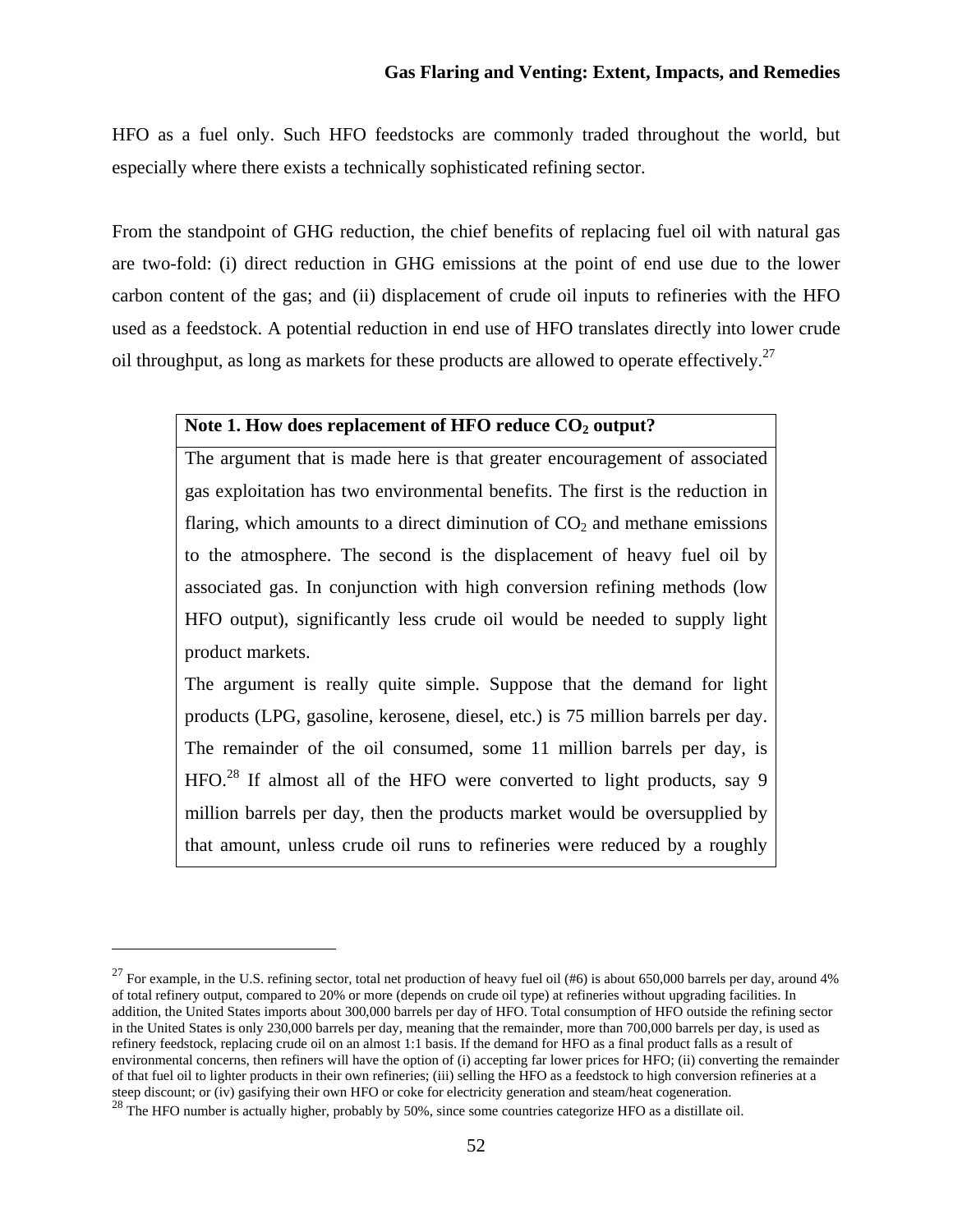equivalent amount. With associated natural gas replacing HFO or naphtha<sup>29</sup> for electricity and industry in most countries, the  $CO<sub>2</sub>$  reduction can be calculated as follows: CO<sub>2</sub> per kWh: Gas =  $525$  g, HFO =  $815$  g  $CO<sub>2</sub>$  of all HFO used in industry/electricity: 1.55 billion tons per year  $CO<sub>2</sub>$  emissions of substitution by associated gas: 1.06 billion tons per year  $CO<sub>2</sub>$  emissions for 20% efficiency improvement for natural gas: 0.85 billion tons per year This substitution will make sense as long as there is a beneficial alternative use for the HFO as a feedstock.

# 4.1.1 General policy framework for associated gas production

As noted above, both Indonesia and Russia have considered associated gas to be a byproduct rather than a co-product. This means that little upstream investment was justified for this nonessential and "non-tradable" commodity.

Both countries have now come around to a more appropriate recognition of the value of associated gas in final energy markets. However, this new appreciation of the end-user value of gas has yet to be fully felt at the producer's end; the lack of recognition continues to hamper the upstream development and sustainability of the product.

## 4.1.2 Pricing

Current pricing for utility and industrial users in Indonesia's West Java Regency averages about \$4/GJ, up from below \$3/GJ in 2005. This gas price nets back to about \$1.25/GJ at the wellhead in South Sumatra and a bit over \$2/GJ at the wellhead for West Java offshore associated gas.<sup>30</sup>

 $29$  Naphtha is also treated as something of a market stepchild in many countries. With heavy taxes on gasoline the norm, along with either subsidies for diesel or minimal taxation, the pricing gap per GJ between naphtha and diesel is often considerable. Nevertheless, with gas not always available, power plant operators with CCGT units may be forced to use naphtha at prices well above the cost of flare gas reduction.

 $30$  Associated gas producers do not receive this netback price and are still subject to tiered pricing.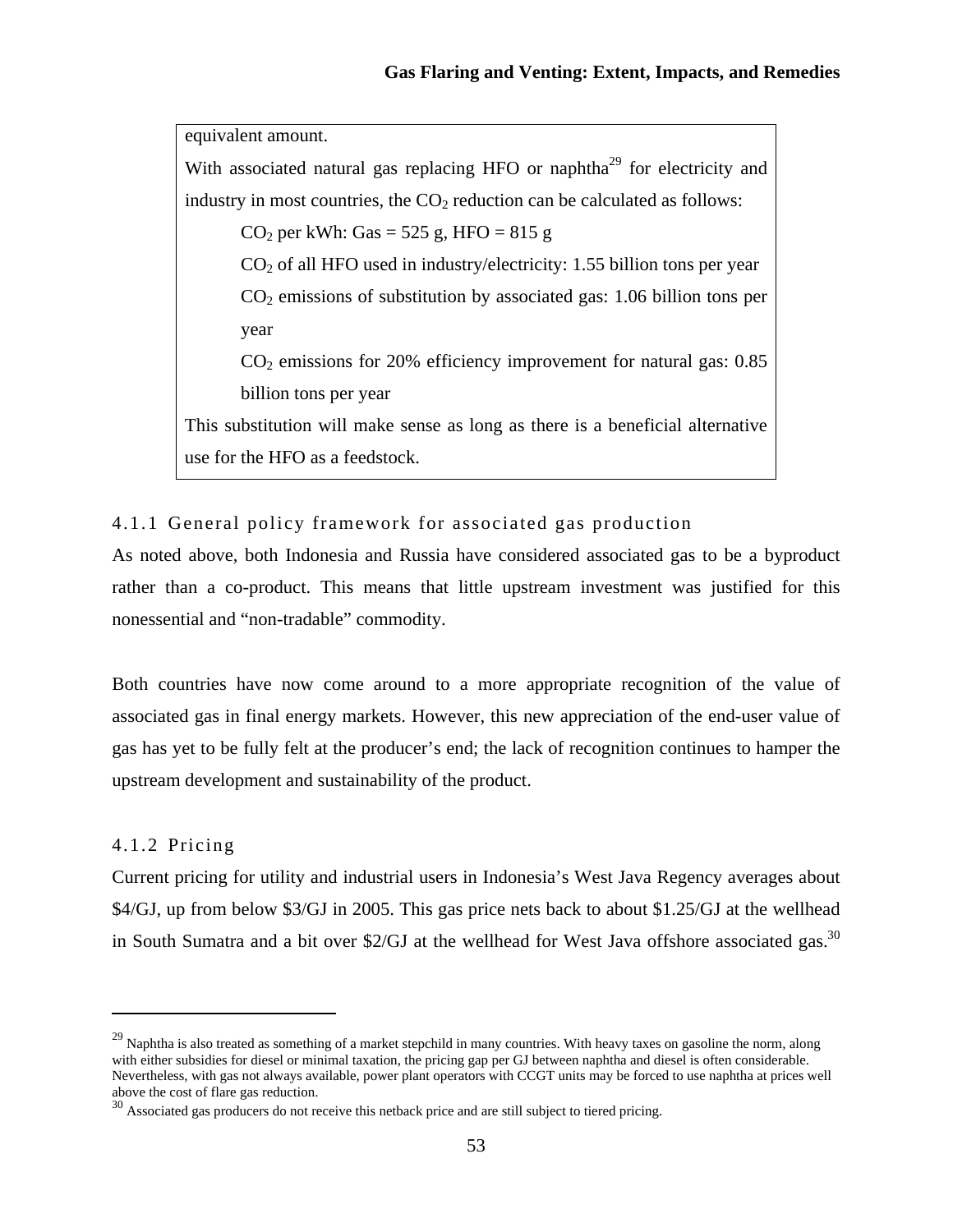Netbacks for LNG are considerably higher than this such that, absent domestic marketing obligations, gas producers would prefer to export this gas.

One point of entry to remedy the market defects that encourage gas flaring has been a series of gas network infrastructure projects supported by the World Bank and the Asian Development Bank (ADB). The key pricing focus of both banks' West Java network projects, in both transmission and distribution, was recovery of the costs of the network investment and operation through tariffs charged by a monopoly state-owned company. The type of open access to the network that might otherwise stimulate further domestic markets for gas has been limited since the borrower, Perusahan Gas Negara (PGN), acts as both the network owner/operator and gas seller. More access to the gas transmission system by both sellers and customers, thereby reducing the role of PGN as a merchant gas seller, could allow customers to offer higher prices for associated gas than they are now permitted under the government's controlled pricing system.<sup>31</sup>

A similar situation is found in Russia, albeit with even greater disparities between domestic and international prices for the same gas. The World Bank has calculated that the domestic price of gas that is needed to allow Russia's gas industry to develop sustainably is about twice the current level or about  $$1.75/GJ$  (\$50/mcm).<sup>32</sup>

While there is not a generalized supply function for natural gas, especially for associated gas, given the dependence on local geology and infrastructure, there are some generalizations that can be deduced from producer behavior regarding the nature of the supply function. These are:

1. Gas gathering and compression cost at least US\$2.50-3/GJ as a new investment in Indonesia (GGFR,  $2006$ <sup>33</sup> and probably US\$2.50-4/GJ for new investments in Russia.

<sup>&</sup>lt;sup>31</sup> Were a better functioning market in fuels to exist in Russia or Indonesia, there would be no need for CCGT plant operators to purchase naphtha at prices of ~\$20/GJ when direct negotiation of supply terms with gas flarers would result in energy supply at a lower price. Unfortunately, such transactions are not permitted, even with a willing buyer and a willing seller.

 $32$  Reform of the Russian Gas Sector, page 6. The long run marginal cost (LRMC) for Russian gas is estimated at ~\$40/mcm (~\$1.40/GJ) provided there is no scarcity value attributed to the gas. This is a strict accounting cost.

 $33$  GGFR (2006), page 4-3.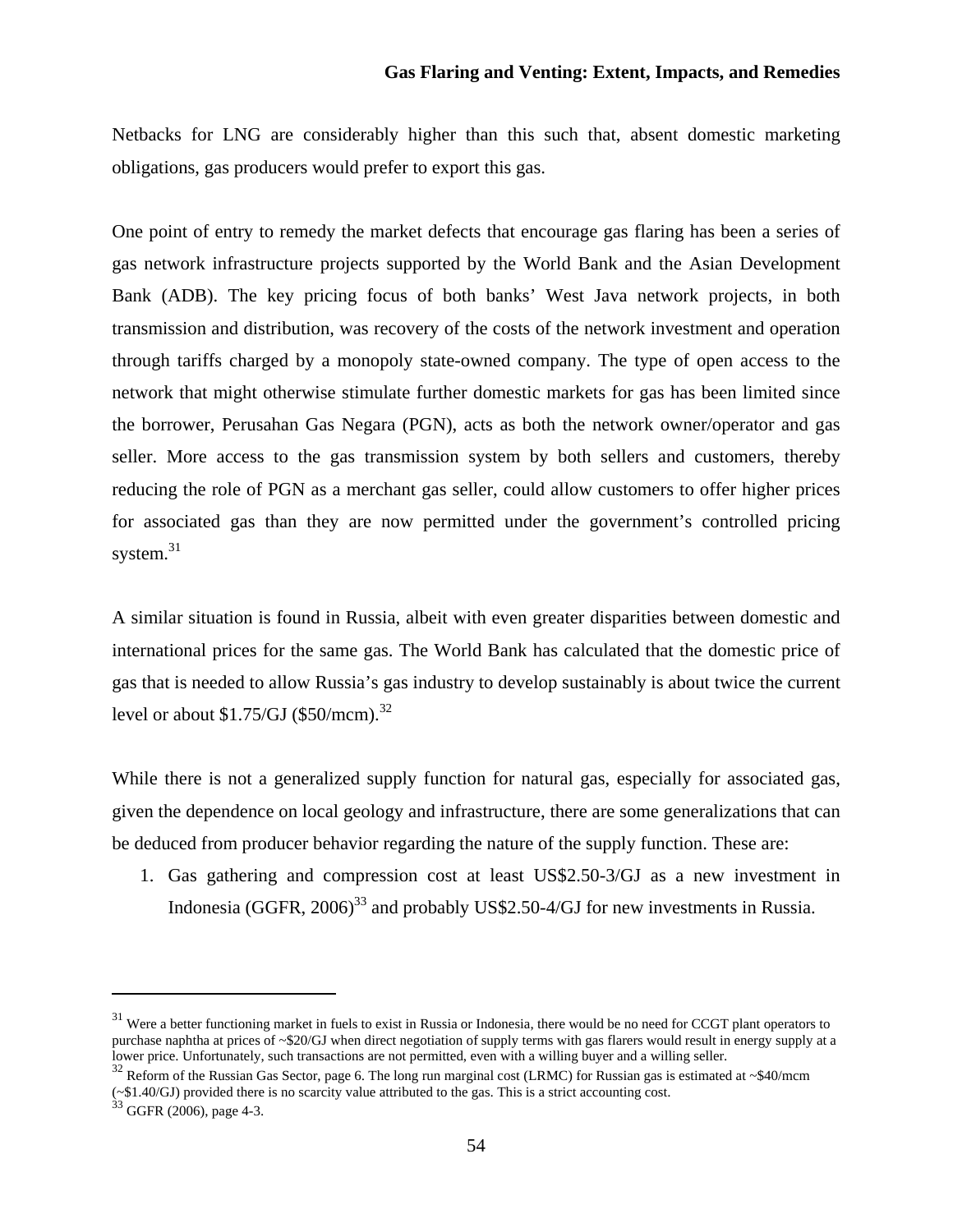- 2. In the current industry environment, the private producer expects a profit of more than US\$0.50-0.75/GJ to undertake investments that will primarily benefit the host country. $34$
- 3. To make this profit hurdle, host governments may need to find a way to increase the producer's share of the profit, or raise wellhead prices to market levels.

In Egypt, the national gas company purchases both associated and non-associated gas at the same (low) price of \$1/million Btu (mmbtu) (\$0.95/GJ) from the state-owned oil company, EGPC. The state-owned oil company purchases gas from private producers at \$2.65/mmbtu (\$2.51/GJ) and the government pays a subsidy for the difference between the consumer price and the wholesale price.<sup>35</sup> Unlike Indonesia and Russia, oil producers in Egypt are willing to make the types of production, compression, and treatment investments that permit increased gas use in the future. According to the NOAA, gas flaring in Egypt—with newer oil fields than Indonesia's, and similar daily output—is about 1.7 bcm per year, less than 60% of Indonesia's level, and has featured a steady downward trend since the mid-1990s.

The government of Egypt had promised that by 2009/2010, natural gas prices to final consumers will reach an acquisition cost of \$2.65/mmbtu. Further specific structural reforms of the gas supply system have not yet been proposed.

## 4.1.3 Infrastructure

A highly regulated system, operating without significant economic incentives, such as the historic associated gas systems of Indonesia and Russia, will tend to be a point-to-point system, with little flexibility as to the uses of the gas. Indeed, both countries have historically featured such systems in the domestic market.

In its policy dialogues for the gas industry, the World Bank has urged that domestic markets be restructured such that the gas commodity and the network assets are priced separately to end users. Indonesia has started to do this, with recent network investments and the initiation of

<sup>34</sup> Based on alternative gas prospects in Australia, Brazil, Canada, and the North Sea.

 ${}^{35}$ Egypt News, April 2009/Issue 28, available at

http://www.egyptoil-gas.com/admin/industry/News%20EOG%20Newspaper%20April%2009%20Issue.pdf..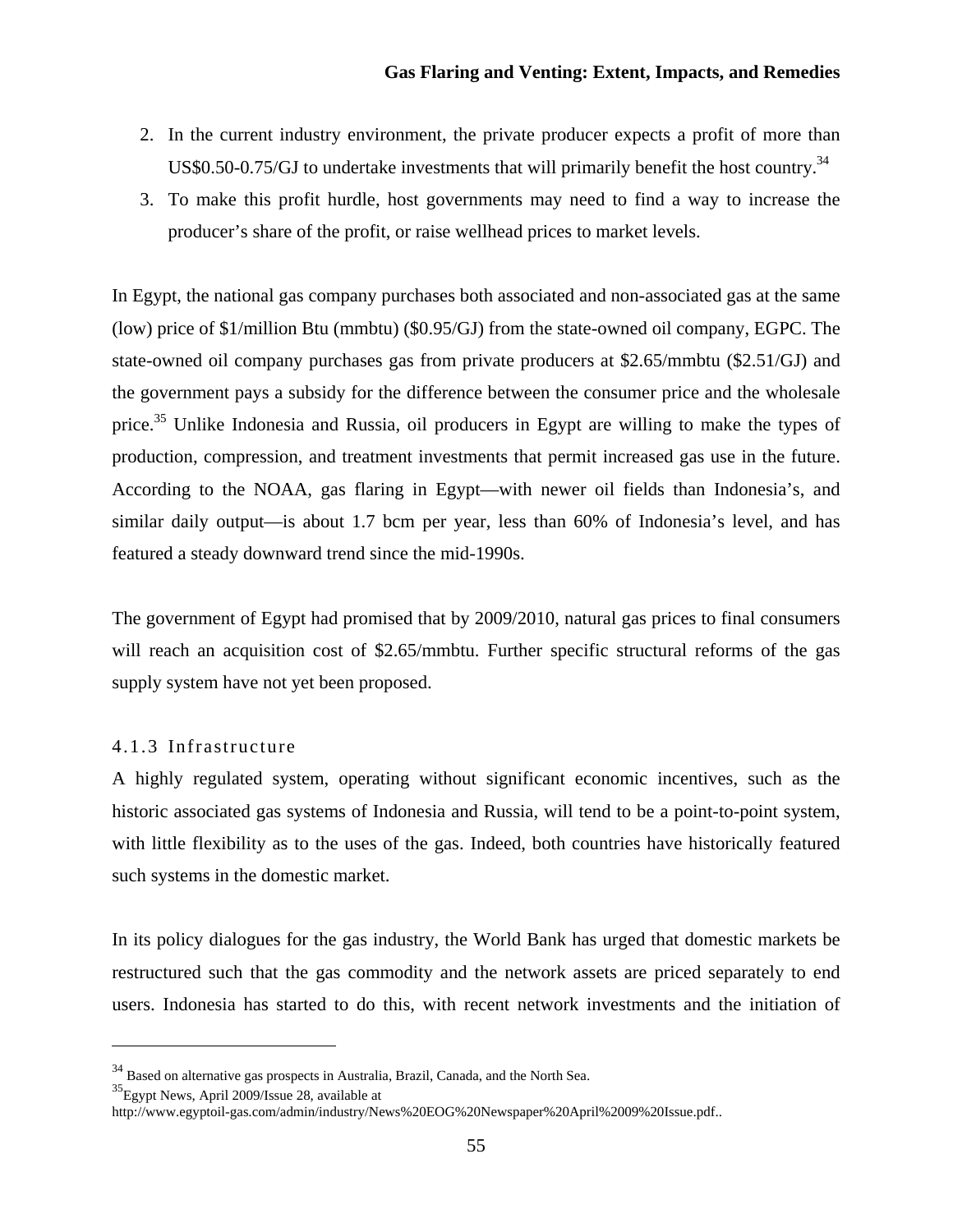pressure from both gas producers and gas consumers for open access to the gas transmission system.<sup>36</sup>

Russia has moved away from competition in its domestic gas sector. As such, the country's outside advisers, including the International Financial Institutions (IFIs), have urged that the country adopt financial unbundling of the various gas segments along with specific pricing reforms suggested in the 2004 Russia Gas Policy Study. At the same times, as stated in Note 2, Russia has found that its low-price gas strategy has not proved capable of providing adequate resources for upstream investments, including flare reduction.

# *4.2 How has the international community engaged on associated gas flaring issues?*

By the late-1990s there was an emerging consensus that associated gas flaring was a directly harmful, wasteful, and easily delimited resource issue that could be addressed by the international community. With that in mind, several of the world's major oil producing countries, along with most of the major international oil companies, joined the World Bank's Global Gas Flaring Reduction Initiative in 2002. However, this formation period for the GGFR coincided with a near-cessation of direct lending by the IFIs for gas production in their developing member countries (DMCs). Consequently, the World Bank and other IFIs had little to say on the subject of associated gas during this period unless the associated gas was flared or vented and somehow fell under the purview of the GGFR. Though the World Bank's portfolio of gas lending is once again on the rise, most of the current involvement of the IFIs in gas sector issues arises from either policy dialogue or network infrastructure lending. Most of the international community's current gas projects result from one or more of the following rationales:

- 1. Improve gas network infrastructure to better take advantage of associated or other "nontradable" gas supplies.
- 2. Improve gas network equipment to reduce venting and other releases of natural gas to the environment.

<sup>36</sup> This point is made strongly in GGFR (2006). See especially pages 3-6 and 4-3.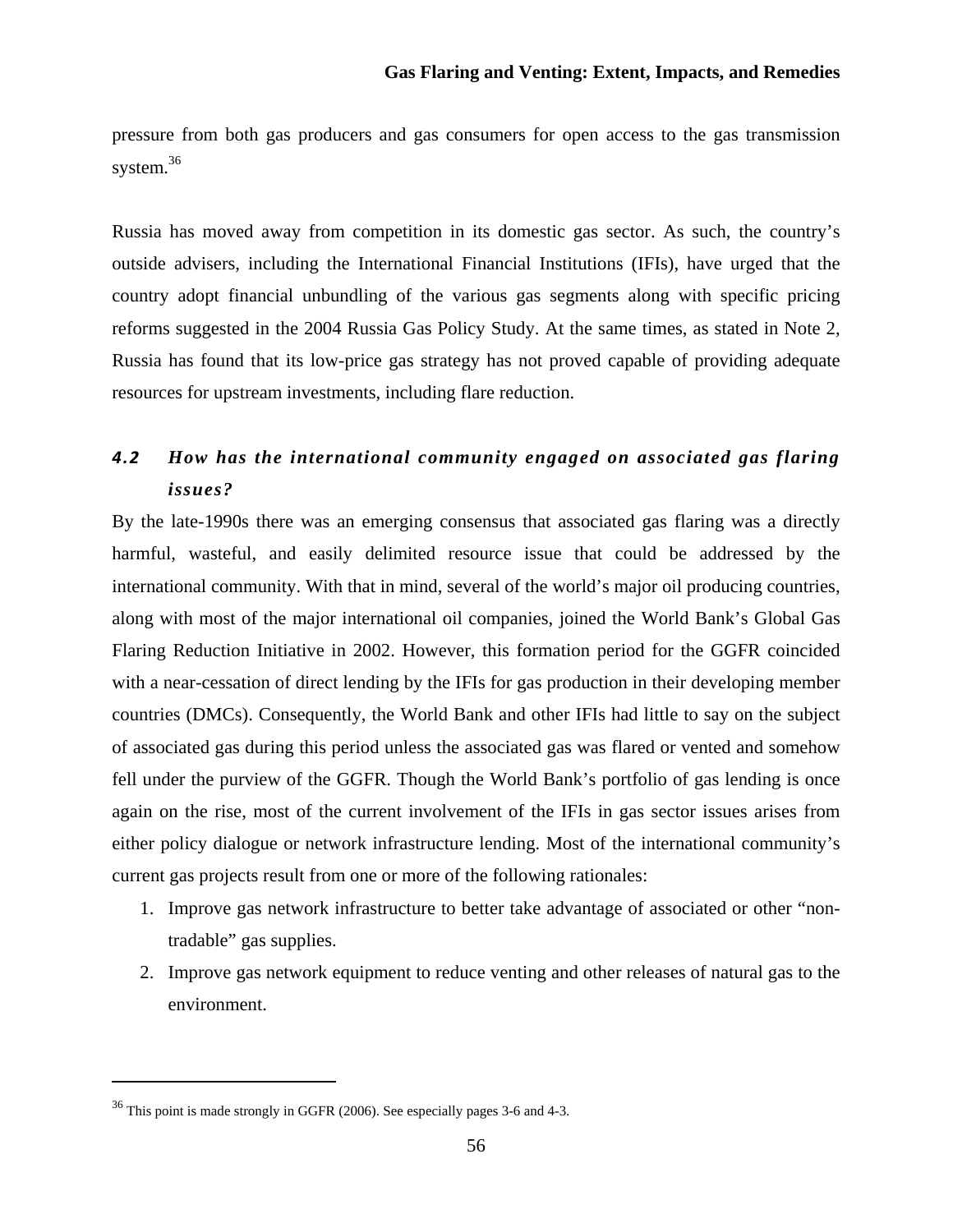- 3. Provide an environment that is conducive to increased domestic use of natural gas so as to reduce gas flaring.
- 4. Replace coal and heavy oil in power and industry with natural gas to improve general economic efficiency.
- 5. Replace oil use in power and industry to make this oil available to export markets.

Although most of the extensive record of engagement by the international community on Russian gas issues was motivated largely by the desire to reduce gas flaring,  $37 \text{ many of the}$ recommendations of the Russian gas policy projects are indistinguishable from policy prescriptions to improve the overall efficiency of energy use in the Russian economy.<sup>38</sup> It is important to note this since a key theme of this paper, enunciated in Section 3.1, is that uneconomic energy pricing often goes hand-in-hand with physically wasteful energy production and use. For example, most of the economic analysis surrounding the West Africa Gas Pipeline, and certainly the World Bank's role in providing for a partial credit guarantee for the Ghana pipeline terminus, has little or nothing to do with reducing gas flaring at the wellheads in Nigeria. Their analysis is focused instead on sound pricing in the receiving country and cost recovery for the network infrastructure. At the same time, the initial motivation for the regional pipeline project in Nigeria, the producing country, is at least partially, if not mostly, GHGrelated.

# 4.2.1 Project lending as a motivator to reduce gas flaring

As noted above, most of the recent project lending in natural gas by the World Bank and ADB has involved gas infrastructure: transmission and distribution systems. As is normal in such projects, a bank will take steps to ensure that the tariffs charged for the use of the network infrastructure can cover the costs of the investment. The pricing of the upstream gas, the rights of

 $37$  The international financial community's only current operation in Russian gas aims explicitly at reducing flaring. At the same time, the World Bank has engaged recently in policy dialogue with the Russian Federation on gas pricing in a manner consistent with economic efficiency alone. See "Reform of the Russian Gas Sector," World Bank, 2004.

<sup>&</sup>lt;sup>38</sup> Indeed, it may be argued that improving Russia's overall economic efficiency, in part through increasing the effectiveness of fuel use, was the primary goal of the international community's gas sector engagement. Environmental concerns would have been secondary in this interpretation. Nevertheless, such concerns were voiced specifically in the early engagements of the World Bank in Russia's gas sector.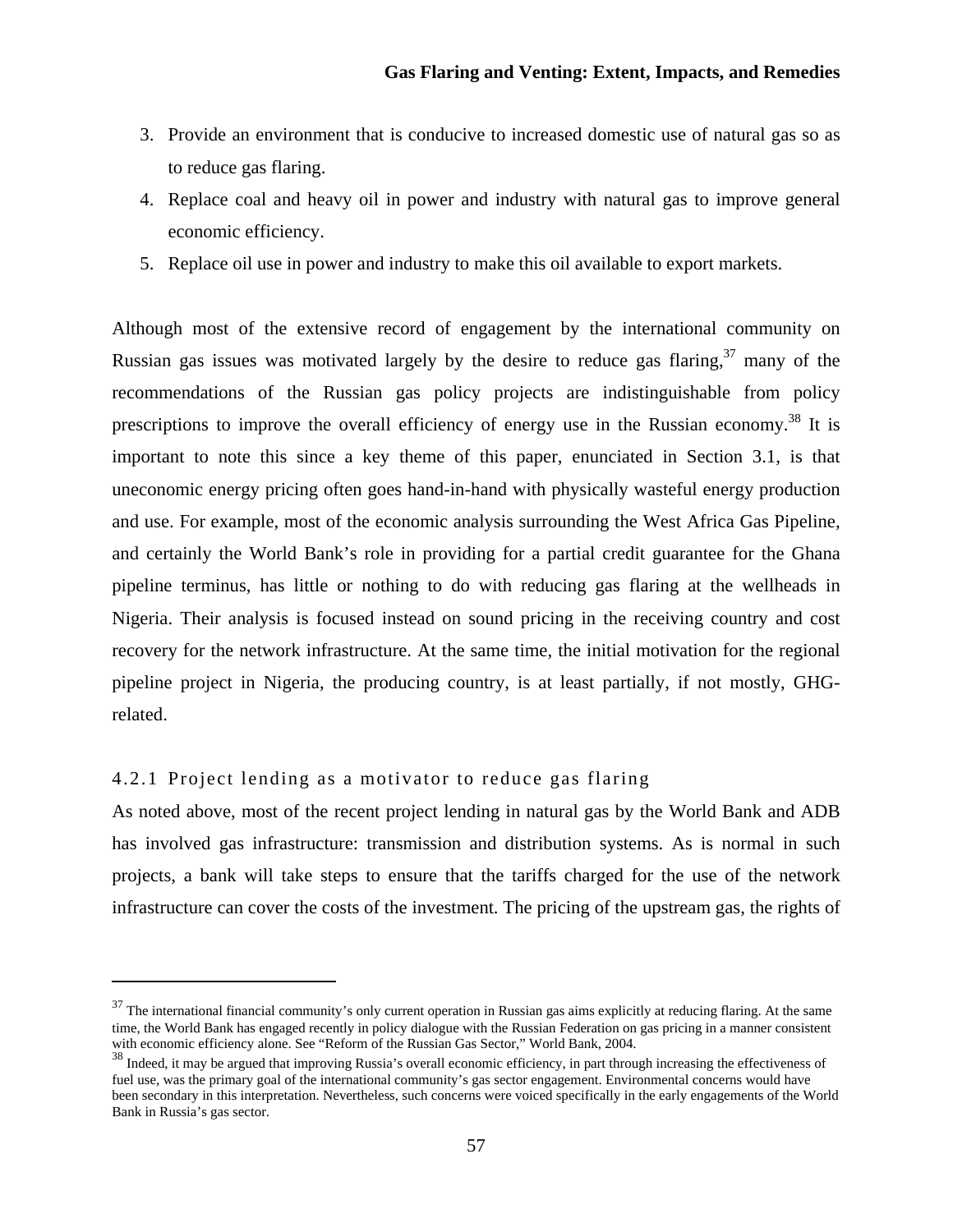access to the transmission system by suppliers and customers, and other issues tend to remain in the background in such network infrastructure lending projects.

For Indonesia, the recent lending projects that have reached completion include gas distribution in West Java (which started in 1997) and gas transmission from Sumatra to Java (which also started in 1997). Other, more recent, projects on gas distribution are still underway and their impacts cannot yet be fully evaluated.<sup>39</sup> However, the Infrastructure Development Policy Loan (IDPL 1) builds on previous policy initiatives, especially with regard to gas pricing and the substitution of gas for oil among power and industrial users in West Java.

In the aftermath of the 1997-98 Asian financial crisis, which hit Indonesia particularly hard, the immediate plans for the Sumatra-Java pipeline were scrapped. However, the project was ultimately completed in 2006 with financing from the Asian Development Bank and Japanese sources, among others.

## 4.2.2 Policy dialogue

Policy dialogue on the use of associated gas has been a recent and strong element of IFI activities in Russia, Indonesia, and Egypt during the past decade. Although such activities are of short duration, involve no financial commitment by the DMC, and stand alone as technical assistance efforts, policy dialogues may result in important changes if the country has played a role in the initiation of the activity.

In Egypt, Indonesia, and Russia, the GGFR forms the basis for some of the policy dialogues that the international community undertakes with oil producing countries, especially where associated gas is not used as effectively as it might and significant volumes are flared as a result.<sup>40</sup>

<sup>&</sup>lt;sup>39</sup> Most significant in this list of new projects is the World Bank's Infrastructure Development Policy Loan I (IDPL1), which started in October 2007. This project was influenced by the GGFR report, *Indonesia Associated Gas Survey – Screening & Economic Analysis Report (Final)*, 2006.

<sup>40</sup> Additional bank documents were used in this review, including:

o GGFR (2004a)

o Loan number 3354 EGT, (Gas Investment Project) between the International Bank for Reconstruction and Development and the Egyptian General Petroleum Corporation, 1991.

o Loan number 3354 EGT, (Gas Investment Project) between International Bank for Reconstruction and Development and Petroleum Gas Company, 1991.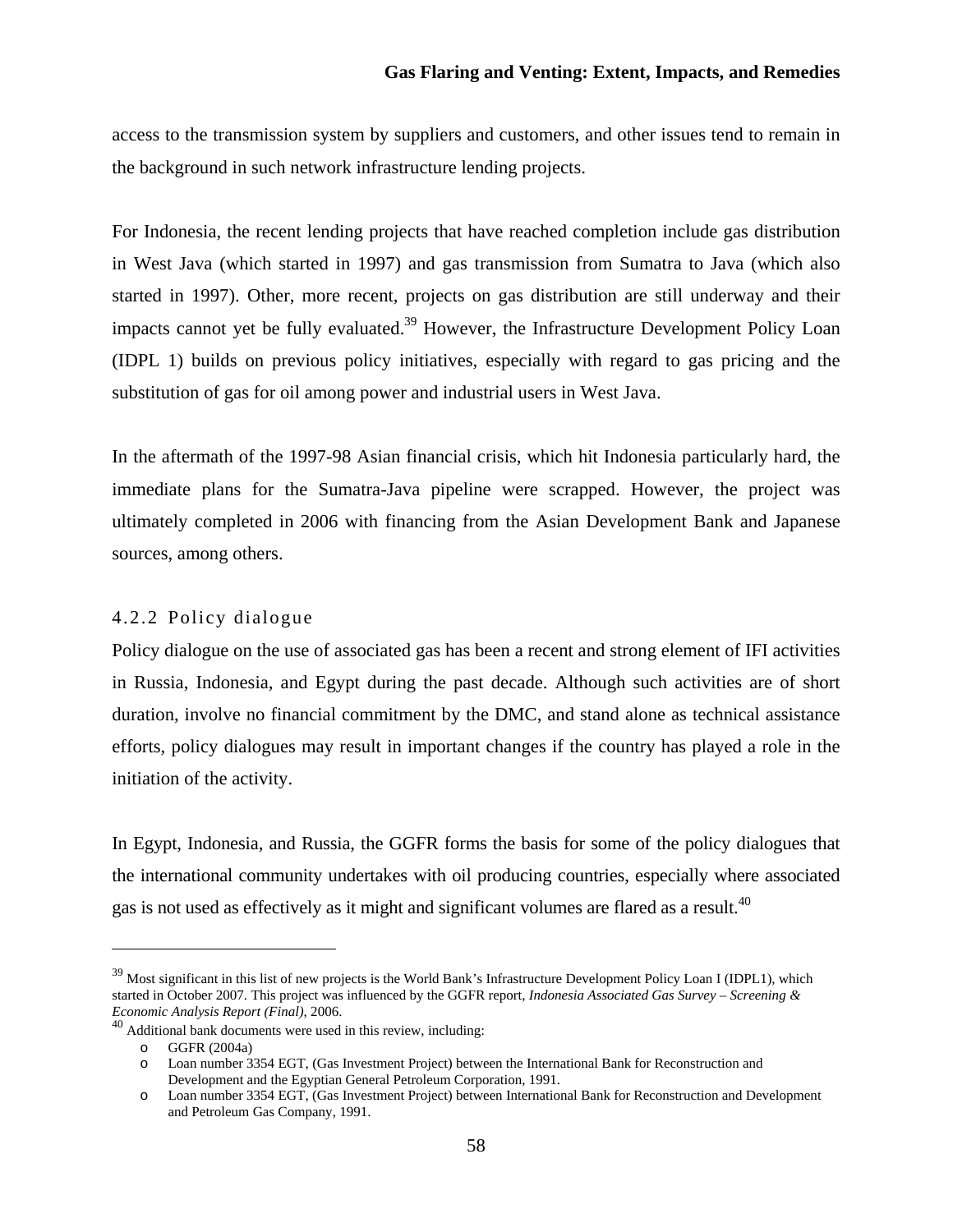In both Russia and Egypt, there has been no real need for the World Bank to be engaged in upstream gas lending activities in the past decade.<sup>41</sup> However, in both countries there has been internal discussion of whether and to what extent the countries' export-oriented policies were optimal, whether the pricing of the gas resources internally was sustainable, and whether regulation of the sector was appropriate.

The two policy dialogues arose differently. The "Reform of the Russian Gas Sector" report was an outgrowth of a larger study of that country's development strategy as of 2003 (World Bank, 2004). However, there had been prior World Bank involvement in Russia's gas sector. The IFIs are not likely to have further operational involvement in Russia's gas sector, given the putative ability of the country to finance its own energy sector infrastructure needs (see Note 2).

In Egypt, conversely, the policy engagement, after years of quiescence on that score, resulted from an agreement between the international community (specifically, the World Bank) and the government of Egypt that certain policy issues in the gas sector warranted reexamination. One of the net outcomes of this policy review was new gas lending activity—a direct implementation of some of the policy dialogue recommendations.

#### **Note 2. Can Russia really finance its own upstream gas sector?**

Strictly speaking, Russia is not able at present to replace its gas production with new discoveries and production. It is for this reason that Russia currently imports gas from Turkmenistan in order to fulfill certain export delivery obligations. Russia makes no profit on these transactions. Just over 25% of total Russian gas production is exported, at prices that comport with world oil prices. However, the 75% of Russian gas that is sold on the domestic market is priced at just 10-15% of world levels (~US\$1-1.25/GJ). Such prices can barely cover network infrastructure and will not support significant upstream activities in the Arctic or polar regions in either non-associated gas or in gas gathering and compression of

<sup>&</sup>lt;sup>41</sup> For Russia, this means once the 1998 financial crisis was resolved. However, Russia remains either the largest or secondlargest source of flare gas in the world. See Yuriy Myroshnychenko, "Natural Gas as Climate Change Solution: Breaking down the barriers to methane's expanding role". Also see footnote 5.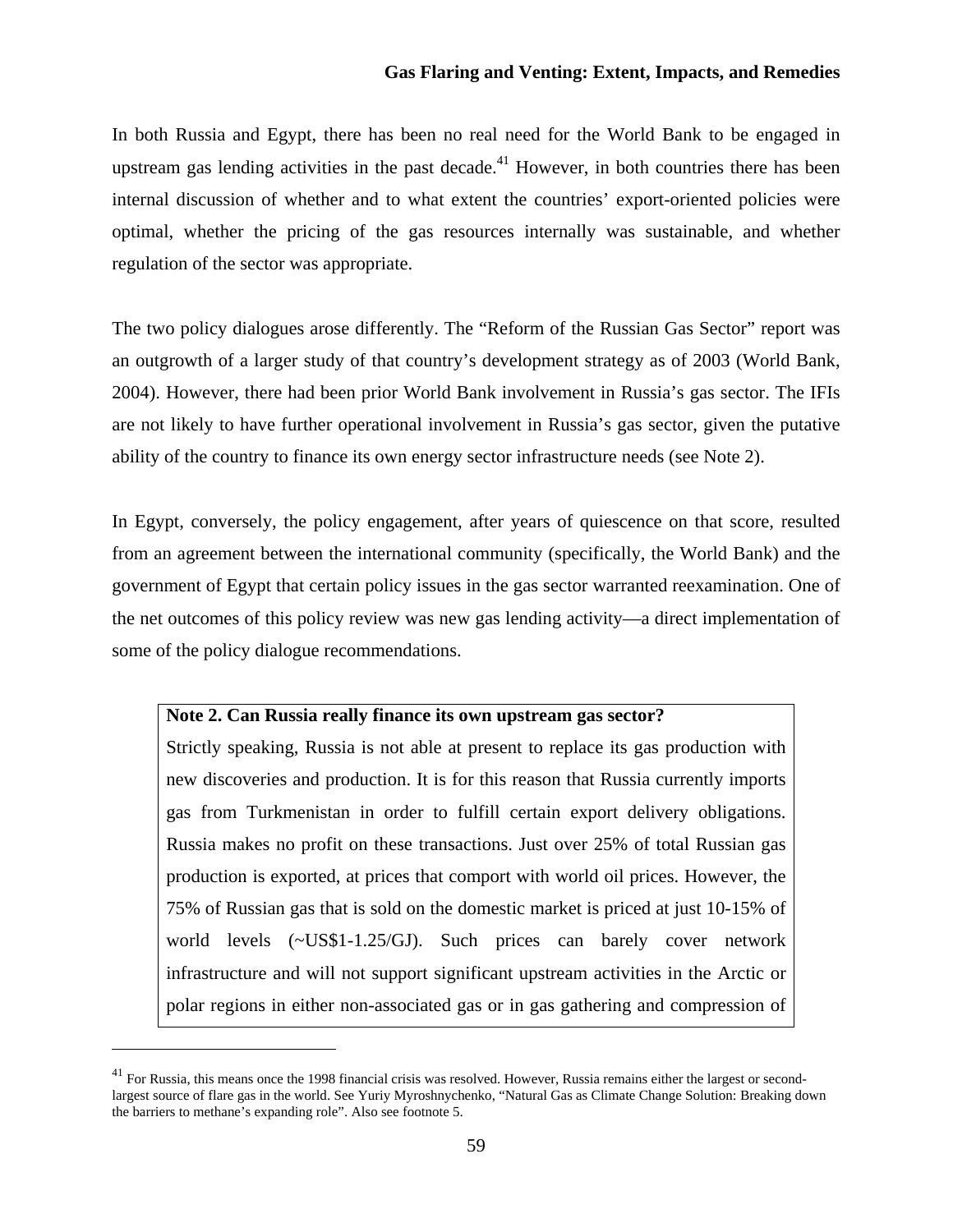associated gas.

Wellhead netback values used to justify current upstream gas projects fall generally into the US\$2-3/GJ range in less challenging climates than the Arctic. Russia has committed to bringing domestic gas prices up to parity by 2012 or 2013. However, it is still unclear what this will imply for wellhead netback values. Apparently alarmed by the prospect of falling non-associated gas production due to low-price-driven underinvestment, the government of Vladimir Putin suggested in February 2008 that it might scrap price controls on associated gas.

This proposal was made during the oil price run-up in 2008. However, the subsequent fall in world oil prices, from over \$125/bbl in 2008 to less than \$75/bbl throughout 2009, has reduced Gazprom's (oil-price-linked) revenues and eliminated some of the financing cushion that was going to be used to finance improved domestic infrastructure for gas utilization.

4.2.3 What issues were identified in lending projects and policy dialogues? For the two Indonesia gas network projects, the key concerns that were identified included: (i) liberalizing the investment climate for gas to bring in new investors; (ii) liberalizing prices for gas; (iii) supporting the additional supplies of gas for the Java market through various means; and (iv) reducing reliance on coal by industry and power generators, thereby reducing emissions of particulates, hydrocarbons, and CO in West Java.

For the two policy dialogues, the major concern was how to create a long-term sustainable market in natural gas that would satisfy both domestic and export needs. In each case, the balance between domestic demand and exports was considered to be biased toward exports. No explicit connection to gas flaring or venting was made in either policy dialogue description. By stressing the longer-term sustainability of the gas resource and by making explicit the opportunity cost of inefficient use of gas in the presence of increasingly costly oil, it became possible for the World Bank to argue for a revised gas sector policy without recourse to GHG issues.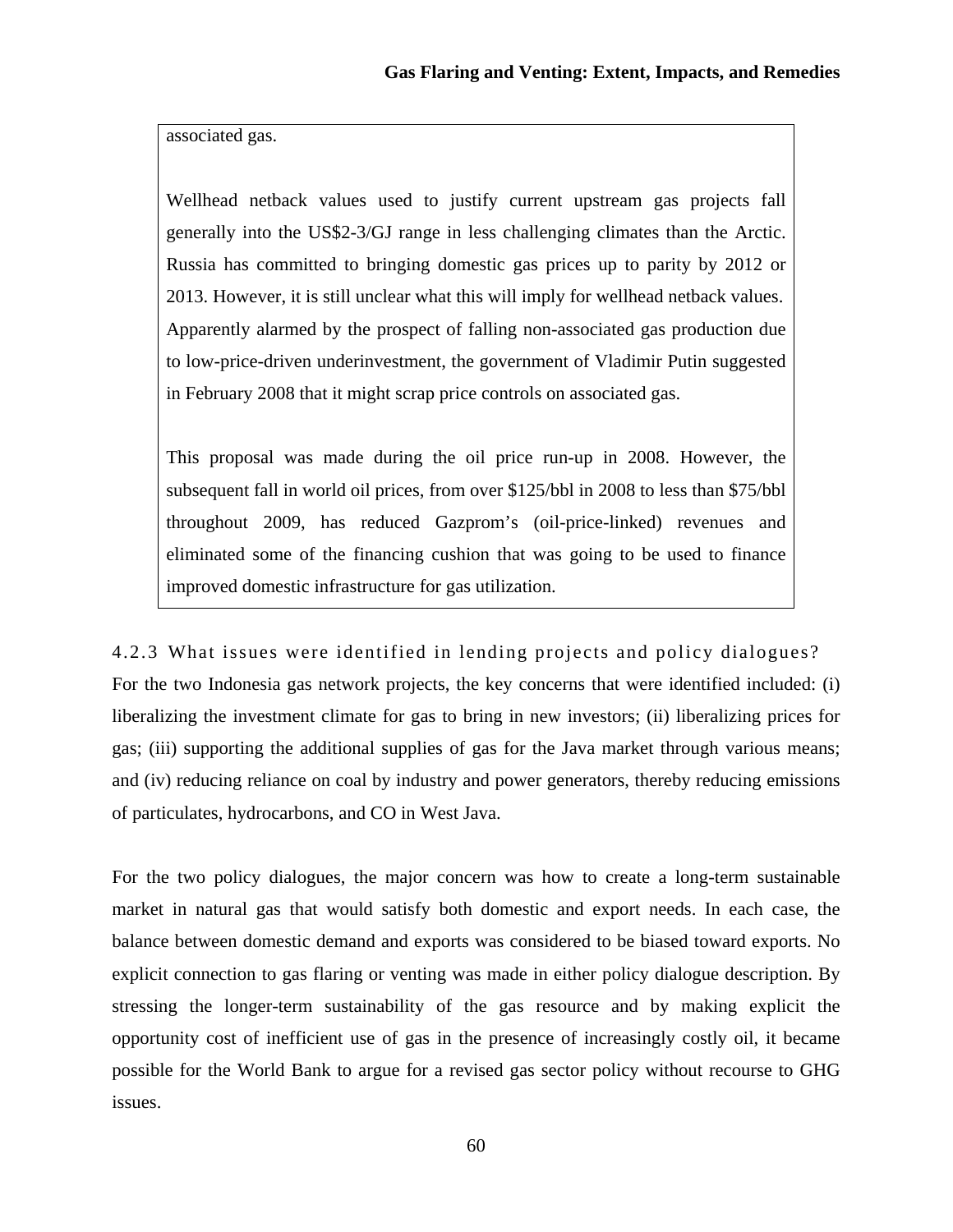The Indonesia Associated Gas Survey arrived at valuations for flared gas that were equivalent to tradable gas, and netted back to US\$5-6/1000 standard cubic feet (mscf) at the wellhead (see discussion on pages 3 and 4). However, the experiences of the production sharing contractors (PSC) that must sell associated gas to PGN, the state-owned gas distribution company, differed greatly. One PSC, whose gas production would be worth \$125-\$150 million at market prices, received less than \$40 million for its gas output in 2007 (\$1.54/mscf). The company's oil output was worth more than \$500 million, even though the energy produced as gas was more than 50% of the oil energy produced.<sup>42</sup> It should be noted that generally 80%–90% of the "profit" oil or gas goes to the Indonesian government under the country's production-sharing contract regime, so the company's share amounts to less than \$15/barrel for oil or \$0.40/mscf for gas at current prices.

Under the terms of Indonesia's production sharing contracts, associated gas in each oil field is priced separately, on a cost-plus basis. Prices are fixed for the duration of the contract for sales to the domestic market. Typical sales prices for selected domestic users are shown in the table below:

| Domestic natural gas prices in Indonesia for associated gas<br>(US\$/mmbtu) |                    |                                                     |
|-----------------------------------------------------------------------------|--------------------|-----------------------------------------------------|
| <b>End Use</b>                                                              | <b>Price Range</b> | <b>Price</b><br><b>Implied</b><br>Wellhead<br>Range |
| Fertilizer                                                                  | $$1.00-2.00$       | $$0.60-1.50$                                        |
| <b>Steel</b>                                                                | \$0.65             | \$0.25                                              |
| Plywood                                                                     | \$0.97             | \$0.50                                              |
| Source: U.S. Embassy-Jakarta; Petroleum Report, various years               |                    |                                                     |

Many of the older PSC agreements contain wellhead pricing for associated gas that is below US\$1.00/mscf (mmbtu). Prices this low do not create sufficient incentives to make aggressive moves to end flaring and increase marketable output. This is because under both the cost-plus and profit split provisions of current production sharing agreements, the producer will only receive a fraction of the profit gas, with the remainder going to the government. If a PSC gas producer offshore Java is working on the basis of an 85% government/15% company profit split,

<sup>42</sup> Harvest Resources, *Investor Relations Report*, page 1.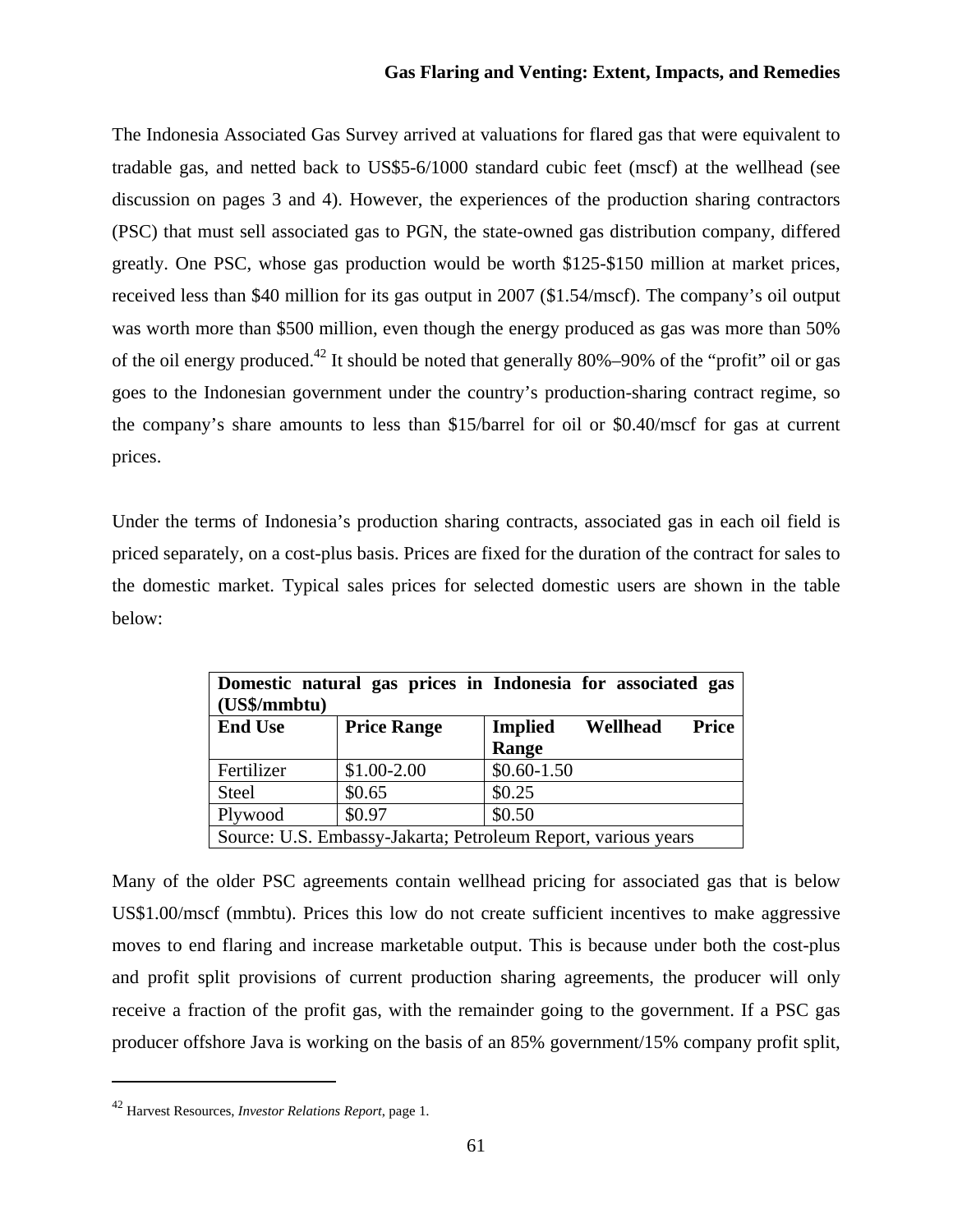then the company will receive just a few pennies for every dollar of additional gas produced, once costs are accounted for.

The Associated Gas Survey (see Section 4) indicates that investment costs per mmbtu are 2.5 to  $3$  times the current controlled prices<sup>43</sup> for associated gas users and about the same as the retail price of natural gas for industrial users. Such a pricing policy seems to ignore the clear economic benefits of a supply cost of less than US\$5/GJ for natural gas, including network infrastructure, when world oil prices are well above US\$10/GJ even for heavy fuel oil.

# *4.3 Who are the stakeholders for the gas sector dialogue on flaring?*

## 4.3.1 International financial institutions

The international community, through its development banks, sees its involvement in gas normally involving one or more of four domestic institutions. These are:

- 1. The Ministry of Energy
- 2. The state-owned gas company (production, transmission, distribution)
- 3. The gas regulator

4. The state-owned electricity company

In order to reduce gas flaring and provide incentives for market participants to use gas for productive purposes, the government will need to make its policies accordingly. Project lending, along the lines of what the World Bank and ADB attempted in Indonesia in the late-1990s, did not fully address such issues. In fact, it was not until the country completed a new natural gas policy in 2000 that non-export (largely at the expense of LNG exports) options started to come to the fore.

The IFIs' emphasis in Indonesia continued to focus on building credibility and competence in those energy sector institutions still functioning reasonably well in the wake of the 1997-98 financial crisis. Correspondingly, the gas distribution company, PGN, the gas regulator, and the major domestic end user, PLN, were all objects of the IFIs' attentions during this period.

 $^{43}$  On page 4-3 of the Associated Gas Report, these costs are estimated to fall into the \$3/mmbtu range for recovering associated gas. This means that gas could be delivered to an industrial estate in Jakarta for less than \$5/mmbtu.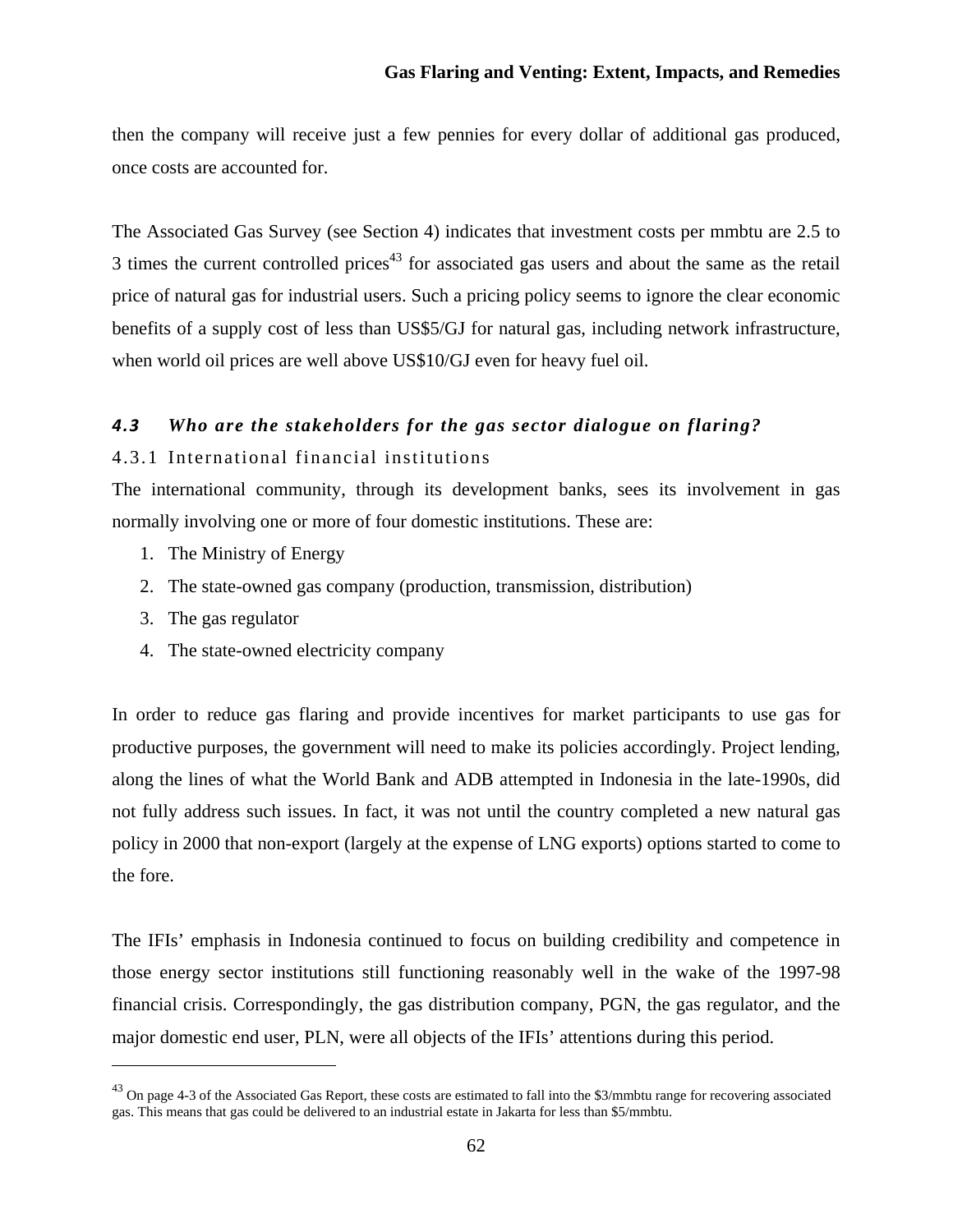In Russia, the major stakeholder is Gazprom. Regulatory institutions are weak and play minor roles in the gas sector. The major factor influencing Gazprom's domestic policy is its obligation to supply gas to domestic heating and electricity consumers. With the World Bank phasing out of most of its Russian projects, there is scarcely any direct program lending that would be persuasive to such a large and profitable company. Therefore, the international community has opted for persuasion in the form of its Russia Gas Policy report.

Egypt's case is perhaps the most interesting of the three. Egypt is reorienting its gas market and reforming the pricing structure simultaneously. Upstream gas rights above 28˚N are the province of the Egypt General Petroleum Company (EGPC). Gas transmission is handled by the Egyptian Holding Company for Natural Gas (EGAS), a subsidiary of EGPC. Gas rights south of 28˚N are the province of a third entity, Ganoub El Wadi Holding Petroleum Company (GANOPE), which is a state-owned company. There is no independent regulator for gas pricing or distribution.

Policy decisions are made by the Ministry of Energy, which supervises both EGPC and EGAS. The IFIs' primary policy involvement is with the Ministry of Energy currently, though the natural gas distribution project will be implemented by EGAS.<sup>44</sup> The current gas project does not require that Egypt establish an independent regulatory body for natural gas. However, there is some intention to strengthen the country's gas institutions.

## 4.3.2 International oil and gas companies

The IOCs have generally responded to either incentives or regulations from the host country governments to undertake (or cease) certain activities in their upstream operations. As a general rule, though, the IOCs have been less than enthusiastic until recently about associated gas recovery projects that marketed to the host-country market in Indonesia and Russia. The perceived obstacles to increased gas recovery included the following:

• Currency risk: Oil is marketed in U.S. dollars, but the additional associated gas volumes would probably be priced in local currencies or, at best, a mix of local currency and hard currency.

<sup>44</sup> This is a \$150 million gas distribution project approved by the World Bank's board in January 2008.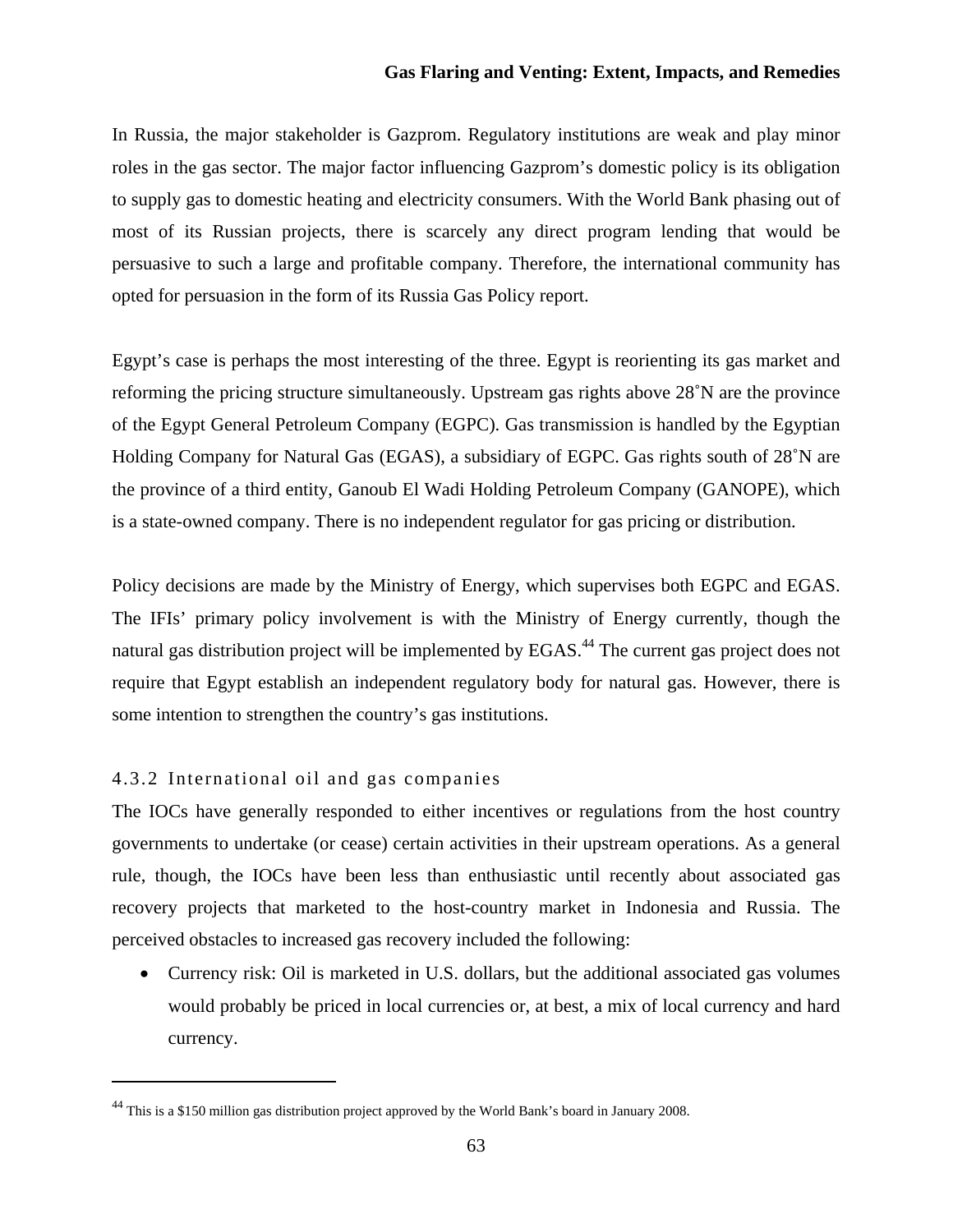- Exposure to domestic regulatory agency decisions: At present, the IOCs generally operate under the supervision of a special purpose agency. Enhanced domestic gas marketing would bring other, purely domestic, government agencies into the mix.
- Low prices in the domestic market: Why incur costs of \$3-4/GJ to sell for \$2/GJ?
- Financial exposure to domestic market entities, including state-owned electricity generation companies: IOCs were reluctant to take on additional financial risk by selling to state-owned companies with limited financial resources and weak balance sheets.

In recent years, the environment for an increased IOC role domestically in some of the oil producing countries has improved. In Egypt, the marketing of associated gas has been taken out of the hands of the IOCs through a transfer (in US\$) to a domestic oil company. This feature makes the sale of gas by the IOC to the state-owned company virtually riskless for the IOC.

Indonesia still resists the kind of open access to the gas network that might make associated gas transactions at market-related prices feasible. At oil prices down to about US\$35/bbl, the \$2.50- 3.00/GJ required to reduce flaring and market the associated gas would probably be feasible, provided the production sharing contracts could be more flexible at lower oil prices.

There is currently little appetite by most IOCs for major new investments in Russia's gas sector, given the recent difficult history. The Russians will either have to provide some firm financial guarantees of cost recovery by IOCs for gas flaring reduction projects or they will have to undertake such investments entirely by themselves.

## 4.3.3 State-owned national oil companies

The national oil companies in major flaring countries have played a relatively minor role in the reduction of gas flaring through investments and operations outside the NOC members of the Gulf Cooperation Council countries, Algeria, and perhaps one or two other NOCs. In this regard, the NOCs are proving themselves little different from the IOCs in terms of their willingness to invest in associated gas gathering, compression, and re-injection or transmission without appropriate pricing and regulatory arrangements.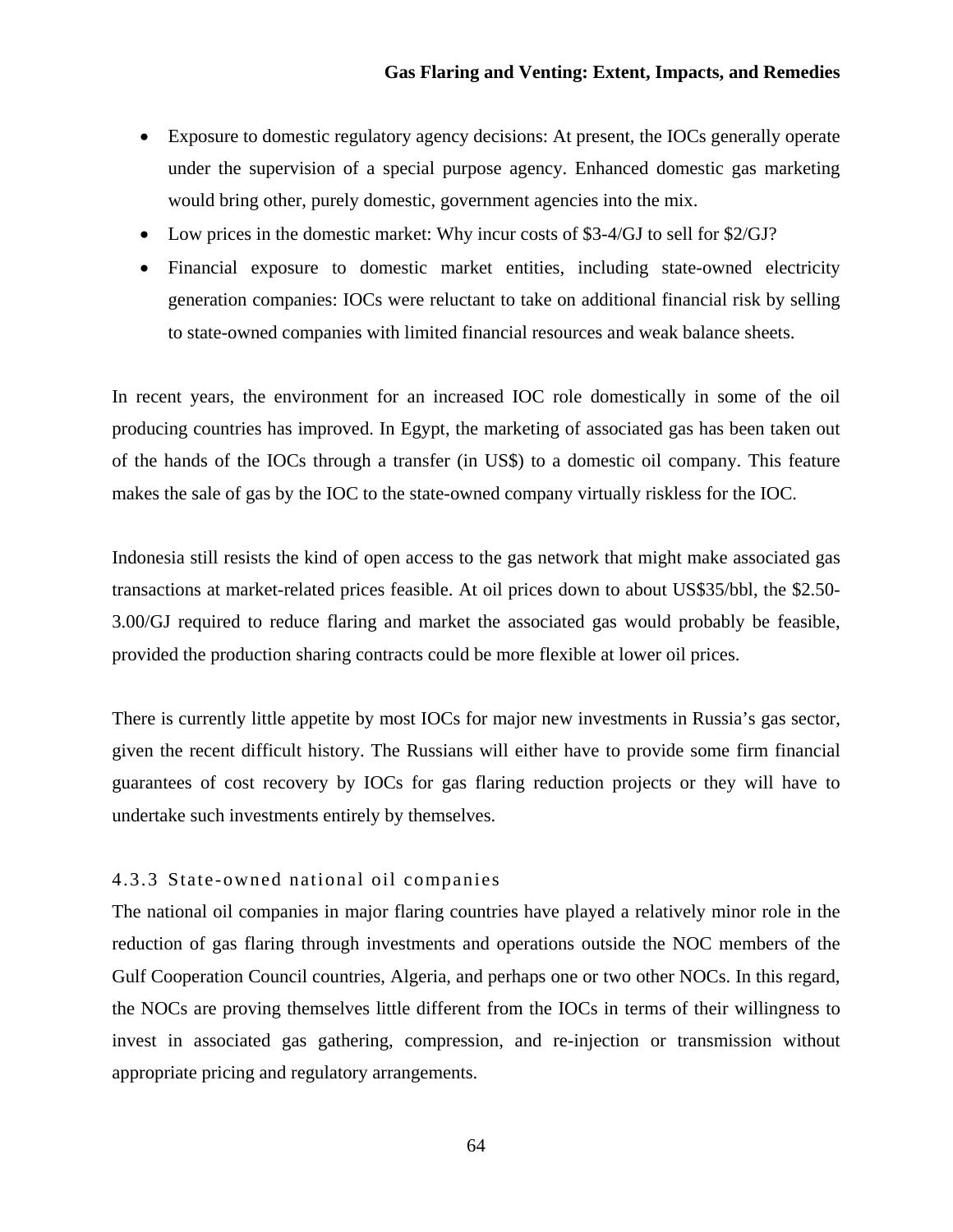In addition, where the NOC is treated as a cash resource for the government, there is generally little desire to invest billions of dollars in a "free good." In Russia, the national gas company, Gazprom, was more willing to purchase gas from Turkmenistan at market rates than it was to invest in flare reduction in order to sell into a domestic market at very low prices. In Indonesia, Pertamina, long the resource owner for associated gas as well as the regulator of the sector, showed little interest in encouraging investments in improved supplies of associated gas with its concomitant reduction in flaring.

# *4.4 What were the impacts of the international community's engagement in gas flaring and associated gas issues?*

The international community has been an important partner for each of the three countries in their gas sector development. However, in no case was this engagement regarding gas use or pricing dispositive for the patterns of use of natural gas or its relative absence in each country.

Discussions with IFI project officers involved with energy and fuels provide a consistent story of a certain disengagement from the gas sector between the mid-1990s and the early part of this decade. The World Bank's general exit from hydrocarbons and extractive industries had the effect of removing that institution from ongoing policy debates in many of its DMCs on gas policy.

The dearth of upstream oil and gas projects during this period resulted in less gas usage than might otherwise have been the case. For Indonesia and Egypt, the absence of an IFI lending and advisory role in the gas sector contributed to an instrumental view of network investment projects. As long as the tariffs could cover network costs, then the project was considered by the lenders to be successful. Significant expansion in gas use and creation of a domestic gas market, as opposed to regulated sales, was not considered part of the project design.

A longer view of the development of the sector and of the types of investment and pricing policies required to accomplish the country's objectives with regard to fuel production and end use efficiency might have been the outcome of a more involved international community, especially its IFIs.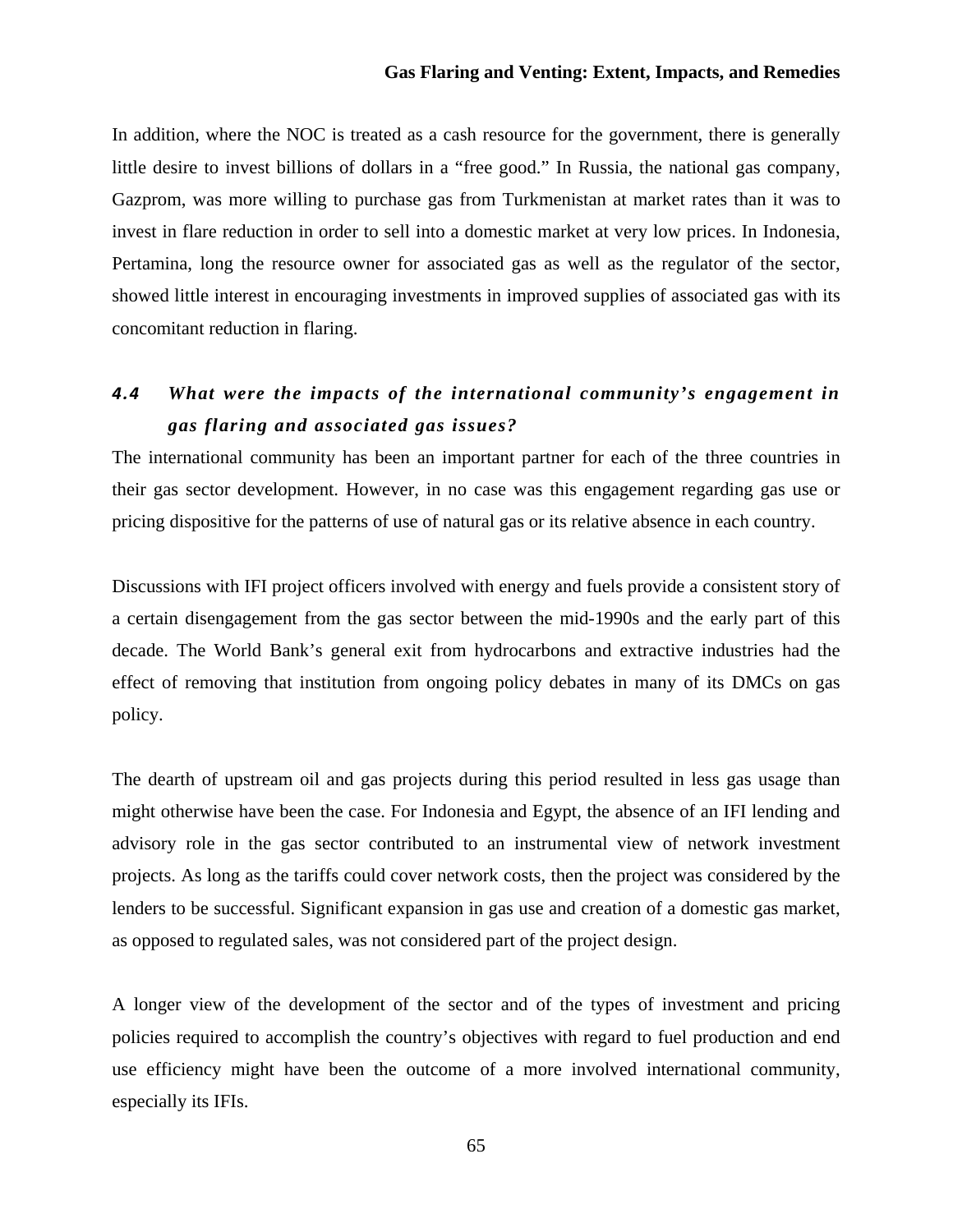## 4.4.1 Role of gas in the power and industrial fuels mix

In both Indonesia and Russia, gas use has been highly regulated over the years, with multiple prices and significant price discrimination/distortion with regard to end user price levels. This issue was engaged in Russia's case by the World Bank's Russia Gas Policy report, but the IFIs have yet to tackle this issue head on for Indonesia.

In Russia, there seems to be a growing realization of the value of "right pricing" natural gas, whether from associated or non-associated sources. Certainly if the internal Russian figures of 160 bcm per year of flared gas are correct, then the problem is far more severe than has been acknowledged thus far. Indeed, the Russian government itself seems to have moved into agreement with more market-oriented gas pricing at the wellhead, at least for associated gas fields.

Tight regulation of domestic gas in terms of both prices and quantities can lead to significant economic imbalances and resource misallocations. Indonesia was certainly so affected over the past 10 years. While natural gas from associated wells was going to state companies at very low prices, creating dubious value added for the economy (see Section 2.1.3, above), the state power company, PLN, was using liquid fuels in power plants designed for natural gas and purchasing these fuels at international prices. During the same time, one of the factors discouraging further private investment in power generation was the lack of gas for CCGT plants. If private power plant operators had been able to contract directly with IOCs then flare gas offshore of West Java, perhaps a more reasonable market-oriented outcome could have followed.<sup>45</sup>

As of this writing, the international community's engagement with Indonesia has resulted in some positive changes in that country's approach to associated gas. But what has mostly changed is the market environment in which the country now operates. High overall energy prices and the country's increasing inability to underwrite domestic consumption subsidies have created a highly unstable policy environment in which new proposals for domestic gas exploitation have received increasingly favorable attention. New projects by the World Bank and the ADB,

<sup>&</sup>lt;sup>45</sup> For example, the gas flared offshore West Java, roughly 1 bcm per year, is sufficient to provide fuel for about 700 MW of CCGT electricity generation.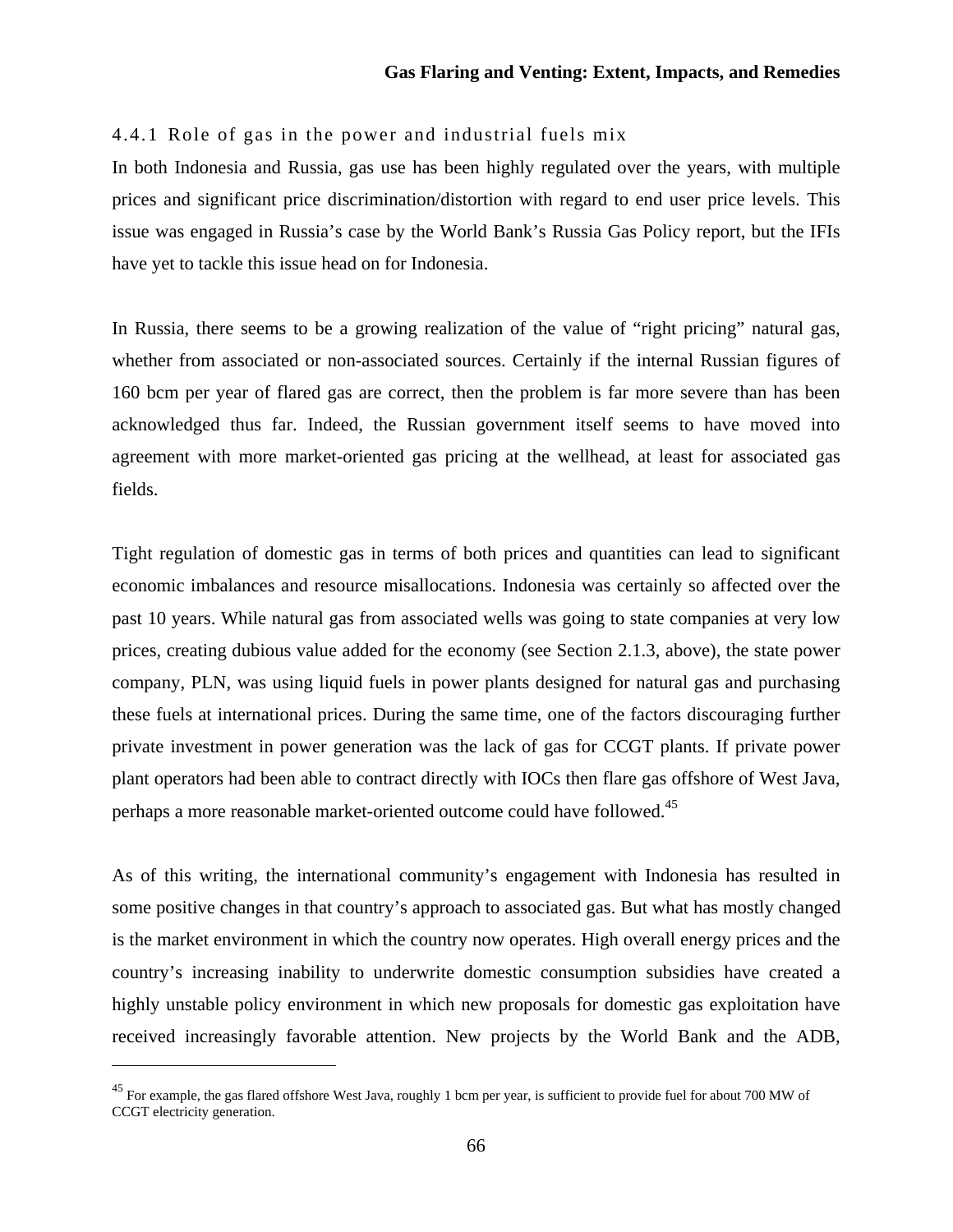including a gas network infrastructure investment program, are intended to put into place certain regulatory reforms; without such reforms, a new approach to the domestic gas market would continue to progress in fits and starts, restrained by gas supplies.<sup>46</sup>

In Egypt, the Ministry of Energy is working with the international community to gradually reform the country's approach to domestic gas use, increasing its role not only in power production, but also in industry, commercial, and household end uses.

## **5 Recommendations and conclusions**

This review of the venting and flaring of associated natural gas in producing oil fields has confirmed the need to recommit to an aggressive global mitigation program. The local environmental and public health impacts together with contributions to the potential for global warming make a strong case for accelerated programs, especially in countries with the technical capacity to effectively participate jointly with industry and sponsoring organizations.

Consideration should be given to the fact that the international community will have less effect when a country graduates from its lending programs, as has Russia's hydrocarbons sector with regard to the European Bank for Reconstruction and Development (EBRD) and the World Bank. Technical support is especially needed in poorer countries to develop the scientific and engineering skills necessary to verify mitigation programs. In the case of Russia, the technical assistance provided by the IFIs does not seem to be valued to the same degree as it is in Indonesia and Egypt.

The case in Indonesia has shown that it is necessary to remain in the field to hold sway on the country's policy circles. Indonesia remains a poor country, its energy institutions and policy apparatus are challenged, and its hydrocarbons fortunes are shifting rapidly. As with Egypt, welltimed intervention could prove highly beneficial in both economic and environmental terms. One of the key impressions left after looking at the changing situations in both Indonesia and Egypt is that it is very possible to reach both economic and environmental goals in tandem. Efforts to

<sup>&</sup>lt;sup>46</sup> Indonesia's short run solution to this issue is to restrict exports of gas to several LNG customers in favor of domestic market uses. As of this writing, the Minister of Energy, Dr. *Purnomo* Yusgiantoro, has announced that exports of LNG to North America from the Tangguh development will be redirected to Japan and Thailand while the domestic demand of equivalent volumes ( $\sim$ 3) million t per year) will be supplied from Kalimantan development.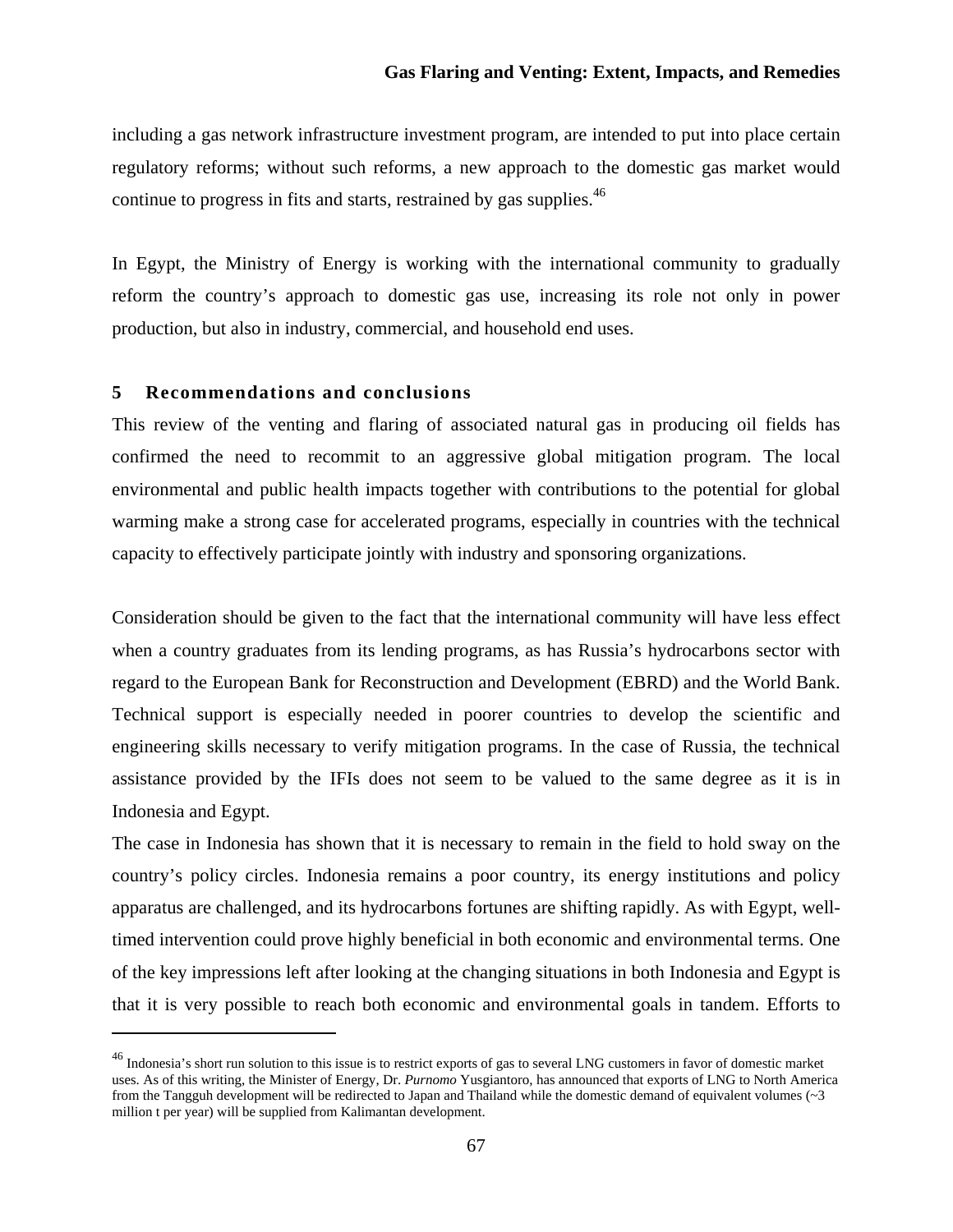control both prices and resource allocation in the two countries have led to serious distortions and missed opportunities to replace oil products with gas. In the case of Indonesia, it has led to a rebirth of coal as a main fuel for power generation.

The most important element of the international community's initiatives in Egypt and Indonesia will be consistent progress toward achievable and clear goals: (i) increased use of gas wherever it can reasonably replace fuel oil; (ii) improvements in distribution and transmission to promote conversion of customers; (iii) pricing policies that provide for a financially healthy and selfsupporting industry from the consumer back to the wellhead; (iv) nondiscriminatory pricing between associated and non-associated gas; and (v) environmental policies that support gas conversion wherever feasible and that are consistent with supply conditions.

In Nigeria's case, although flare volumes have decreased somewhat, the majority of the decrease is likely due to the decreased oil production caused by civil unrest. Both regulatory enforcements and financial incentives are proving insufficient in Nigeria. Several gas utilization projects are underway; however, the completed projects have not been as successful in reducing gas flaring volumes as claimed. In Nigeria, less complicated and lower cost technologies, such as LPG and gas-to-power, could be put in place to utilize associated gas locally, as most flaring fields are very close to poor local communities that are in desperate need of basic energy sources.

Regardless of who is flaring the gas, whether it is an NOC or an IOC, the incentives for investment in flaring reduction must be appropriate and clear. To the greatest extent possible, regulations need to encourage willing buyers and willing sellers to make beneficial economic use of the great volumes of flared gas that are vented and flared each year. Gas flaring reduction regulations and technologies adopted by the countries should be site-specific. No single option is best for all oil fields. Each field has its own characteristics, size, local market conditions, and infrastructure needs; each country has its own political, institutional, and financial framework.

Finally, the methodologies for estimating gas flaring and venting need to be updated, improved, and made consistent. Satellite data needs improved calibration through more accurate actual flaring volume data from countries with large flare volumes. There is no good reason, 10 years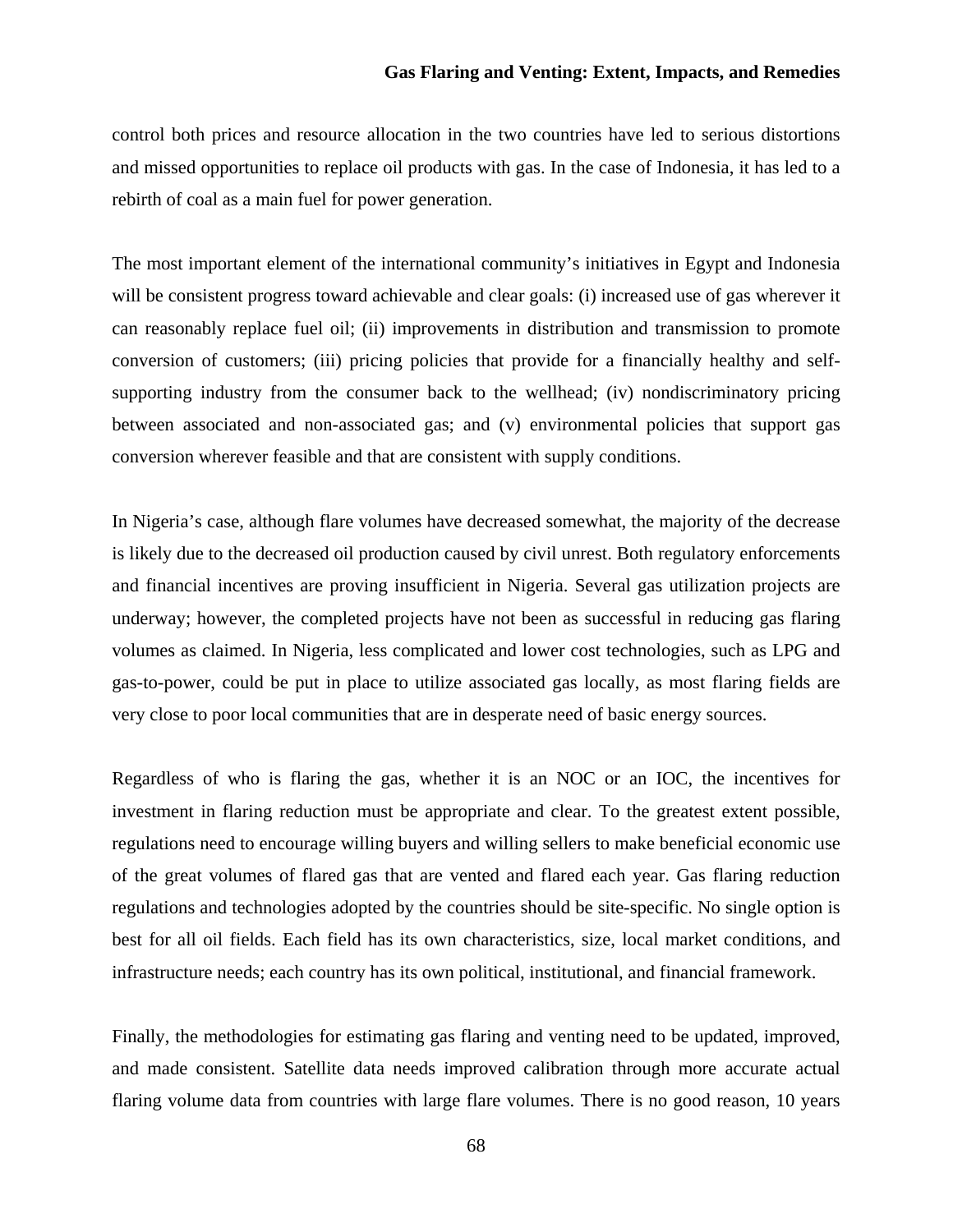after interest in mitigations of gas flaring ramped up, that there should be serious information anomalies and discrepancies. An accurate flaring database needs to be maintained, and there needs to be a concerted effort to estimate gas venting, potentially a far more serious global environmental threat.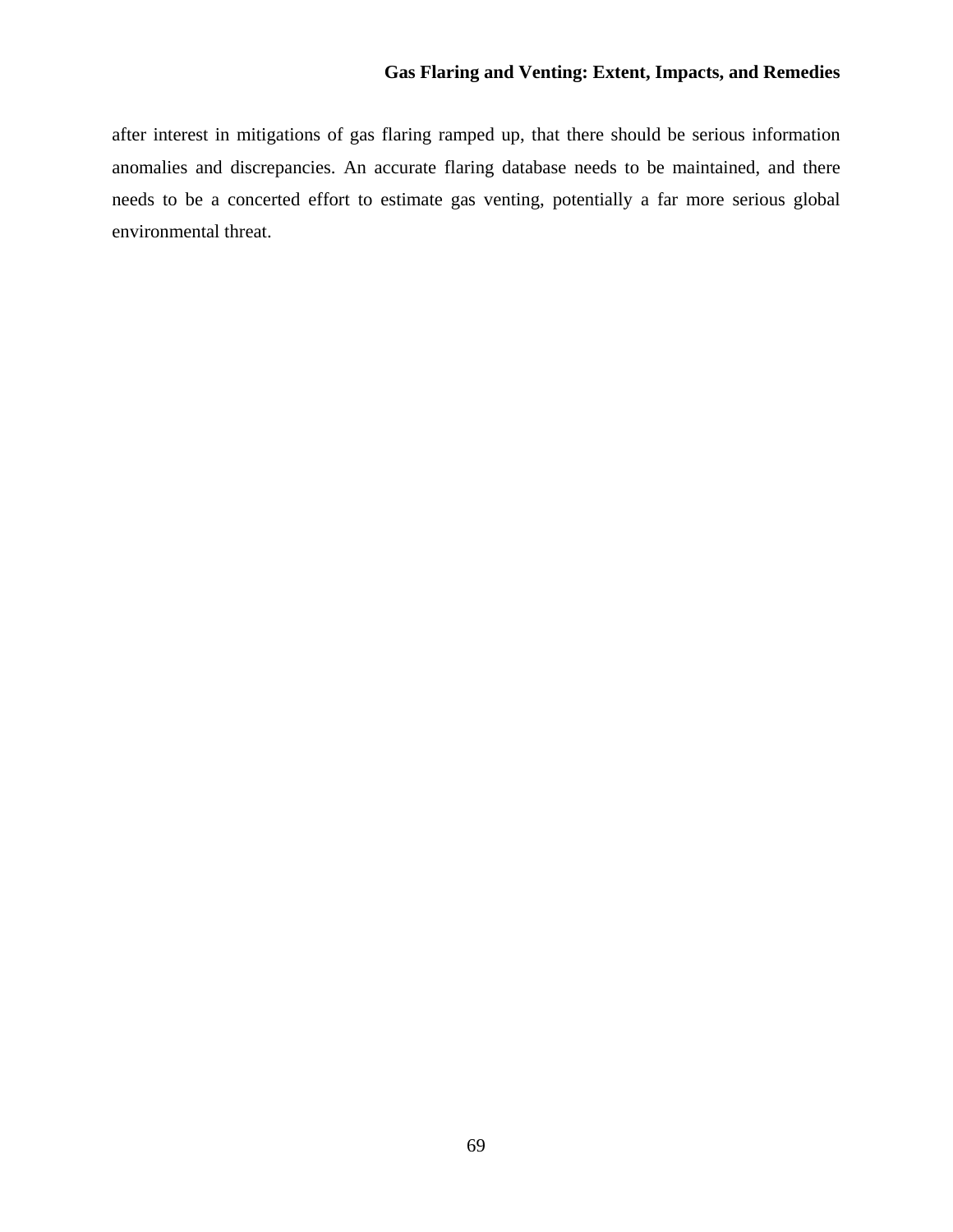#### **References**

Broere, W. 2008. The elusive goal to stop flares. *Shell World*, May 5

- Christiano, F. 2008. An Onshore Solution for Elimination of Routine Flaring in Angola. Presentation in the Global Forum on Flaring and Venting Reduction and Natural Gas Utilization. Amsterdam, Netherlands, December, 2008.
- Clearstone Engineering Ltd. 2008. Guidelines on Flare and Vent Measurement. Technical report for the Global Gas Flaring Reduction partnership (GGFR) and the World Bank.
- Economides, M.J. and S. Mokhatab. 2007. Compressed Natural Gas: Monetizing Stranded Gas. *Energy Tribune*. http://www.energytribune.com/articles.cfm?aid=643.
- EIA Energy Information Administration. 2010. International Energy Statistics. http://tonto.eia.doe.gov/cfapps/ipdbproject/IEDIndex3.cfm?tid=90&pid=44&aid=8
- Elvidge, C.D., D. Ziskin, K.E. Baugh, B.T. Tuttle, T. Ghosh, D.W. Pack, E.H. Erwin, and M. Zhizhin, M. 2009a. A fifteen year record of global natural gas flaring derived from satellite data. *Energies* 2: 595-622.
- Elvidge, C.D., K.E. Baugh, M. Zhizhin, and D.W. Pack. 2009b. Improving satellite data estimation of gas flaring volumes. Year Two Final Report to the GGFR.

EPA GasStar. Gas Well "Smart" Automation System. PRO Fact Sheet No. 709.

- Environmental Rights Action and Climate Justice Programme. June 2005. *Gas flaring in Nigeria: A human rights, environmental, and economic monstrosity*. Amsterdam, Netherlands.
- Fleisch, T., R. Sills, M. Briscoe, and J.F. Freide. 2003. Emergence of the Gas-to-Liquids Industry–A Review of Global GTL Developments. *Ingenia* 16: 41-46.
- Gerner, F., B. Svensson, and S. Djumena. 2004. *Gas flaring and venting: A regulatory framework and incentives for gas utilization*. The World Bank Group: Public Policy for the Private Sector, Note No. 279.
- Global Gas Flaring Reduction Public-Private Partnership. 2002. *Report on Consultations with Stakeholders*. World Bank–GGFR Report 1. Washington, D.C.
- ———. 2003. *Kyoto mechanisms for flaring reduction*. World Bank–GGFR Report 2. Washington, D.C.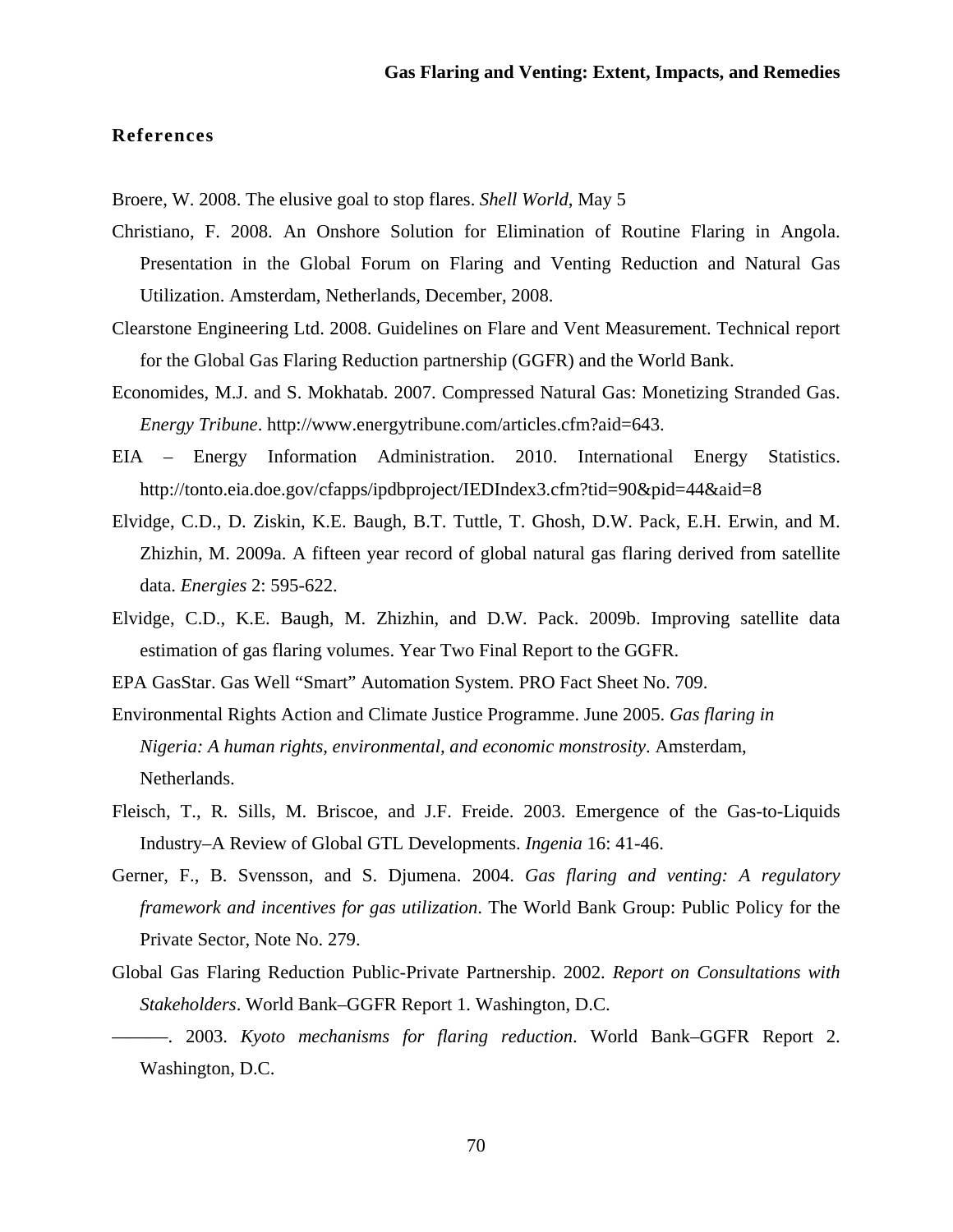- ———. 2004a. *Regulation of Associated Gas Flaring and Venting: A Global Overview and Lessons from International Experience*. World Bank–GGFR Report 3. Washington, D.C.
- ———. 2004b. *A Voluntary Standard for Global Gas Flaring and Venting Reduction*. World Bank–GGFR Report 4. Washington, D.C.
- ———. 2004c. Flared as utilization strategy: Opportunities for small-scale uses of gas. World Bank–GGFR Report 5. Washington, D.C.
- ———. 2006. *Indonesia Associated Gas Survey–Screening & Economic Analysis Report (Final)*. World Bank–GGFR Report. Available at http://siteresources.worldbank.org/INTGGFR/Resources/indonesiaassociatedgassurvey.pdf. ———. 2010. The News Flare. Issue 10.
- Hall, K. 2005. A new gas to liquids (GTL) or gas to ethylene (GTE) technology. *Catalysis Today* 106: 243-246.
- International Energy Agency. 2006a. *Optimising Russian natural gas: Reform and climate policy.* OECD Publishing.

———. 2006b. *Focus on Clean Coal*. OECD Publishing.

- ICF International. June 2006. *Nigeria: Carbon Credit Development for Flare Reduction Projects: Guidebook*.
- The Interstate Oil and Gas Compact Commission. 2008. *Oil field flare gas electricity systems (OFFGASES) project*. Final technical progress report to the U.S. Department of Energy, National Energy Technology Laboratory.
- Keshav, T.R. and S. Basu. 2007. Gas-to-liquid technologies: India's perspective. *Fuel Processing Technology* 88: 493-500.
- Kostiuk, L.W., M.R. Johnson, and G.P. Thomas. 2004. University of Alberta Flare Research Project Final Report November 1996 – September 2004. University of Alberta, Department of Mechanical Engineering.
- Lamb, B.K., J. McManus, J. Shorter, C. Kolb, B. Mosher, R. Harriss, E. Allwine, D. Blaha, T. Howard, A. Guenther, R. Lott, R. Siverson, H. Westberg, and P. Zimmerman. 1995. Development of atmospheric tracer methods to measure methane emissions from natural gas facilities and urban areas. *Environ. Sci. Technol.* 29: 1468-1479.
- Lichun, D., W. Shun'an, T. Shiyu, and Z. Hongjing. 2008. GTL or LNG: Which is the best way to monetize "stranded" natural gas? *Pet. Sci*. 5: 388-394.